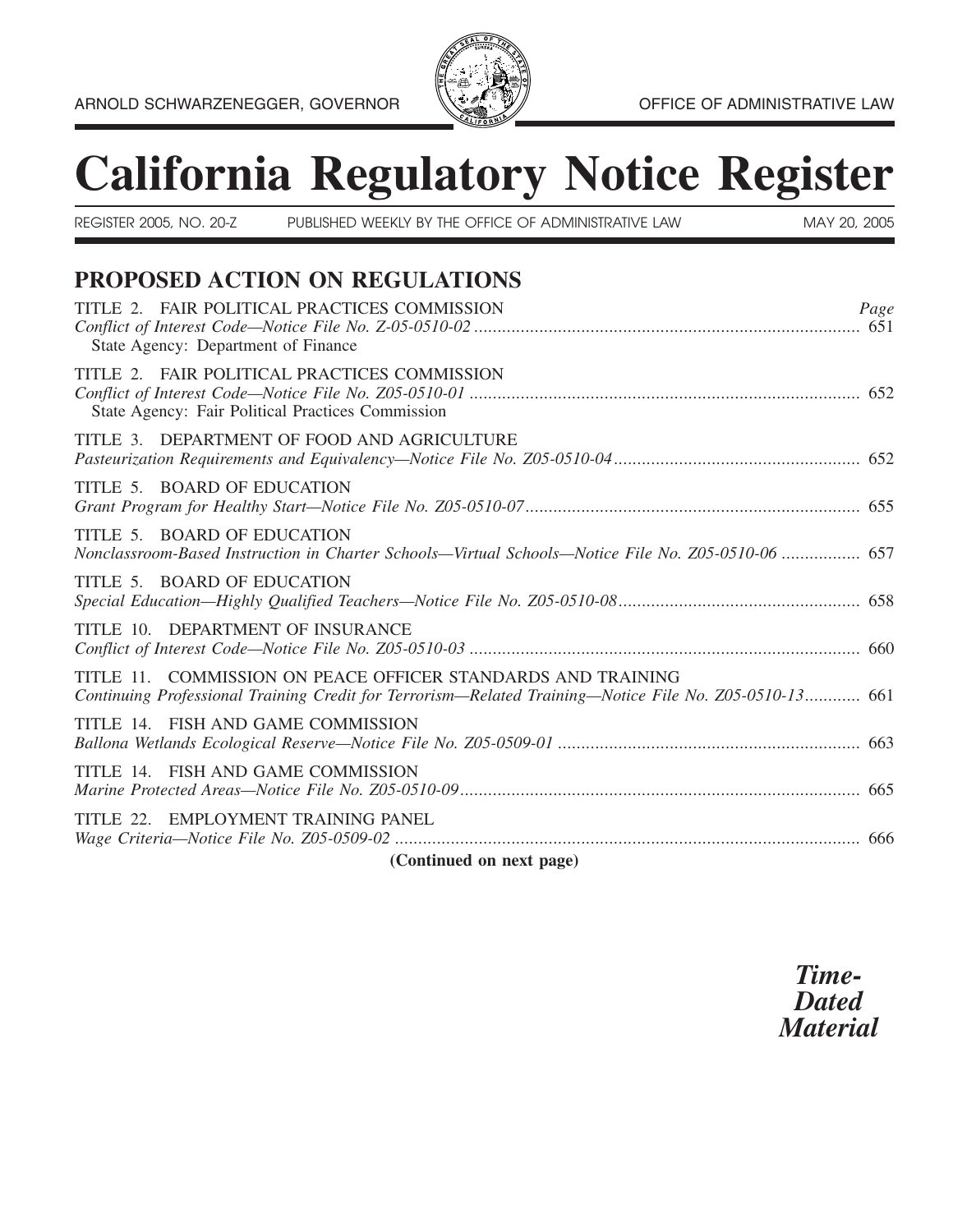# **GENERAL PUBLIC INTEREST**

| DEPARTMENT OF HEALTH SERVICES                                                                   |  |
|-------------------------------------------------------------------------------------------------|--|
| DEPARTMENT OF TOXIC SUBSTANCES CONTROL                                                          |  |
| <b>PROPOSITION 65</b>                                                                           |  |
| OFFICE OF ENVIRONMENTAL HEALTH HAZARD ASSESSMENT                                                |  |
| Availability of Hazard Identification Materials for Perchlorate and Announcement of the         |  |
| OFFICE OF ENVIRONMENTAL HEALTH HAZARD ASSESSMENT                                                |  |
| OFFICE OF ENVIRONMENTAL HEALTH HAZARD ASSESSMENT                                                |  |
| Chemicals Listed Effective May 20, 2005 As Known to the State of California to Cause Cancer 680 |  |
| <b>SUMMARY OF REGULATORY ACTIONS</b>                                                            |  |
|                                                                                                 |  |
|                                                                                                 |  |

The *California Regulatory Notice Register* is an official state publication of the Office of Administrative Law containing notices of proposed regulatory actions by state regulatory agencies to adopt, amend or repeal regulations contained in the California Code of Regulations. The effective period of a notice of proposed regulatory action by a state agency in the *California Regulatory Notice Register* shall not exceed one year [Government Code § 11346.4(b)]. It is suggested, therefore, that issues of the *California Regulatory Notice Register* be retained for a minimum of 18 months.

CALIFORNIA REGULATORY NOTICE REGISTER (ISSN 1041-2654) is published weekly by the Office of Administrative Law, 300 Capitol Mall, Suite 1250, Sacramento, CA 95814-4339. The Register is printed by the Office of State Publishing and is offered by subscription for \$302.00 (annual price). To order or make changes to current subscriptions, please call (916) 445-5353 or (916) 445-5386. For outside of the Sacramento area, call (800) 963-7860. Periodicals postage paid at Sacramento, CA and additional mailing offices. **POSTMASTER:** Send address changes to the: CALIFORNIA REGULATORY NOTICE REGISTER, Customer Coordinator, Office of State Publishing, 344 N. 7th Street, Mass Mail/Addressing Services, Sacramento, CA 95814-0212. The Register can also be accessed at **http://www.oal.ca.gov**.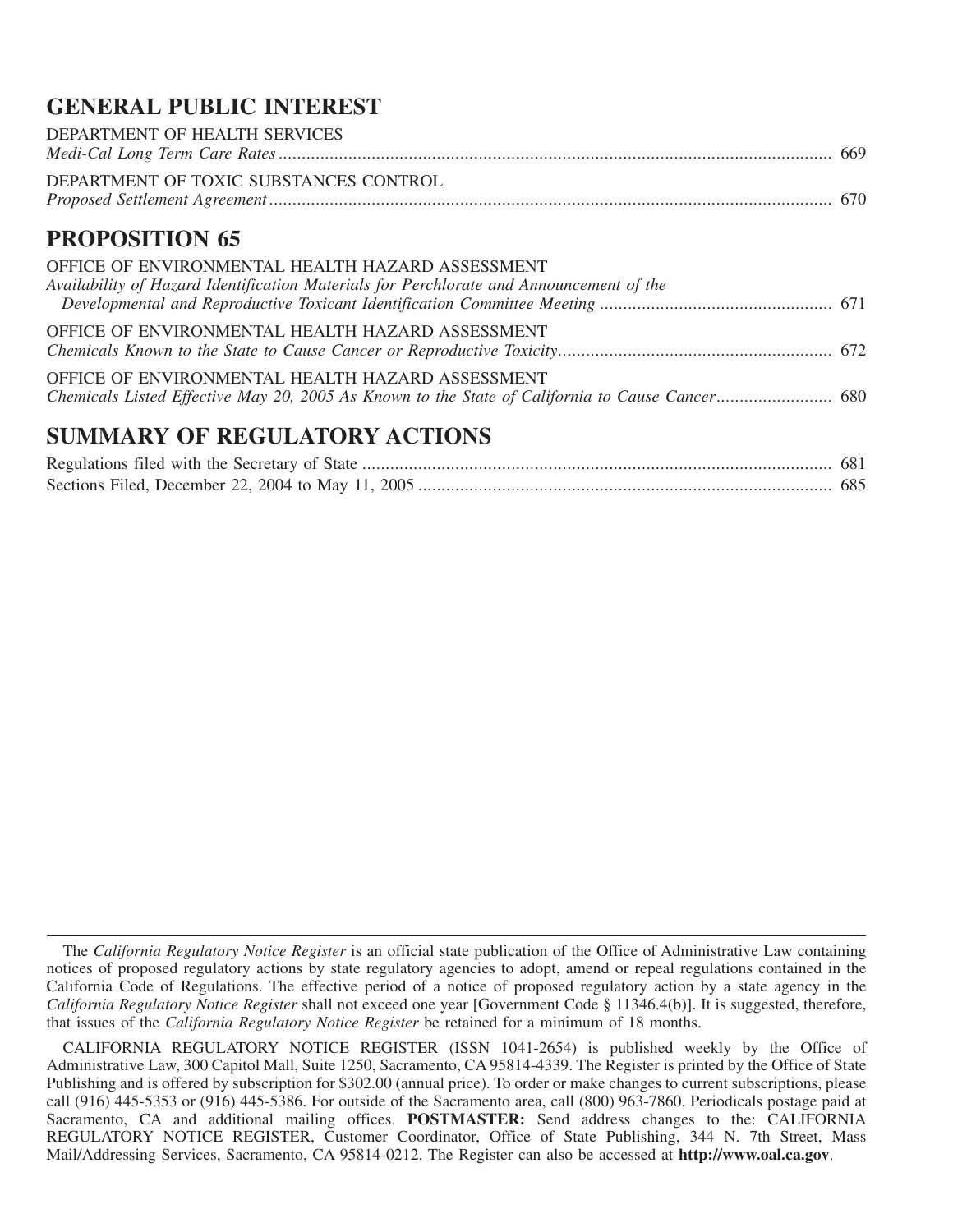# **PROPOSED ACTION ON REGULATIONS**

*Information contained in this document is published as received from agencies and is not edited by the Office of State Publishing.*

# **TITLE 2. FAIR POLITICAL PRACTICES COMMISSION**

NOTICE IS HEREBY GIVEN that the Fair Political Practices Commission, pursuant to the authority vested in it by Sections 82011, 87303 and 87304 of the Government Code to review proposed conflict of interest codes, will review the proposed/ amended conflict of interest codes of the following:

#### CONFLICT OF INTEREST CODES

## **AMENDMENT**

#### STATE AGENCY: **Department of Finance**

A written comment period has been established commencing on **May 20, 2005**, and closing on **July 4, 2005**. Written comments should be directed to the Fair Political Practices Commission, Attention **Kevin S. Moen, PhD**, 428 J Street, Suite 620, Sacramento, California 95814.

At the end of the 45-day comment period, the proposed conflict of interest code(s) will be submitted to the Commission's Executive Director for his review, unless any interested person or his or her duly authorized requests, no later than 15 days prior to the close of the written comment period, a public hearing before the full Commission. If a public hearing is requested, the proposed code(s) will be submitted to the Commission for review.

The Executive Director or the Commission will review the above-referenced conflict of interest code(s), proposed pursuant to Government Code Section 87300, which designate, pursuant to Government Code Section 87302, employees who must disclose certain investments, interests in real property and income.

The Executive Director or the Commission, upon his or its own motion or at the request of any interested person, will approve, or revise and approve, or return the proposed code(s) to the agency for revision and re-submission within 60 days without further notice.

Any interested person may present statements, arguments or comments, in writing to the Executive Director of the Commission, relative to review of the proposed conflict of interest code(s). Any written

comments must be received no later than **July 4, 2005**. If a public hearing is to be held, oral comments may be presented to the Commission at the hearing.

## COST TO LOCAL AGENCIES

There shall be no reimbursement for any new or increased costs to local government which may result from compliance with these codes because these are not new programs mandated on local agencies by the codes since the requirements described herein were mandated by the Political Reform Act of 1974. Therefore, they are not ''costs mandated by the state'' as defined in Government Code Section 17514.

#### EFFECT ON HOUSING COSTS AND BUSINESSES

Compliance with the codes has no potential effect on housing costs or on private persons, businesses or small businesses.

#### AUTHORITY

Government Code Sections 82011, 87303 and 87304 provide that the Fair Political Practices Commission as the code reviewing body for the above conflict of interest codes shall approve codes as submitted, revise the proposed code and approve it as revised, or return the proposed code for revision and re-submission.

#### REFERENCE

Government Code Sections 87300 and 87306 provide that agencies shall adopt and promulgate conflict of interest codes pursuant to the Political Reform Act and amend their codes when change is necessitated by changed circumstances.

#### **CONTACT**

Any inquiries concerning the proposed conflict of interest code(s) should be made to **Kevin S. Moen, PhD**, Fair Political Practices Commission, 428 J Street, Suite 620, Sacramento, California 95814, telephone (916) 322-5660.

#### AVAILABILITY OF PROPOSED CONFLICT OF INTEREST CODES

Copies of the proposed conflict of interest codes may be obtained from the Commission offices or the respective agency. Requests for copies from the Commission should be made to **Kevin S. Moen, PhD**, Fair Political Practices Commission, 428 J Street, Suite 620, Sacramento, California 95814, telephone (916) 322-5660.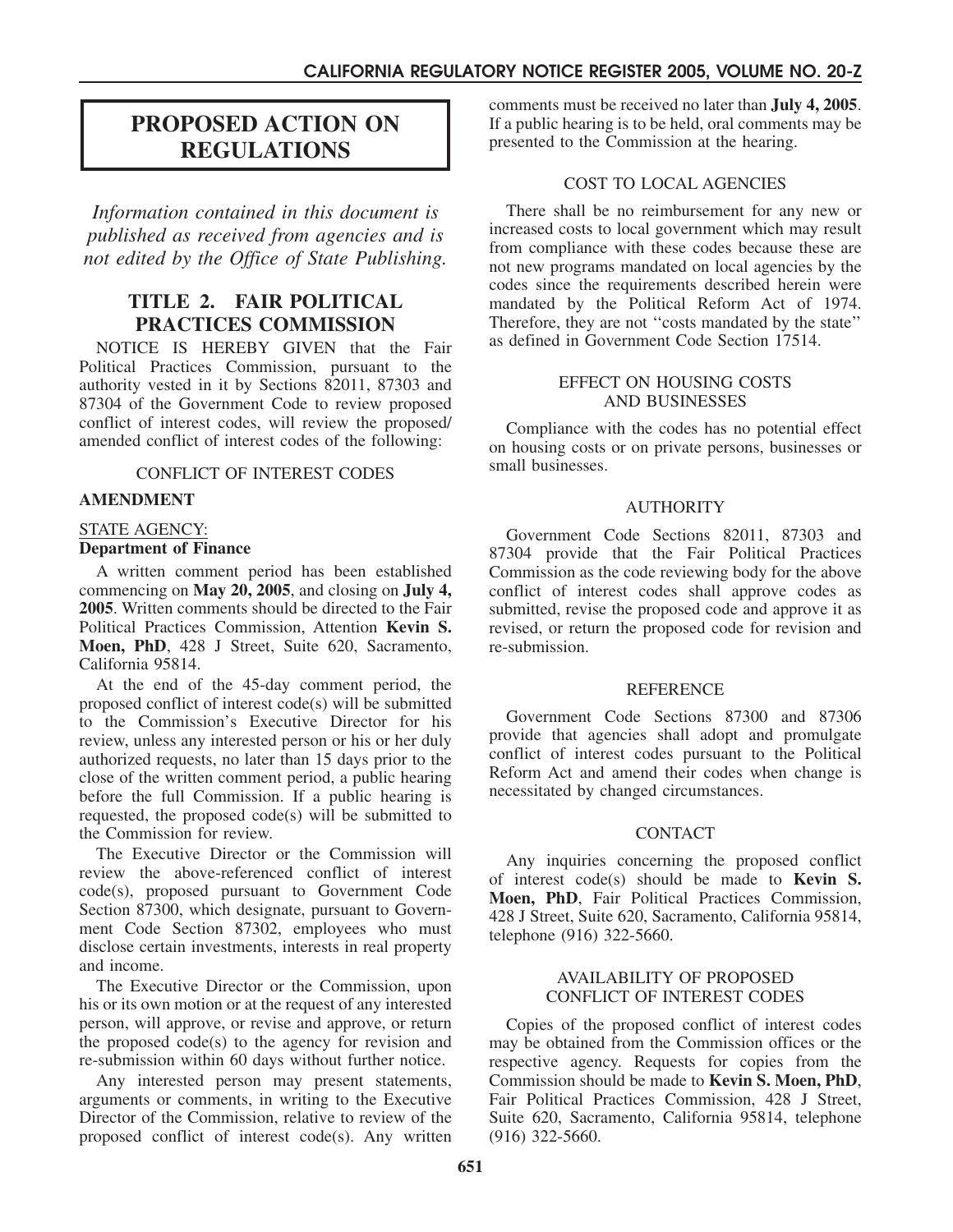# **TITLE 2. FAIR POLITICAL PRACTICES COMMISSION**

NOTICE IS HEREBY GIVEN that the Fair Political Practices Commission, pursuant to the authority vested in it by Sections 82011, 87303 and 87304 of the Government Code to review proposed conflict of interest codes, will review the proposed/ amended conflict of interest codes of the following:

#### CONFLICT OF INTEREST CODES

## **AMENDMENT**

#### STATE AGENCY:

# **Fair Political Practices Commission**

A written comment period has been established commencing on **May 20, 2005**, and closing on **July 4, 2005**. Written comments should be directed to the Fair Political Practices Commission, Attention **Kevin S. Moen, PhD**, 428 J Street, Suite 620, Sacramento, California 95814.

At the end of the 45-day comment period, the proposed conflict of interest code(s) will be submitted to the Commission's Executive Director for his review, unless any interested person or his or her duly authorized requests, no later than 15 days prior to the close of the written comment period, a public hearing before the full Commission. If a public hearing is requested, the proposed code(s) will be submitted to the Commission for review.

The Executive Director or the Commission will review the above-referenced conflict of interest code(s), proposed pursuant to Government Code Section 87300, which designate, pursuant to Government Code Section 87302, employees who must disclose certain investments, interests in real property and income.

The Executive Director or the Commission, upon his or its own motion or at the request of any interested person, will approve, or revise and approve, or return the proposed  $code(s)$  to the agency for revision and re-submission within 60 days without further notice.

Any interested person may present statements, arguments or comments, in writing to the Executive Director of the Commission, relative to review of the proposed conflict of interest code(s). Any written comments must be received no later than **July 4, 2005**. If a public hearing is to be held, oral comments may be presented to the Commission at the hearing.

## COST TO LOCAL AGENCIES

There shall be no reimbursement for any new or increased costs to local government which may result from compliance with these codes because these are not new programs mandated on local agencies by the codes since the requirements described herein were

mandated by the Political Reform Act of 1974. Therefore, they are not "costs mandated by the state" as defined in Government Code Section 17514.

#### EFFECT ON HOUSING COSTS AND BUSINESSES

Compliance with the codes has no potential effect on housing costs or on private persons, businesses or small businesses.

#### **AUTHORITY**

Government Code Sections 82011, 87303 and 87304 provide that the Fair Political Practices Commission as the code reviewing body for the above conflict of interest codes shall approve codes as submitted, revise the proposed code and approve it as revised, or return the proposed code for revision and re-submission.

#### REFERENCE

Government Code Sections 87300 and 87306 provide that agencies shall adopt and promulgate conflict of interest codes pursuant to the Political Reform Act and amend their codes when change is necessitated by changed circumstances.

## CONTACT

Any inquiries concerning the proposed conflict of interest code(s) should be made to **Kevin S. Moen**, PhD, Fair Political Practices Commission, 428 J Street, Suite 620, Sacramento, California 95814, telephone (916) 322-5660.

#### AVAILABILITY OF PROPOSED CONFLICT OF INTEREST CODES

Copies of the proposed conflict of interest codes may be obtained from the Commission offices or the respective agency. Requests for copies from the Commission should be made to **Kevin S. Moen, PhD**, Fair Political Practices Commission, 428 J Street, Suite 620, Sacramento, California 95814, telephone (916) 322-5660.

# **TITLE 3. DEPARTMENT OF FOOD AND AGRICULTURE**

**NOTICE IS HEREBY GIVEN** that the Department of Food and Agriculture (herein after referred to as ''Department'') is proposing to take the action described in the Informative Digest.

A public hearing is not scheduled for this proposal. A public hearing will be held if any interested person, or his or her duly authorized representative, submits a written request for a public hearing to the Department no later than **15 days prior to the close of the written comment period**. Any person interested may present statements or arguments in writing relevant to the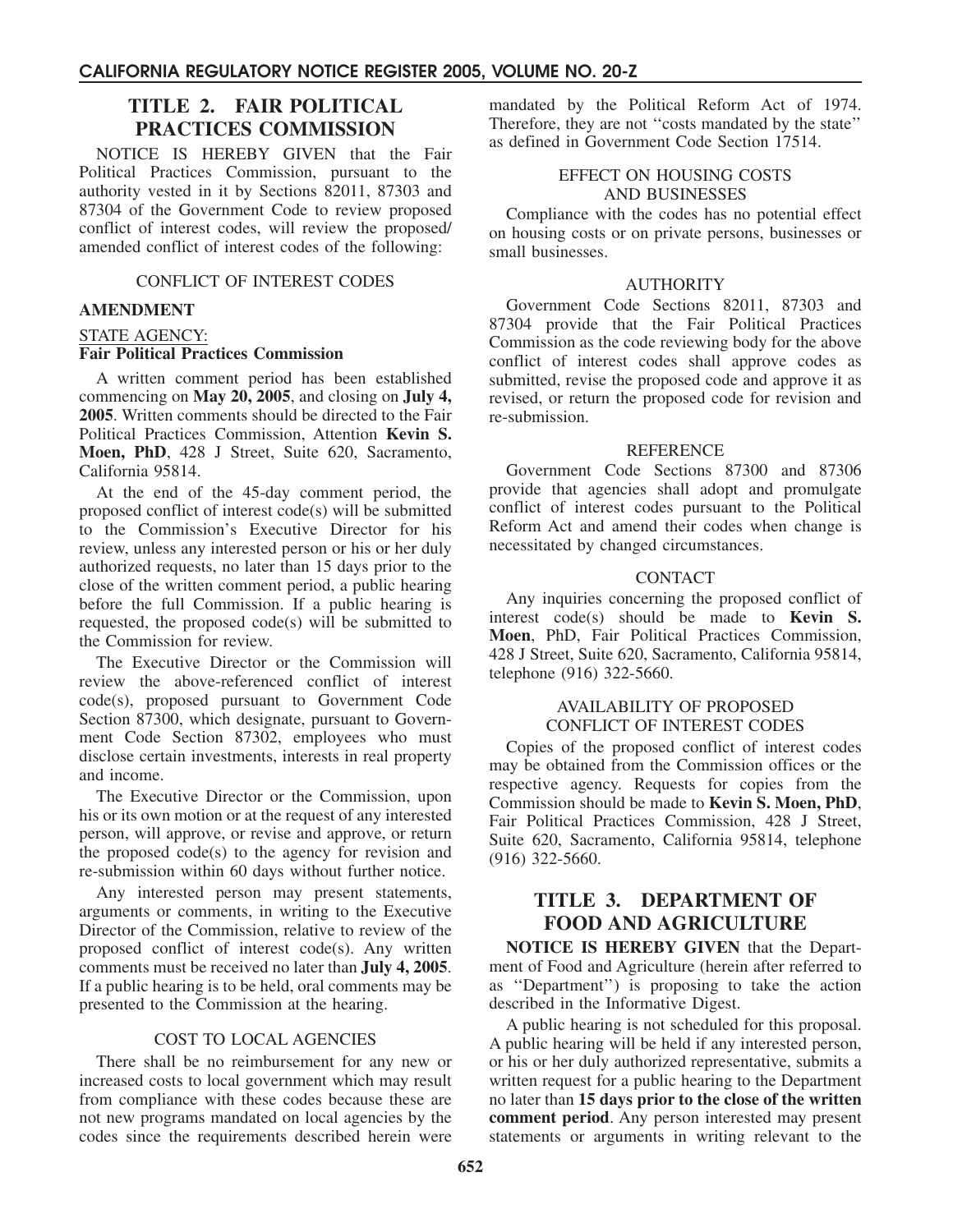action proposed to the person designated in this Notice as the contact person **on or before 5:00 p.m., July 4, 2005**.

Following the public hearing, if one is requested, or following the written comment period if no public hearing is requested, the Department, upon its own motion or at the instance of any interested party, may thereafter adopt the proposals substantially as described below or may modify such proposals if such modifications are sufficiently related to the original text. With the exception of technical or grammatical changes, the full text of any modified proposal will be available for 15 days prior to its adoption from the person designated in this Notice as contact person and will be mailed to those persons who submit written or oral testimony related to this proposal or who have requested notification of any changes to the proposal.

## AUTHORITY AND REFERENCE

Pursuant to the authority vested by sections 407, 32515 and 34001 of the Food and Agricultural Code, and to implement, interpret or make specific sections 32920, 32920.5, 34001.5 of said Code, the Department is considering adding section 581 to Article 19 of Chapter 1, Division 2, of Title 3 of the California Code of Regulations as follows:

#### INFORMATIVE DIGEST/POLICY STATEMENT OVERVIEW

Existing Law, Food and Agricultural Code section 34001 sets forth the requirements for pasteurizing milk and provides specific heating times and temperatures. This section also authorizes the Department of Food and Agriculture (Department) to review and approve processes of milk pasteurization that have been demonstrated to be equally efficient as those processes specified in section 34001. Food and Agricultural Code section 32515 specifies that the term ''pasteurized'' means that the milk or milk product has been subjected to a process that is described in Chapter 8 (commencing with section 34001), or other process which has been demonstrated to be equally efficient and has been approved by the Department.

In compliance with section 34001, et seq., the Department has in place requirements for operators of pasteurization equipment under sections 582, 583, 584, and 585 of Article 19, of Chapter 1, Division 2 of Title 3 of the California Code of Regulations. However, these requirements do not allow for the consideration of alternatives to pasteurization pursuant to sections 34001 and 32515.

Therefore, the Department is proposing to adopt new section 581 to update Article 19 of Chapter 1, Division 2 of Title 3 of the California Code of Regulations to designate the requirements for pasteurization, and allow for uniform evaluation of pasteurization equivalency consistent with current technology and research. This proposal specifies the method for the public to submit proposals to the Department for review and determination of equivalency to authorized pasteurization technologies. This proposal will also make California consistent with federal definitions of pasteurization and ensure that California's milk regulatory program complies with the Grade ''A'' Pasteurized Milk Ordinance, 2003 Revision, of the United States Department of Health and Human Services, Public Health Service/Food and Drug Administration.

## FISCAL IMPACT STATEMENTS

Fiscal Impact on Public Agencies Including Costs or Savings to State Agencies or Costs/Savings in Federal Funding to the State: None

Nondiscretionary Costs/Savings to Local Agencies: None

Local Mandate: None

Cost to Any Local Agency or School District for Which Government Code Section 17561 Requires Reimbursement: None

Business Impact: The Department has made an initial determination that this proposed regulatory action would not result in any significant statewide adverse economic impact directly affecting California businesses, including the ability of California businesses to compete with businesses in other states. This proposal does not impose any fees, nor requires changes to existing milk and milk products plants in California. It establishes the process by which the effectiveness and safety of new and innovative pasteurization technologies may be evaluated by the Department. This proposal affects individuals and businesses choosing to apply to the Department for approval of alternatives to pasteurization as defined in Food and Agricultural Code section 34001. It imposes the following paperwork requirement upon persons or businesses engaged in the dairy industry:

• *Paperwork:* The person or business choosing to apply for pasteurization equivalency is to submit their proposal in writing to the Department. The only cost anticipated for this requirement would be the person or business incurring mailing costs to submit their proposal to the Department.

In making this determination, the Department has not considered alternatives that would lessen any adverse economic impact on businesses and invites the public to submit such proposals during the written comment period. Submissions may include the following considerations:

- The establishment of differing compliance or reporting requirements or timetables that take into account the resources available to businesses.
- The consolidation or simplification of compliance and reporting requirements for businesses.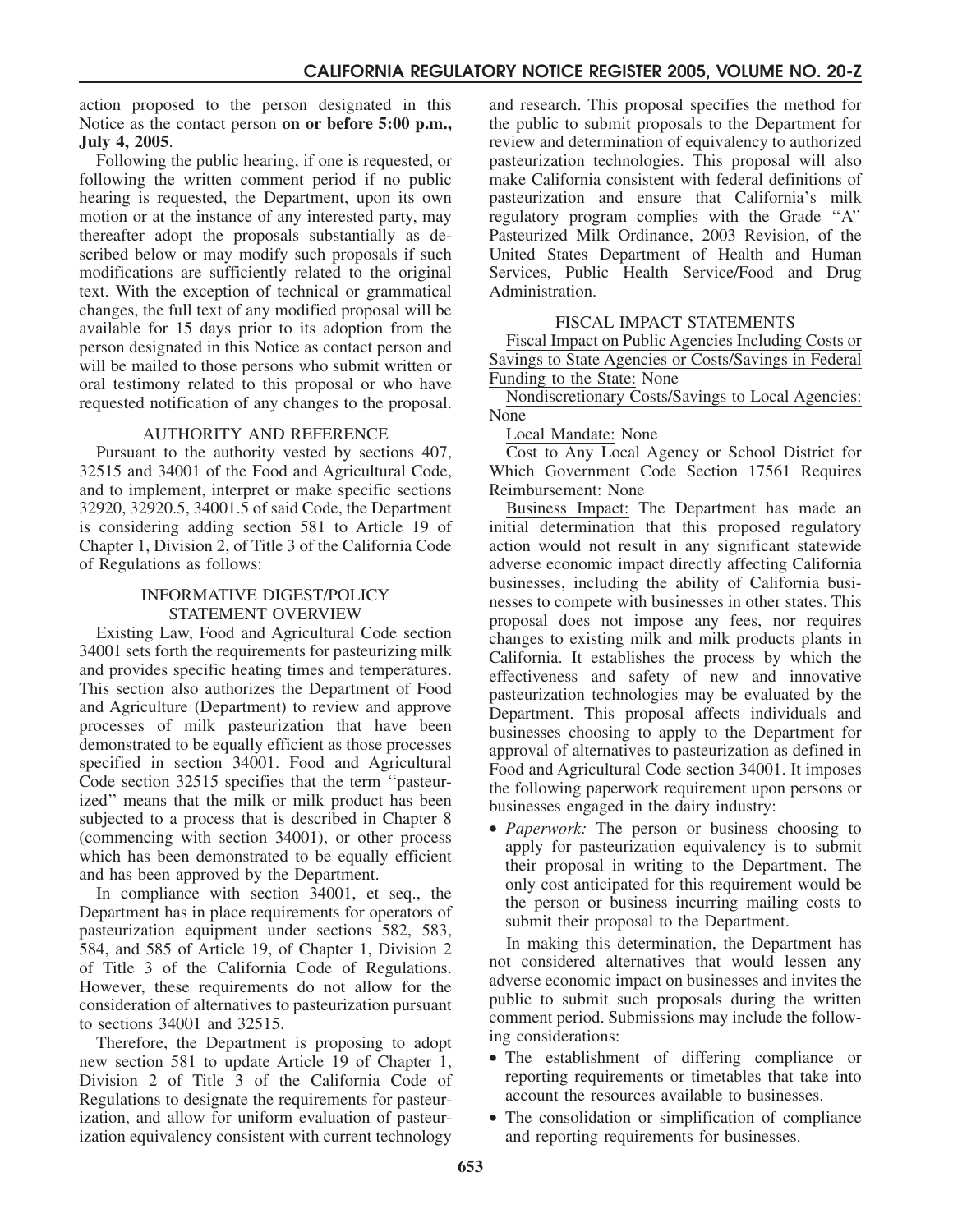- The use of performance standards rather than prescriptive standards.
- Exemption or partial exemption from the regulatory requirements for businesses.

Impact on Jobs/New Businesses: The Department has determined that this regulatory proposal will not have any impact on the creation of jobs or businesses or the elimination of jobs or existing businesses or the expansion of businesses in California. This proposal does not impose any fees, nor requires changes to existing milk and milk products plants in California. It establishes the process by which the effectiveness and safety of new and innovative pasteurization technologies may be evaluated by the Department.

Cost Impacts on Private Persons or Entities: The Department is not aware of any cost impacts that a representative private person or business would necessarily incur in reasonable compliance with the proposed action. This proposal does not impose any fees, nor requires changes to existing milk and milk products plants in California. It establishes the process by which the effectiveness and safety of new and innovative pasteurization technologies may be evaluated by the Department. This proposal affects persons or entities choosing to apply to the Department for approval of alternatives to pasteurization as defined in Food and Agricultural Code section 34001. It imposes the following paperwork requirement upon persons or entities engaged in the dairy industry:

• *Paperwork:* The person or entity choosing to apply for pasteurization equivalency is to submit their proposal in writing to the Department. The only cost anticipated for this requirement would be the person or entity incurring mailing costs to submit their proposal to the Department.

#### Effect on Housing Costs: None

#### EFFECT ON SMALL BUSINESS

The Department has determined that the proposed regulations would affect small businesses.

#### CONSIDERATION OF ALTERNATIVES

The Department must determine that no reasonable alternative which it considered or that has otherwise been identified and brought to its attention would be more effective in carrying out the purpose for which the action is proposed or would be as effective and less burdensome to affected private persons than the proposed action described in this Notice.

Any interested person may present statements or arguments orally or in writing relevant to the above determinations at the above-mentioned hearing (if a hearing is requested from the public), or during the public comment period.

#### INITIAL STATEMENT OF REASONS

The Department has prepared an initial statement of reasons for the proposed action and has available all the information upon which the proposal is based.

#### TEXT OF PROPOSAL

Copies of the exact language of the proposed regulations and of the initial statement of reasons, and all the information upon which the proposal is based, may be obtained at the hearing or prior to the hearing (if a hearing is requested) or during the public comment period upon request from the Department of Food and Agriculture, 1220 N Street, Room A-114, Sacramento, California 95814.

## AVAILABILITY AND LOCATION OF THE FINAL STATEMENT OF REASONS AND RULEMAKING FILE

All the information upon which the proposed regulations are based is contained in the rulemaking file, which is available for public inspection by contacting the persons named below.

You may obtain a copy of the final statement of reasons once it has been prepared, by making a written request to the contact persons named below.

#### CONTACT PERSONS

Inquiries concerning the substance of the proposed regulations are to be addressed to the following:

| Name:                         | Kristen Dahl, Dairy Program<br>Coordinator                                                                                   |
|-------------------------------|------------------------------------------------------------------------------------------------------------------------------|
| Address:                      | Department of Food and Agriculture<br>Milk and Dairy Food Safety Branch<br>1220 N Street, Room A-170<br>Sacramento, CA 95814 |
| Telephone No.: (916) 654-1981 |                                                                                                                              |
| $\text{Fax No.}:$             | $(916) 654 - 1274$                                                                                                           |
| E-mail address:               | KDahl@cdfa.ca.gov                                                                                                            |
|                               | The backup contact person is:                                                                                                |
| Name:                         | Nancy Grillo, Associate Analyst                                                                                              |
| Address:                      | Department of Food and Agriculture<br>1220 N Street, Room A-116<br>Sacramento, CA 95814                                      |
| Telephone No.: (916) 651-7280 |                                                                                                                              |
| $\text{Fax No.}:$             | $(916) 653 - 4249$                                                                                                           |
| E-mail address:               | NGrillo@cdfa.ca.gov                                                                                                          |
|                               | Written comments, facsimiles or e-mails regarding<br>this proposal are to be addressed to the following:                     |
| Name:                         | Nancy Grillo, Associate Analyst                                                                                              |
| Address:                      | Department of Food and Agriculture                                                                                           |

1220 N Street, Room A-116 Sacramento, CA 95814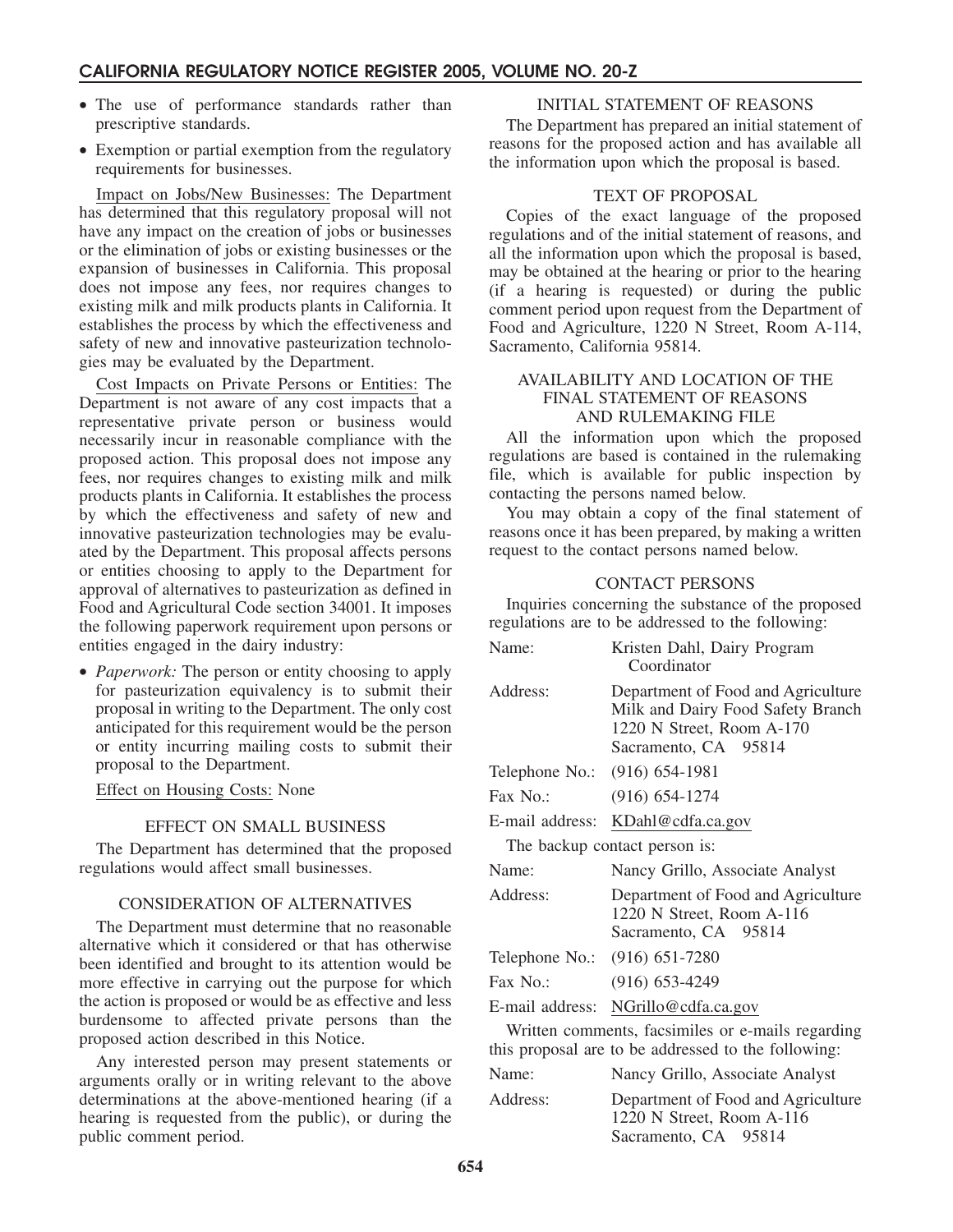Telephone No.: (916) 651-7280 Fax No.: (916) 653-4249 E-mail address: NGrillo@cdfa.ca.gov

WEBSITE ACCESS Materials regarding this proposal can be found at http://www.cdfa.ca.gov

# **TITLE 5. BOARD OF EDUCATION**

#### NOTICE OF PROPOSED RULEMAKING

#### **Healthy Start**

The State Board of Education (State Board) proposes to adopt the regulations described below after considering all comments, objections, or recommendations regarding the proposed action.

#### PUBLIC HEARING

California Department of Education staff, on behalf of the State Board, will hold a public hearing beginning at **9:00 a.m. on July 5, 2005**, at 1430 N Street, Room 1101, Sacramento. The room is wheelchair accessible. At the hearing, any person may present statements or arguments, orally or in writing, relevant to the proposed action described in the Informative Digest. The State Board requests that any person desiring to present statements or arguments orally notify the Regulations Coordinator of such intent. The State Board requests, but does not require, that persons who make oral comments at the hearing also submit a written summary of their statements. No oral statements will be accepted subsequent to this public hearing.

#### WRITTEN COMMENT PERIOD

Any interested person, or his or her authorized representative, may submit written comments relevant to the proposed regulatory action to the Regulations Coordinator. The written comment period ends at **5:00 p.m. on July 5, 2005**. The State Board will consider only written comments received by the Regulations Coordinator or at the State Board office by that time (in addition to those comments received at the public hearing). Written comments for the State Board's consideration should be directed to:

Debra Strain, Regulations Coordinator LEGAL DIVISION California Department of Education 1430 N Street, Room 5319 Sacramento, California 95814 Telephone: (916) 319-0860 Email: dstrain@cde.ca.gov FAX: (916) 319-0155

AUTHORITY AND REFERENCE Authority: Section 8804(b) and (i), Education Code.

References: Section 8801, 8804 and 8806, Education Code.

#### INFORMATIVE DIGEST/POLICY STATEMENT OVERVIEW

Senate Bill 620 (Chapter 759, Statutes of 1991) established the Healthy Start Support Services for Children Act. The Healthy Start initiative overcomes barriers to healthy productive lives for children in need of assistance by: creating a learning environment that is optimally responsive to the physical, emotional, and intellectual needs of each child; by fostering interagency collaboration and communication at the local level to more efficiently and effectively deliver human support services to children and their families; by encouraging the full use of existing agencies, professional personnel, and public and private funds to ensure that children are ready and able to learn, and to prevent duplication of services and unnecessary expenditures; and encouraging the development of a local interagency oversight mechanism that includes a records system to evaluate cost and effectiveness, and the development of a process of self-assessment of those records and the way in which they are used, to improve the effectiveness of the services.

In addition to *Education Code* sections 8800 et seq., regulations were adopted in 1992 and 1993. These proposed revised regulations provide needed technical clean-up of inaccuracies in the adopted regulations.

The proposed regulations also remove unneeded reformatting requirements; provide a more realistic timeline for appeals, which will ensure that grant funds reach local education agencies in a timely manner; add guidance for the awarding of grants; remove consultation requirements regarding appeals with the Healthy Start Support Services for Children Program Council; reestablish the intent of the legislature for a competitive request for applications process; and add federal confidentiality requirements for student records and medical records.

#### DISCLOSURES REGARDING THE PROPOSED ACTION

*The State Board has made the following initial determinations:*

Mandate on local agencies and school districts: None

Cost or savings to any state agency: None

Costs to any local agency or school district which must be reimbursed in accordance with Government Code section 17561: None

Other non-discretionary cost or savings imposed on local educational agencies: None

Cost or savings in federal funding to the state: None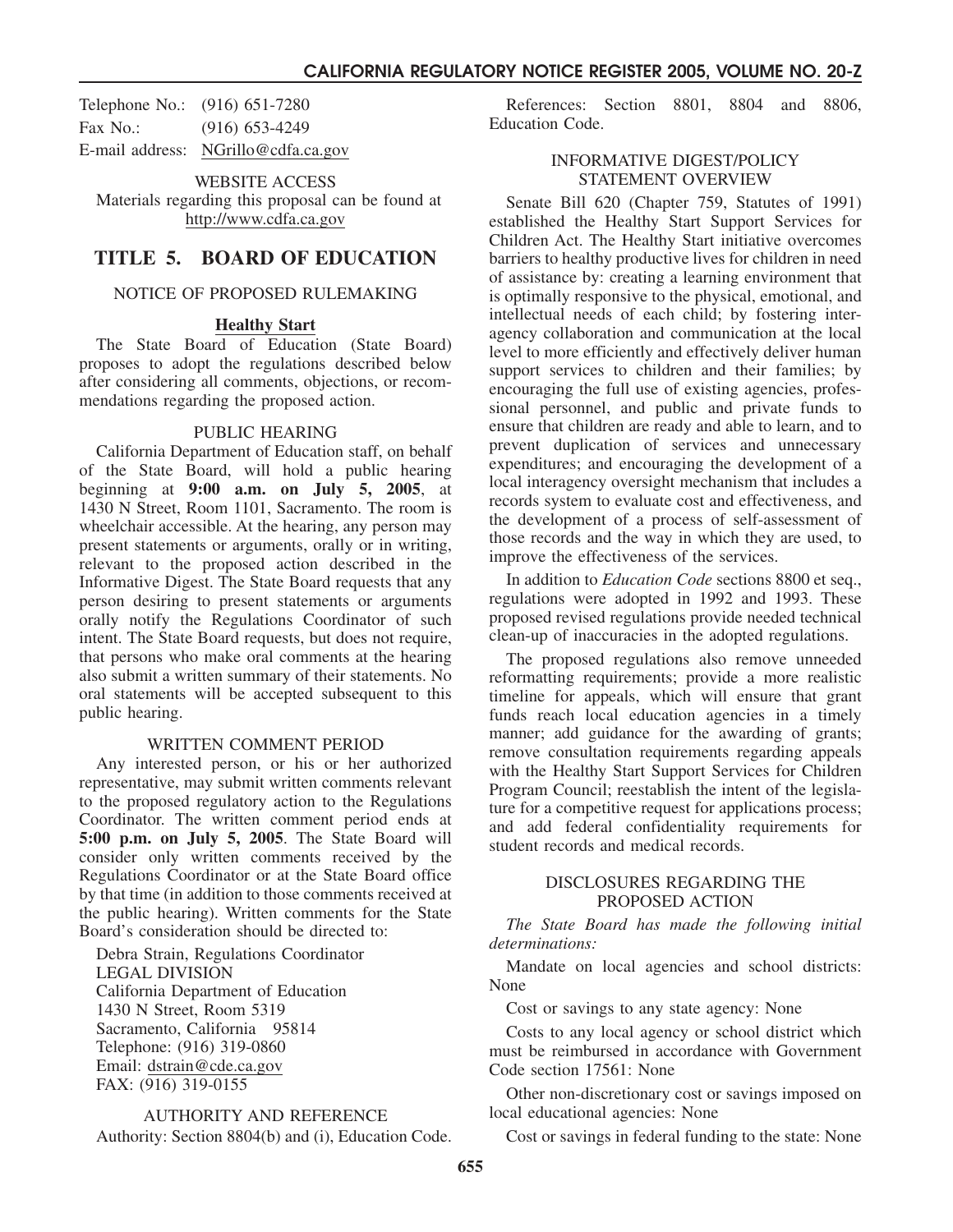Significant, statewide adverse economic impact directly affecting business including the ability of California businesses to compete with businesses in other states: None

Cost impacts on a representative private person or businesses: The State Board is not aware of any cost impacts that a representative private person or business would necessarily incur in reasonable compliance with the proposed action.

Adoption of these regulations will not:

- (1) create or eliminate jobs within California;
- (2) create new businesses or eliminate existing businesses within California; or
- (3) affect the expansion of businesses currently doing business within California.

#### Significant effect on housing costs: None

Effect on small businesses: The proposed amendments to the regulations do not have an effect on small businesses because the regulations only relate to local school districts and not to business practices.

#### CONSIDERATION OF ALTERNATIVES

In accordance with Government Code section 11346.5(a)(13), the State Board must determine that no reasonable alternative it considered or that has otherwise been identified and brought to the attention of the State Board, would be more effective in carrying out the purpose for which the action is proposed or would be as effective and less burdensome to affected private persons than the proposed action.

The State Board invites interested persons to present statements or arguments with respect to alternatives to the proposed regulations at the scheduled hearing or during the written comment period.

## CONTACT PERSONS

Inquiries concerning the substance of the proposed regulations should be directed to:

Connie Bourne, Education Program Consultant School Health Connections and Healthy Start Office California Department of Education 1430 N Street, Suite 6409 Sacramento, CA 95814 Telephone: (916) 319-0496 E-mail: cbourne@cde.ca.gov

Requests for a copy of the proposed text of the regulations, the Initial Statement of Reasons, the modified text of the regulations, if any, or other technical information upon which the rulemaking is based or questions on the proposed administrative action may be directed to the Regulations Coordinator, or to the backup contact person, Natalie Vice, at (916) 319-0860.

## AVAILABILITY OF INITIAL STATEMENT OF REASONS AND TEXT OF PROPOSED REGULATIONS

The Regulations Coordinator will have the entire rulemaking file available for inspection and copying throughout the rulemaking process at her office at the above address. As of the date this notice is published in the Notice Register, the rulemaking file consists of this notice, the proposed text of the regulations, and the Initial Statement of Reasons. A copy may be obtained by contacting the Regulations Coordinator at the above address.

#### AVAILABILITY OF CHANGED OR MODIFIED TEXT

Following the public hearing and considering all timely and relevant comments received, the State Board may adopt the proposed regulations substantially as described in this notice. If the State Board makes modifications that are sufficiently related to the originally proposed text, the modified text (with changes clearly indicated) will be available to the public for at least 15 days before the State Board adopts the regulations as revised. Requests for copies of any modified regulations should be sent to the attention of the Regulations Coordinator at the address indicated above.

The State Board will accept written comments on the modified regulations for 15 days after the date on which they are made available.

#### AVAILABILITY OF THE FINAL STATEMENT OF REASONS

Upon its completion, a copy of the Final Statement of Reasons may be obtained by contacting the Regulations Coordinator at the above address.

#### AVAILABILITY OF DOCUMENTS ON THE INTERNET

Copies of the Notice of Proposed Rulemaking, the Initial Statement of Reasons, the text of the regulations in underline and strikeout, and the Final Statement of Reasons, can be accessed through the California Department of Education's website at *http:// www.cde.ca.gov/re/lr/rr/*.

#### REASONABLE ACCOMMODATION FOR ANY INDIVIDUAL WITH A DISABILITY

Pursuant to the *Rehabilitation Act of 1973,* the *Americans with Disabilities Act of 1990,* and the *Unruh Civil Rights Act,* any individual with a disability who requires reasonable accommodation to attend or participate in a public hearing on proposed regulations, may request assistance by contacting Connie Bourne, School Health Connections and Healthy Start Office, 1430 N Street, Suite 6409,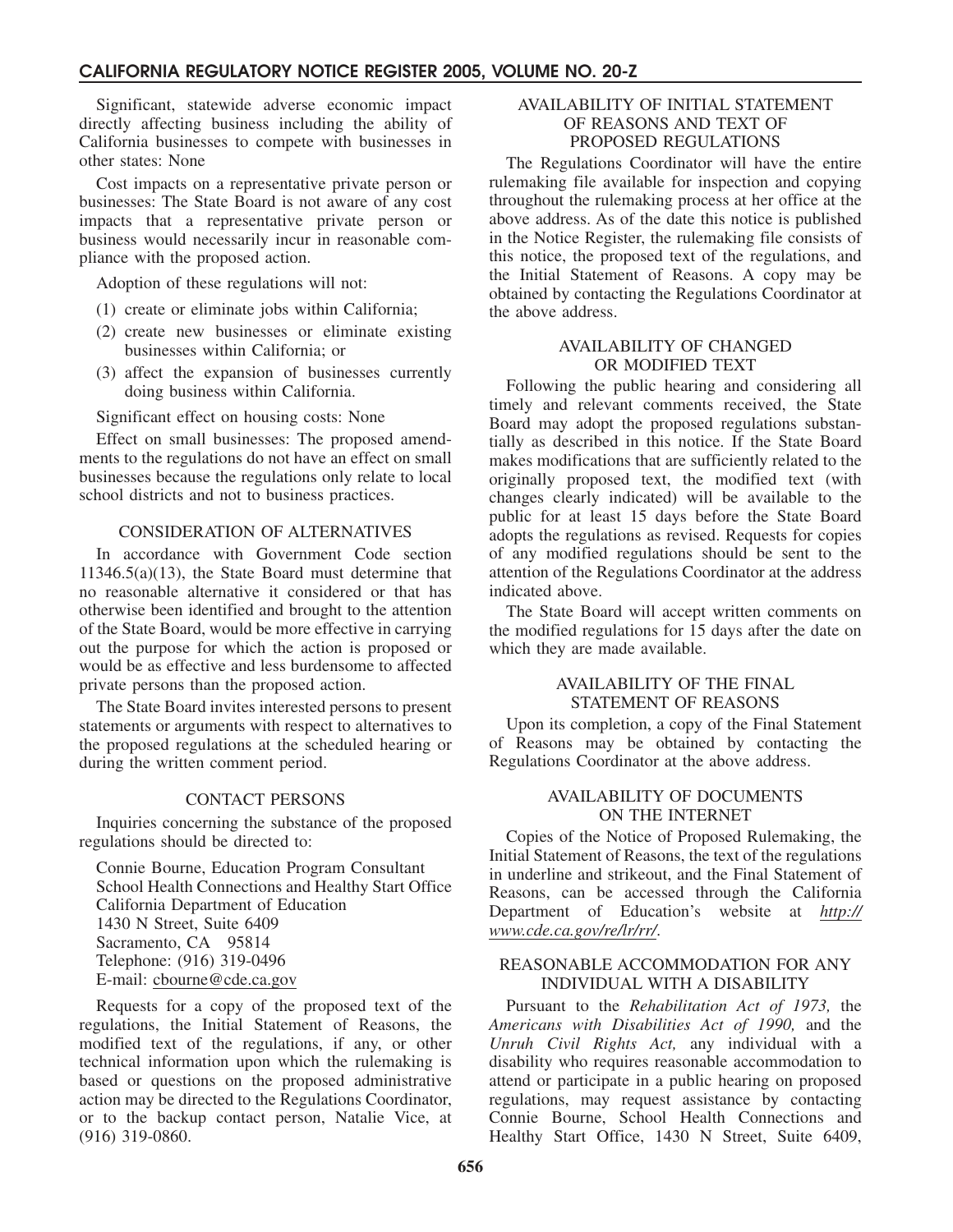Sacramento, CA, 95814; telephone, (916) 319-0496; fax, (916) 445-7367. It is recommended that assistance be requested at least two weeks prior to the hearing.

# **TITLE 5. BOARD OF EDUCATION**

#### NOTICE OF PROPOSED RULEMAKING

#### **Charter Schools**

The State Board of Education (State Board) proposes to adopt the regulations described below after considering all comments, objections, or recommendations regarding the proposed action.

#### PUBLIC HEARING

California Department of Education staff, on behalf of the State Board, will hold a public hearing beginning at **9:00 a.m. on July 5, 2005**, at 1430 N Street, Room 1801, Sacramento. The room is wheelchair accessible. At the hearing, any person may present statements or arguments, orally or in writing, relevant to the proposed action described in the Informative Digest. The State Board requests that any person desiring to present statements or arguments orally notify the Regulations Coordinator of such intent. The State Board requests, but does not require, that persons who make oral comments at the hearing also submit a written summary of their statements. No oral statements will be accepted subsequent to this public hearing.

#### WRITTEN COMMENT PERIOD

Any interested person, or his or her authorized representative, may submit written comments relevant to the proposed regulatory action to the Regulations Coordinator. The written comment period ends at **5:00 p.m. on July 5, 2005**. The State Board will consider only written comments received by the Regulations Coordinator or at the State Board Office by that time (in addition to those comments received at the public hearing). Written comments for the State Board's consideration should be directed to:

Debra Strain, Regulations Coordinator LEGAL DIVISION California Department of Education 1430 N Street, Room 5319 Sacramento, California 95814 Telephone: (916) 319-0860 Email: dstrain@cde.ca.gov FAX: (916) 319-0155

## AUTHORITY AND REFERENCE

Authority: Section 33031, 47612.5(b), 47634.2, Education Code.

Reference: Sections 47604.3, 47605, 47612.5(b), 47632, 47634.2, 51745.6, 51747.3, 60640–60643, Education Code.

#### INFORMATIVE DIGEST/POLICY STATEMENT OVERVIEW

The proposed amendments to existing regulations, California Code of Regulations, section 11704 and sections 11963–11963.6, are necessary to implement the provisions of Education Code section 47634.2 applying to Nonclassroom-based charter schools and enacted by Senate Bill 740 (Chapter 892, Statutes of 1991). The amendments would establish an alternative to the existing method for determining the pupilteacher ratio; authorize multi-year funding determinations; make clarifying changes to the determination of funding request forms and calculations; make technical changes that include removal of language no longer in effect, renumbering, and typographical errors; and establish a policy for review and approval of funding determination requests submitted by nonclassroom-based virtual or online charter schools.

#### DISCLOSURES REGARDING THE PROPOSED ACTION

*The State Board has made the following initial determinations:*

Mandate on local agencies and school districts: None

Cost or savings to any state agency: None

Costs to any local agency or school district which must be reimbursed in accordance with Government Code section 17561: None

Other non-discretionary cost or savings imposed on local educational agencies: None

Cost or savings in federal funding to the state: None

Significant, statewide adverse economic impact directly affecting business including the ability of California businesses to compete with businesses in other states: None

Cost impacts on a representative private person or businesses: The State Board is not aware of any cost impacts that a representative private person or business would necessarily incur in reasonable compliance with the proposed action.

Adoption of these regulations will not:

- (1) create or eliminate jobs within California;
- (2) create new businesses or eliminate existing businesses within California; or
- (3) affect the expansion of businesses currently doing business within California.

Significant effect on housing costs: None

Effect on small businesses: The proposed regulations would not have a significant adverse economic impact on any business because they relate only to public charter schools and not to small business practices.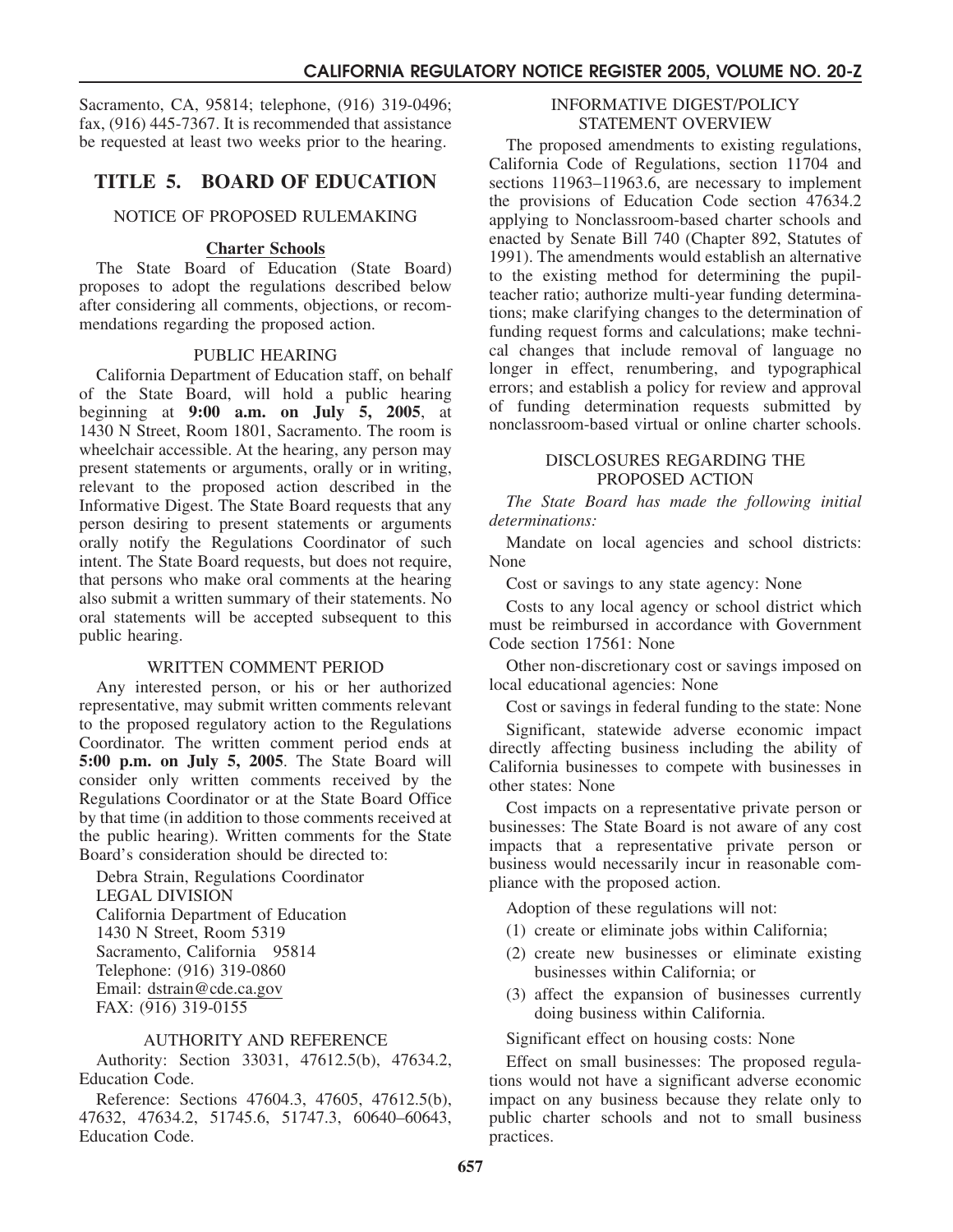#### CONSIDERATION OF ALTERNATIVES

In accordance with Government Code section 11346.5(a)(13), the State Board must determine that no reasonable alternative it considered or that has otherwise been identified and brought to the attention of the State Board, would be more effective in carrying out the purpose for which the action is proposed or would be as effective and less burdensome to affected private persons than the proposed action.

The State Board invites interested persons to present statements or arguments with respect to alternatives to the proposed regulations at the scheduled hearing or during the written comment period.

#### CONTACT PERSONS

Inquiries concerning the substance of the proposed regulations should be directed to:

Deborah Herrmann, Education Programs Consultant Charter Schools Division California Department of Education 1430 N Street, Room 5401 Sacramento, CA 95814 Telephone: (916) 322-6029 E-mail: dherrman@cde.ca.gov

Requests for a copy of the proposed text of the regulations, the Initial Statement of Reasons, the modified text of the regulations, if any, or other technical information upon which the rulemaking is based or questions on the proposed administrative action may be directed to the Regulations Coordinator, or to the backup contact person, Natalie Vice, at (916) 319-0860.

#### AVAILABILITY OF INITIAL STATEMENT OF REASONS AND TEXT OF PROPOSED REGULATIONS

The Regulations Coordinator will have the entire rulemaking file available for inspection and copying throughout the rulemaking process at her office at the above address. As of the date this notice is published in the Notice Register, the rulemaking file consists of this notice, the proposed text of the regulations, and the initial statement of reasons. A copy may be obtained by contacting the Regulations Coordinator at the above address.

#### AVAILABILITY OF CHANGED OR MODIFIED TEXT

Following the public hearing and considering all timely and relevant comments received, the State Board may adopt the proposed regulations substantially as described in this notice. If the State Board makes modifications that are sufficiently related to the originally proposed text, the modified text (with changes clearly indicated) will be available to the public for at least 15 days before the State Board adopts the regulations as revised. Requests for copies of any modified regulations should be sent to the attention of the Regulations Coordinator at the address indicated above.

The State Board will accept written comments on the modified regulations for 15 days after the date on which they are made available.

#### AVAILABILITY OF THE FINAL STATEMENT OF REASONS

Upon its completion, a copy of the Final Statement of Reasons may be obtained by contacting the Regulations Coordinator at the above address.

#### AVAILABILITY OF DOCUMENTS ON THE INTERNET

Copies of the Notice of Proposed Rulemaking, the Initial Statement of Reasons, the text of the regulations in underline and strikeout, and the Final Statement of Reasons, can be accessed through the California Department of Education's website at http:// www.cde.ca.gov/re/lr/rr/.

#### REASONABLE ACCOMMODATION FOR ANY INDIVIDUAL WITH A DISABILITY

Pursuant to the *Rehabilitation Act of 1973,* the *Americans with Disabilities Act of 1990,* and the *Unruh Civil Rights Act,* any individual with a disability who requires reasonable accommodation to attend or participate in a public hearing on proposed regulations, may request assistance by contacting Deborah Herrmann, Charter Schools Division, 1430 N Street, Sacramento, CA, 95814; telephone, (916) 322-6029; fax, (916) 322-1465. It is recommended that assistance be requested at least two weeks prior to the hearing.

# **TITLE 5. BOARD OF EDUCATION**

#### NOTICE OF PROPOSED RULEMAKING

#### **Special Education—Highly Qualified Teachers**

The State Board of Education (State Board) proposes to adopt the regulations described below after considering all comments, objections, or recommendations regarding the proposed action.

## PUBLIC HEARING

California Department of Education staff, on behalf of the State Board, will hold a public hearing beginning at **10:00 a.m. on July 5, 2005**, at 1430 N Street, Room 2102, Sacramento. The room is wheelchair accessible. At the hearing, any person may present statements or arguments, orally or in writing, relevant to the proposed action described in the Informative Digest. The State Board requests that persons desiring to present statements or arguments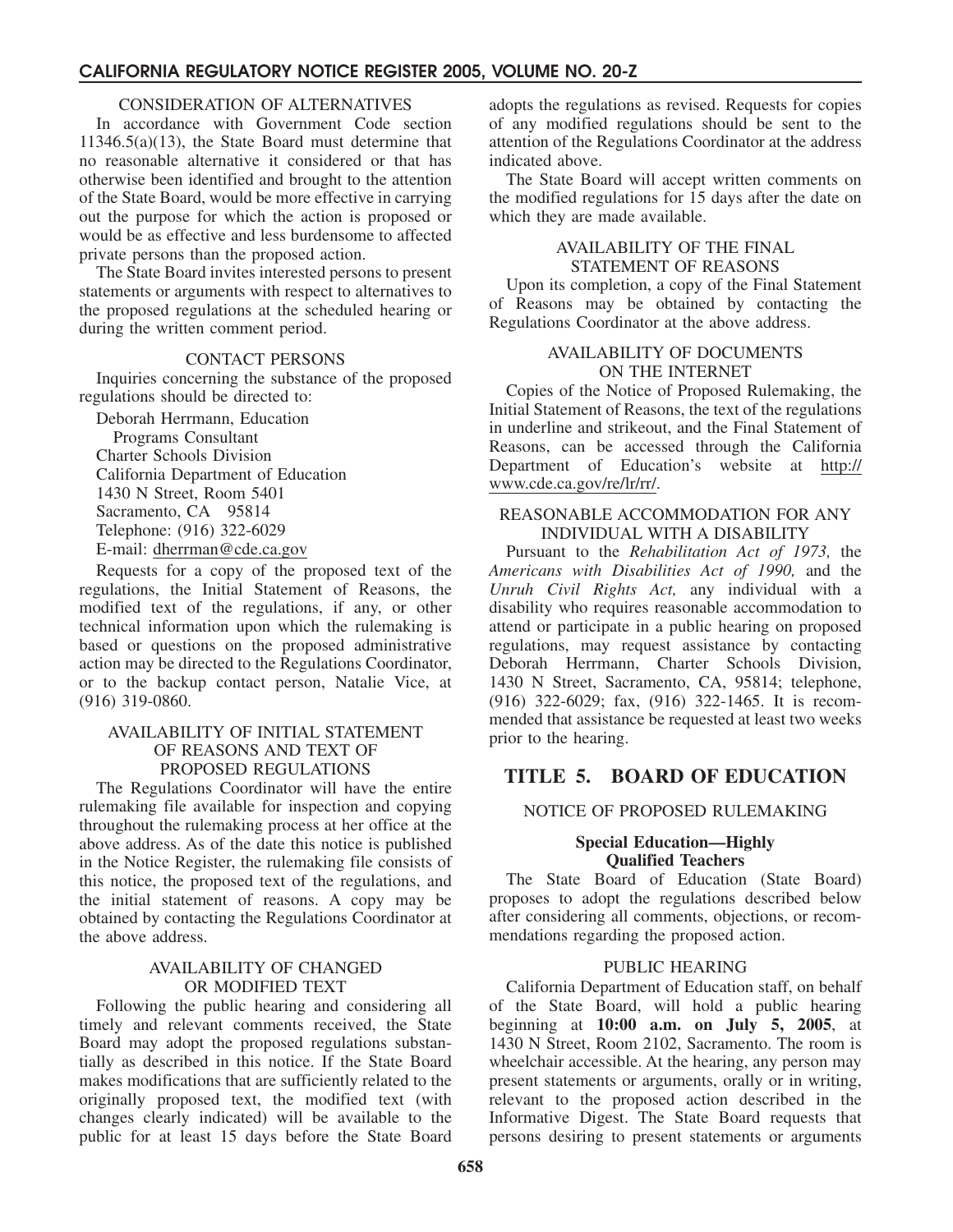orally notify the Regulations Coordinator of such intent. The State Board requests, but does not require, that persons who make oral comments at the public hearing also submit a written summary of their statements. No oral statements will be accepted subsequent to this public hearing.

#### WRITTEN COMMENT PERIOD

Any interested person, or his or her authorized representative, may submit written comments relevant to the proposed regulatory action to the Regulations Coordinator. The written comment period ends at **5:00 p.m. on July 5, 2005**. The State Board will only consider written comments that are received by the Regulations Coordinator or at the State Board office by that time (in addition to those comments received at the public hearing). Written comments for the State Board's consideration should be directed to:

Debra Strain, Regulations Coordinator LEGAL DIVISION California Department of Education 1430 N Street, Room 5319 Sacramento, CA 95814 Telephone: (916) 319-0860 E-mail: dstrain@cde.ca.gov FAX: (916) 319-0155

#### AUTHORITY AND REFERENCE

Authority: Section 12001, Education Code.

References: 20 U.S.C. 7801(23), 20 U.S.C. 6319(a) and Improving Teacher Quality State Grants Title II, Part A Non-Regulatory Draft Guidance December 19, 2002.

#### INFORMATIVE DIGEST/POLICY STATEMENT OVERVIEW

Section 6111 of Title 5, *California Code of Regulations* (CCR), requires middle and high school teachers new to the profession to meet certain highly qualified teacher requirements as mandated by the *No Child Left Behind Act* (NCLB).

The proposed regulation clarifies certain credential requirements for special education teachers at the middle and high school level while extending certain options of how new special education teachers demonstrate subject matter competence as allowed by the recently reauthorized Individuals with Disabilities Education Act (IDEA), Public Law 108-446.

#### INCORPORATION BY REFERENCE

This regulation incorporates by reference the Individuals with Disabilities Education Act (20 USC 1400 et seq.). This law can be found at http:// nichcy.org/reauth/PL108-446.pdf.

#### DISCLOSURES REGARDING THE PROPOSED ACTION

*The State Board has made the following initial determinations:*

Mandate on local agencies and school districts: None

Cost or savings to any state agency: None

Costs to any local agency or school district that must be reimbursed in accordance with Government Code section 17561: None

Other non-discretionary cost or savings imposed on local educational agencies: None

Cost or savings in federal funding to the state: None Significant, statewide adverse economic impact directly affecting business including the ability of California businesses to compete with businesses in other states: None

Cost impacts on a representative private person or businesses: The State Board is not aware of any cost impacts that a representative private person or business would necessarily incur in reasonable compliance with the proposed action.

Adoption of these regulations will not:

- (1) create or eliminate jobs within California;
- (2) create new businesses or eliminate existing businesses within California; or
- (3) affect the expansion of businesses currently doing business within California.

Significant effect on housing costs: None

Affect on small businesses: The proposed amendments to the regulations do not affect small businesses because the regulations apply only to school districts and not to business practices.

#### CONSIDERATION OF ALTERNATIVES

In accordance with Government Code section 11346.5(a)(13), the State Board must determine that no reasonable alternative it considered or that has otherwise been identified and brought to the attention of the State Board, would be more effective in carrying out the purpose for which the action is proposed or would be as effective and less burdensome to affected private persons than the proposed action.

The State Board invites interested persons to present statements or arguments with respect to alternatives to the proposed regulations at the scheduled hearing or during the written comment period.

#### CONTACT PERSONS

Inquiries concerning the substance of the proposed regulations should be directed to:

Janet Canning, Consultant Special Education Division California Department of Education 1430 N Street, 2nd Floor Sacramento, CA 95814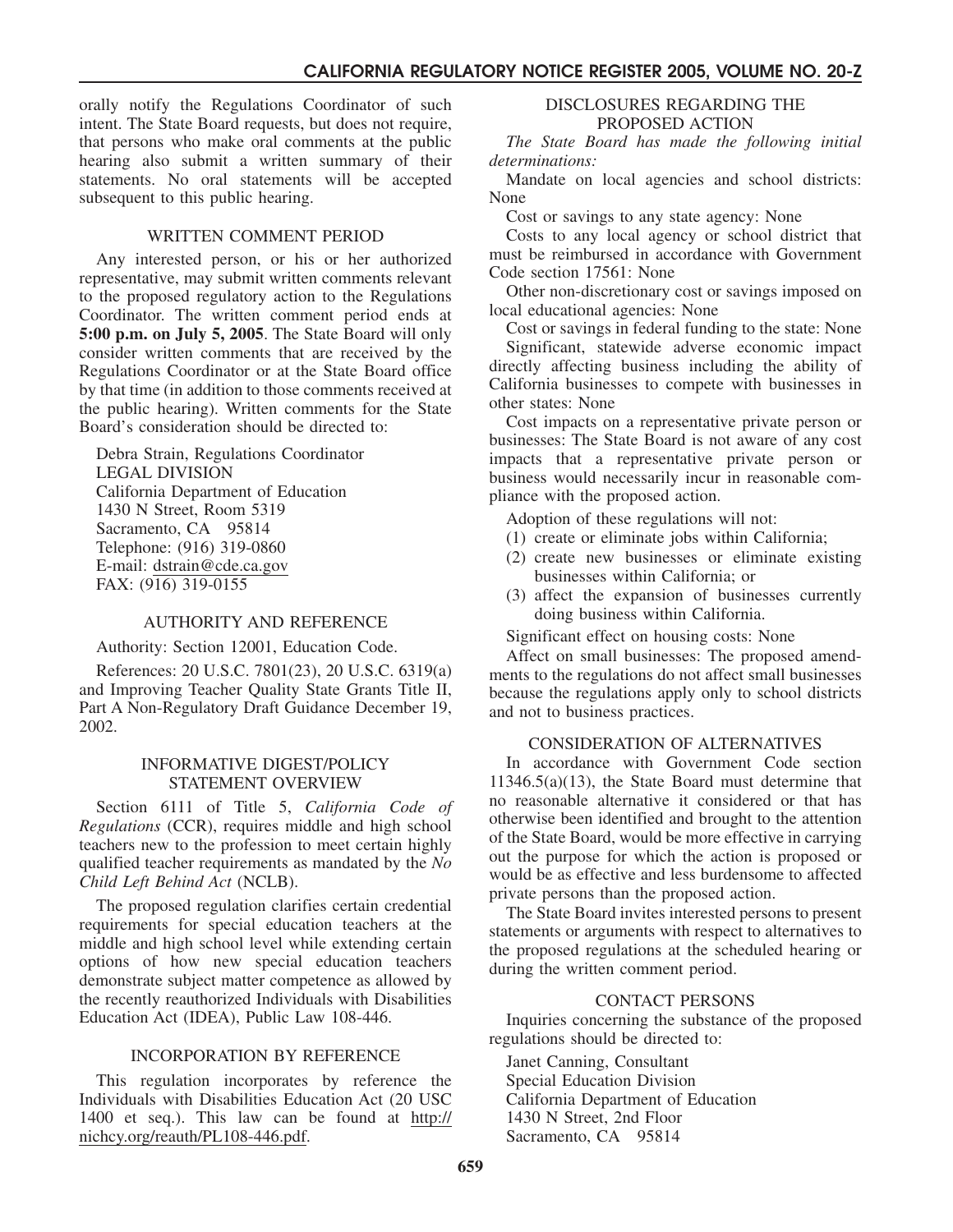Telephone: (916) 445-4613 E-mail: jcanning@cde.ca.gov

Requests for a copy of the proposed text of the regulations, the Initial Statement of Reasons, the modified text of the regulations, if any, or other technical information upon which the rulemaking is based or questions on the proposed administrative action may be directed to the Regulations Coordinator, or to the backup contact person, Natalie Vice, at (916) 319-0860.

#### AVAILABILITY OF INITIAL STATEMENT OF REASONS AND TEXT OF PROPOSED REGULATIONS

The Regulations Coordinator will have the entire rulemaking file available for inspection and copying throughout the rulemaking process at her office at the above address. As of the date this notice is published in the Notice Register, the rulemaking file consists of this notice, the proposed text of the regulations, and the Initial Statement of Reasons. A copy may be obtained by contacting the Regulations Coordinator at the above address.

#### AVAILABILITY OF CHANGED OR MODIFIED TEXT

Following the public hearing and considering all timely and relevant comments received, the State Board may adopt the proposed regulations substantially as described in this notice. If the State Board makes modifications that are sufficiently related to the originally proposed text, the modified text (with changes clearly indicated) will be available to the public for at least 15 days before the State Board adopts the regulations as revised. Requests for copies of any modified regulations should be sent to the attention of the Regulations Coordinator at the address indicated above. The State Board will accept written comments on the modified regulations for 15 days after the date on which they are made available.

#### AVAILABILITY OF THE FINAL STATEMENT OF REASONS

Upon its completion, a copy of the Final Statement of Reasons may be obtained by contacting the Regulations Coordinator.

## AVAILABILITY OF DOCUMENTS ON THE INTERNET

Copies of the Notice of Proposed Rulemaking, the Initial Statement of Reasons, the text of the regulations in underline and strikeout, and the Final Statement of Reasons, can be accessed through the California Department of Education's website at *http:// www.cde.ca.gov/re/lr/rr/*.

#### REASONABLE ACCOMMODATION FOR ANY INDIVIDUAL WITH A DISABILITY

Pursuant to the *Rehabilitation Act of 1973,* the *Americans with Disabilities Act of 1990,* and the *Unruh Civil Rights Act,* any individual with a disability who requires reasonable accommodation to attend or participate in a public hearing on proposed regulations, may request assistance by contacting<br>Janet Canning, Special Education Division, Janet Canning, Special Education Division, 1430 N Street, 2nd Floor, Sacramento, CA, 95814; telephone, (916) 445-4613; fax, (916) 327-3516. It is recommended that assistance be requested at least two weeks prior to the hearing.

# **TITLE 10. DEPARTMENT OF INSURANCE**

NOTICE OF INTENT TO AMEND THE EXISTING CONFLICT OF INTEREST CODE FOR THE INSURANCE COMMISSIONER'S CONSERVATION AND LIQUIDATION OFFICE (Title 10, Chapter 5, Subchapter 10, Article 1, Section 2698.99)

**NOTICE IS HEREBY GIVEN** that the California Department of Insurance ("CDI") proposes to amend the existing Conflict of Interest Code for the Insurance Commissioner's Conservation and Liquidation Office (''CLO''). Title 10, Chapter 5, Subchapter 10, Article 1, Section 2698.99.

#### AUTHORITY AND REFERENCE

The CDI proposes to amend the existing code pursuant to the authority of Government Code Section 87306. The purpose of the Conflict of Interest Code is to implement the requirements of Government Code sections 87300–87302, 87306, and Insurance Code section 1035.2.

#### DESCRIPTION OF THE AMENDMENTS TO THE EXISTING CONFLICT OF INTEREST CODE

The proposed amendments to the existing Conflict of Interest Code, and the provisions of the existing code which will be affected by the proposed amendments, are as follows:

- 1. The following Designated Employees, and their respective Disclosure Category in parenthesis, are added:
	- a. Internal Auditor (1)
	- b. Chief Operations Officer (1)
	- c. Chief Estate Trust Officer (1)
	- d. Assistant Vice-President of Claims (1)
	- e. Vice-President of Finance (1)
	- f. Estate Reinsurance Manager
	- g. Network Operations Manager (2)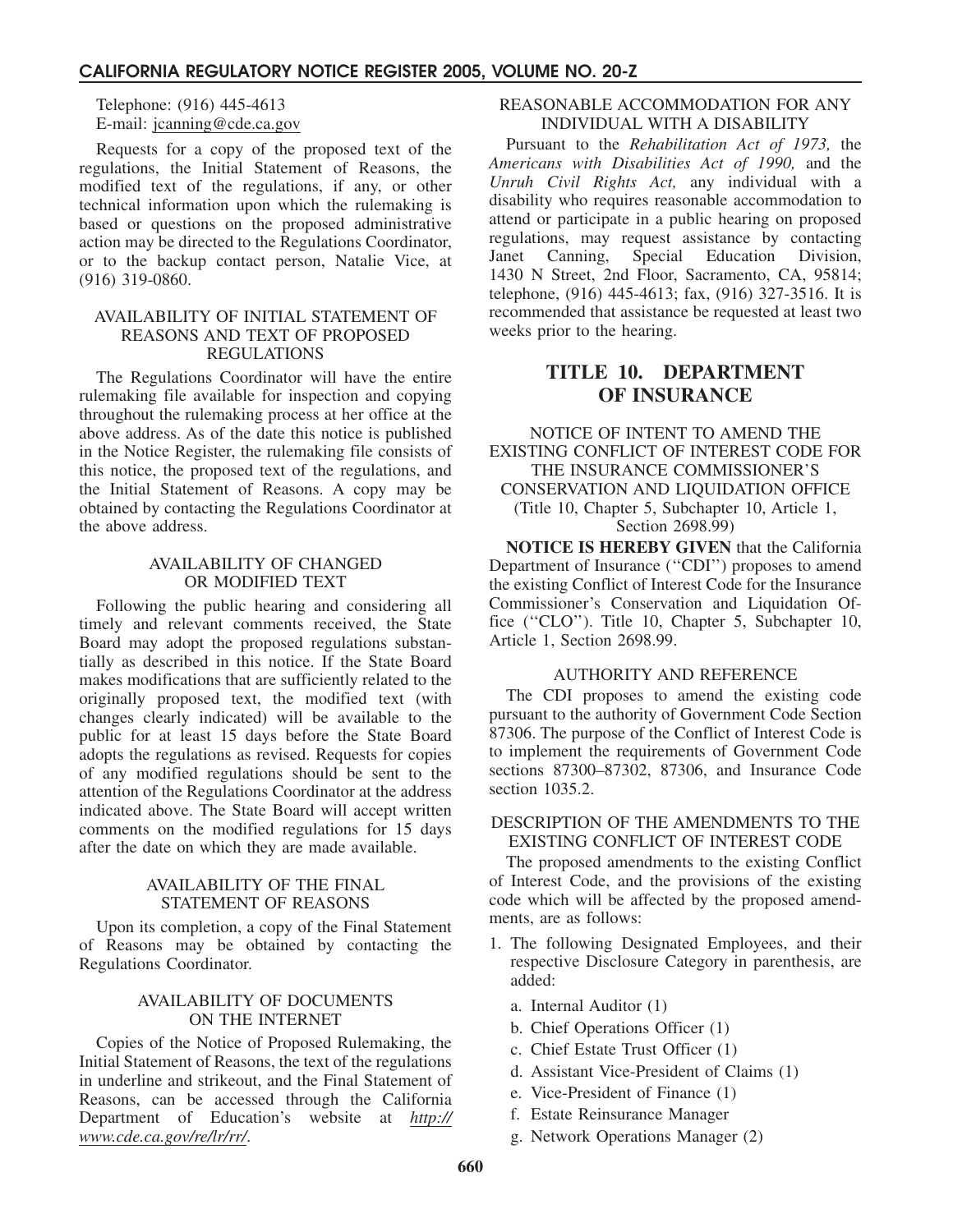- 2. The following Designated Employees are deleted:
	- a. Deputy Chief Executive Officer
	- b. Chief Information Officer
	- c. Claims Officer
	- d. Controller
	- e. Estate Reinsurance Supervisor
- 3. The Claims Manager Disclosure Category is changed from 3 to 1.
- 4. The disclosure categories are amended to follow more closely with the Fair Political Practices Commission Model Disclosure Categories.

#### ADDITIONAL INFORMATION

A copy of the proposed amendments to the existing Conflict of Interest Code, a written explanation of the reasons for the amendments (''Statement of Reasons''), and the information upon which the proposed amendments are based are available upon request.

#### COMMENTS

Any interested person may submit statements, arguments, or comments relating to the proposed amendments by submitting them in writing to the Contact Person set forth below. Comments sent via electronic mail (''e-mail'') are acceptable. In order for the CDI to consider comments before the adoption of the amendments, they must be submitted by no later than the close of the written comment period, which is **5:00 P.M. on JULY 22, 2005**, or at the conclusion of the public hearing, if one is requested, whichever comes later.

#### PUBLIC HEARING

At this time, no public hearing is scheduled concerning the proposed amendments. However, any person, or the person's representative, may request a public hearing; such a request for a public hearing must be made **no later than 15 days prior to the close of the written comment period.**

The CDI has determined that the proposed amendments:

- 1. Will not impose a cost or savings on any state agency, local agency or school district that is required to be reimbursed under Part 7 (commencing with Section 17500) of Division 4 of the Government Code;
- 2. Will not result in any nondiscretionary cost or savings to local agencies;
- 3. Will not result in any cost or savings in federal funding to the state;
- 4. Will not impose a mandate on local agencies or school districts;
- 5. Will not have any potential cost impact on private persons or businesses including small businesses;

The CDI must determine that no alternative considered by the CDI would be more effective in carrying out the purpose for which the adoption of the amendments is proposed or would be as effective and less burdensome to affected private persons than the proposed action.

#### CONTACT PERSON

All inquiries concerning the proposed amendments to the existing Conflict of Interest Code, communications required by this notice, and comments about the proposed amendments should be directed to the following:

Jack K. Hom Senior Staff Counsel California Department of Insurance 45 Fremont Street, 23rd Floor San Francisco, CA 94105

(415) 538-4129 (415) 904-5896 homj@insurance.ca.gov

# **TITLE 11. COMMISSION ON PEACE OFFICER STANDARDS AND TRAINING**

NOTICE OF PROPOSED REGULATORY ACTION

#### **Regulations 1005, 1060 and Procedure D-2 to Grant Continuing Professional Training Credit for Anti-Terrorism and Weapons of Mass Destruction Training**

Notice is hereby given that the Commission on Peace Officer Standards and Training (POST) proposes to amend regulations in Chapter 2 of Title 11 of the California Code of Regulations. This proposal is made pursuant to the authority vested by Penal Code sections 13503 (powers of the Commission on POST) and 13506 (Commission on POST authority to adopt regulations). This proposal is intended to interpret, implement, and make specific Penal Code sections 13503(e) (Commission on POST authority to develop and implement programs to increase the effectiveness of law enforcement, including programs involving training and educations courses), 13510 (Commission on POST authority to adopt and amend rules establishing minimum standards for California local law enforcement officers) and 13510.5 (Commission on POST authority to adopt and amend standards for certain other designated California peace officers).

#### INFORMATIVE DIGEST/POLICY STATEMENT OVERVIEW

Since the terrorist attacks in September 2001, many governmental agencies at the federal, state, and local level have developed new training courses dealing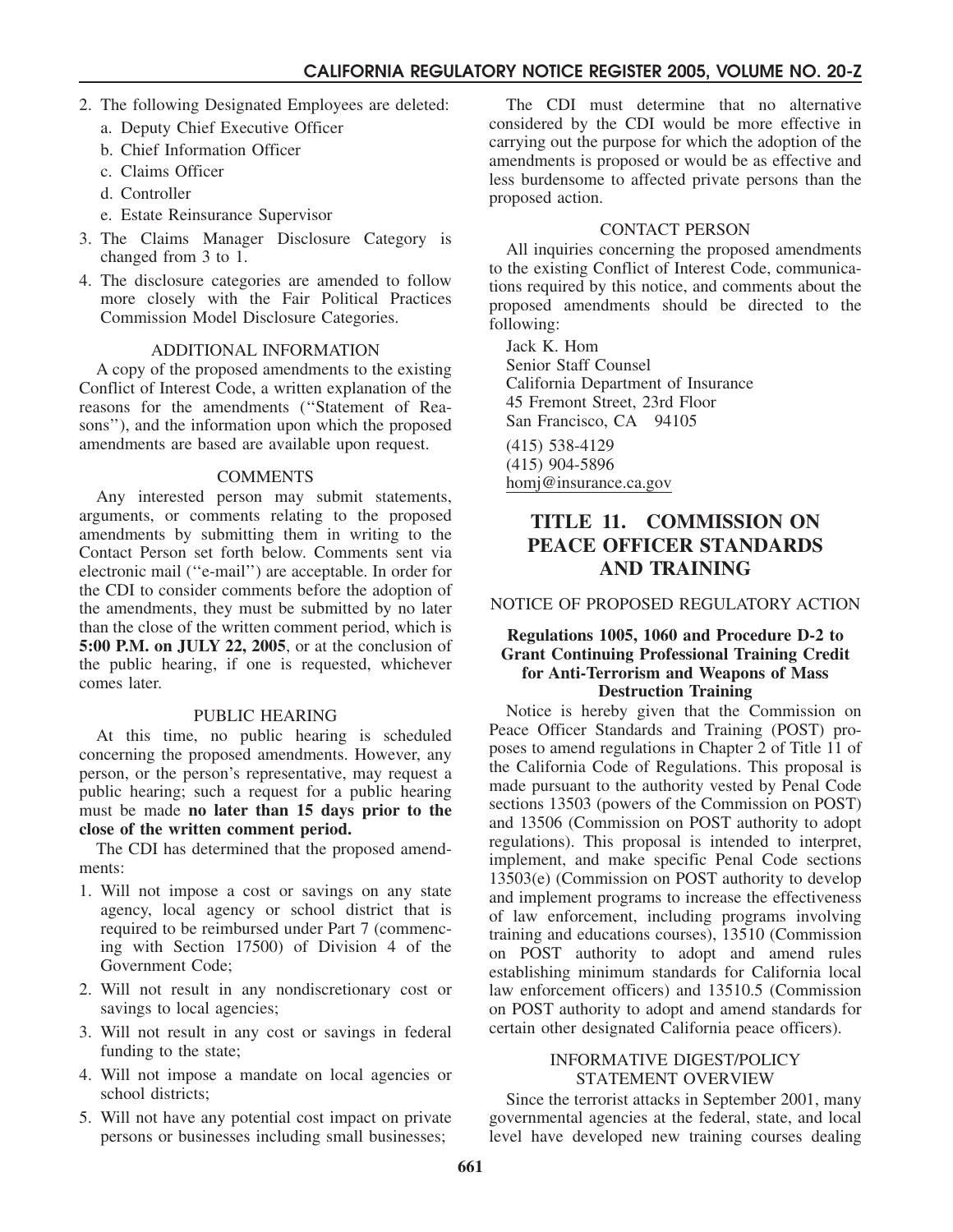with anti-terrorism and weapons of mass destruction (WMD). These courses range from awareness levels through the more complex and complicated required training and certification protocols.

At present, POST recognizes specific non-certified training courses presented out-of-state for the purposes of satisfying the Continuing Professional Training (CPT) requirement. These courses are identified on the POST Non-Certified Training Notification form, POST 2-213, and in Procedure D-2-3.

This proposal would amend Commission Procedure D-2-3 and POST Form 2-213 to permit non-POSTcertified courses on anti-terrorism and WMD solely to satisfy the Continuing Professional Training (CPT) requirement. These courses would remain nonreimbursable by POST and limited solely to satisfying CPT requirements. Additionally, Regulations 1005 and 1060 would be amended to reflect the proposed revision date.

Courses that have been developed by any agency of the federal government that deal with anti-terrorism or weapons of mass destruction would be eligible for CPT credit. This includes training courses developed and certified by the Department of Defense, Department of Energy, Department of Justice, Department of Transportation, Environmental Protection Agency, and courses from the Department of Homeland Security (which includes the Office for Domestic Preparedness, the Federal Emergency Management Agency, and the Federal Law Enforcement Training Center).

Various non-POST-certified training courses available to California peace officers over the past three decades have addressed highly critical and specialized training needs. They have advanced the professionalism of law enforcement, improved officer safety, and provided contemporary insight and solutions to the challenges and issues confronting law enforcement today.

Recognition of non-POST-certified anti-terrorism and WMD training presented by any national or state governmental agency, including the United States Armed Forces, to also satisfy CPT requirements gives local agencies a double benefit. Agencies would be able to send personnel to a variety of non-POSTcertified training courses at locations inside and outside California for highly specialized training. Agencies pay the costs associated with tuition, travel, lodging, and per diem, or the costs are subsidized by the federal government agency sponsoring the program. Each attendee who successfully completes any of these courses would receive credit towards meeting the CPT requirement in addition to completing important job-related training.

Documentation of training is crucial for law enforcement personnel. The proposed amendments give POST the ability to document these training courses in a central database, recognizes the quality training programs that have been presented, and provides trainees an administrative process by which to submit documentation and receive credit towards the CPT requirements.

#### PUBLIC COMMENT

The Commission hereby requests written comments on the proposed actions. POST must receive all written comments no later than 5:00 p.m. on July 4, 2005. Please direct any written comments to Kenneth J. O'Brien, Executive Director, Commission on Peace Officer Standards and Training, 1601 Alhambra Boulevard, Sacramento, CA 95816-7083, or by fax at 916.227.2801.

A public hearing is not scheduled. Pursuant to Government Code Section 11346.8, any interested person, or his or her duly authorized representative, may request in writing, no later than 15 days prior to the close of the public comment period, that a public hearing be held.

#### ADOPTION OF PROPOSED REGULATIONS

Following the close of the public comment period, the Commission may adopt the proposal substantially as set forth without further notice or the Commission may modify the proposal if such modifications remain sufficiently related to the text as described in the Informative Digest. If the Commission makes changes to the language before the date of adoption, the text of any modified language, clearly indicated, will be made available, at least 15 days before adoption, to all persons whose comments were received by POST during the public comment period and to all persons who request notification from POST of the availability of such changes. A request for the modified text should be addressed to the agency official designated in this notice. The Commission will accept written comments on the modified text for 15 days after the date on which the revised text is made available.

#### TEXT OF PROPOSAL, RULEMAKING FILE, AND INTERNET ACCESS

The following information regarding the proposed regulatory action is provided on the POST website at www.post.ca.gov/RegulationNotices/ RegulationNotices.asp:

- POST bulletin and Notice of Proposed Regulatory Action
- Text of Proposed Regulatory Action
- Initial Statement of Reasons.

Anyone who does not have Internet access may request a copy of the documents listed above by calling 916.227.4847 or by submitting a written request to the contact person listed below. Please refer to POST Bulletin 2005-08. The rulemaking file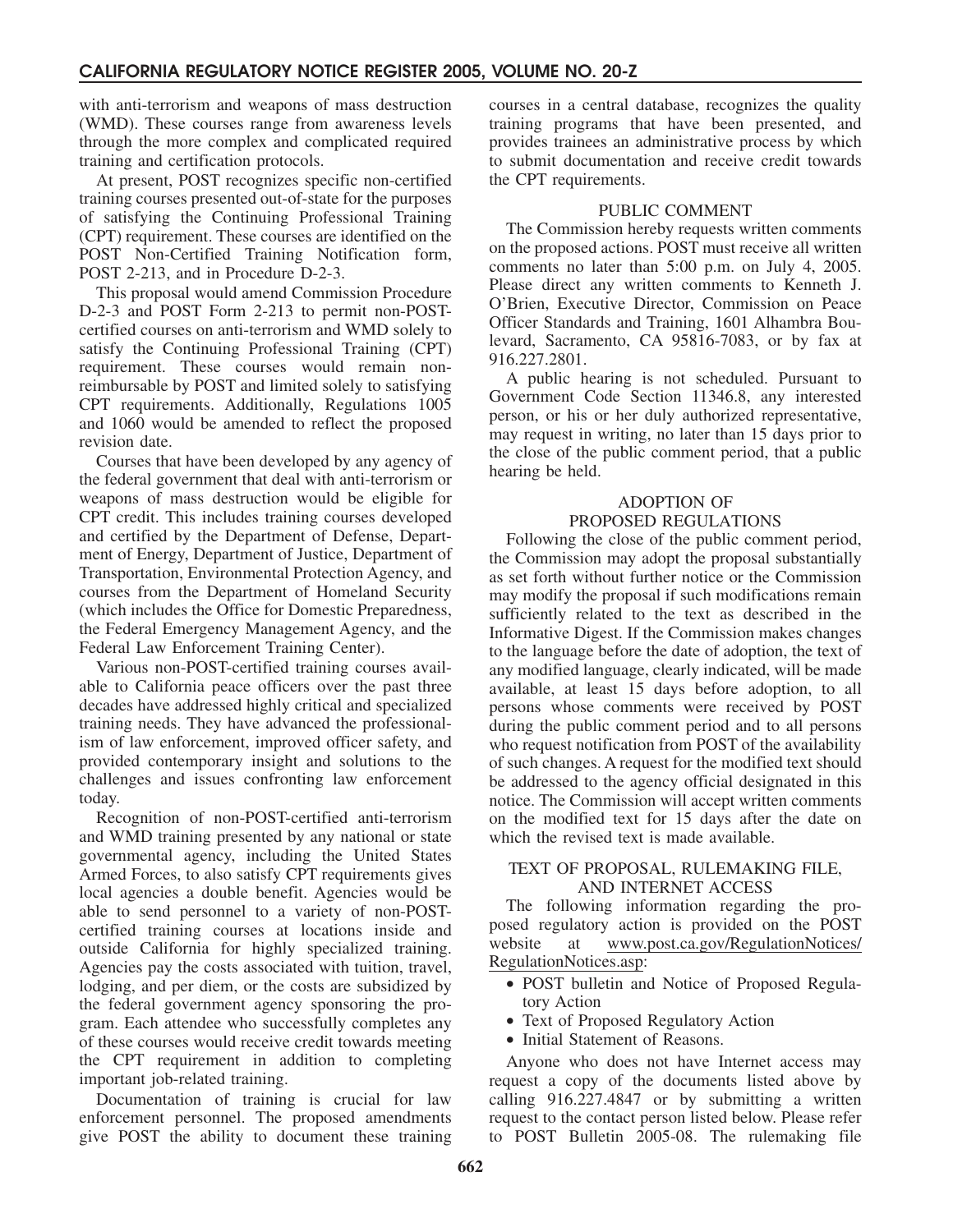contains the above-mentioned documents and all information upon which this proposal is based. The file will be maintained for inspection during the Commission's normal business hours (Monday through Friday,  $8$  a.m. to  $5$  p.m.).

The Final Statement of Reasons will be prepared after the close of the public comment period. A copy may be requested via the above phone number, by writing to the address under Contact Persons at the end of this notice, or by viewing the document on the POST website at the address cited above.

#### ESTIMATE OF ECONOMIC IMPACT

Fiscal Impact on Public Agencies Including Costs or Savings to State Agencies or Costs/Savings in Federal Funding to the State: None

Non-Discretionary Costs/Savings to Local Agencies: None

Local Mandate: None

Costs to any Local Agency or School District for Which Government Code Section 17561 Requires Reimbursement: None

Significant Statewide Adverse Economic Impact Directly Affecting California Businesses, including Small Business: The Commission on Peace Officer Standards and Training has made an initial determination that the amended regulations will not have a significant statewide adverse economic impact directly affecting California businesses, including the ability to compete with businesses in other states. The Commission on Peace Officer Standards and Training has found that the proposed amendments will have no affect on California businesses, including small businesses, because the Commission sets selection and training standards for law enforcement and does not impact California businesses, including small businesses.

Cost Impacts on Representative Private Persons or Businesses: The Commission on Peace Officer Standards and Training is not aware of any cost impacts that a representative private person or business would necessarily incur in reasonable compliance with the proposed action.

Effect on Housing Costs: The Commission on Peace Officer Standards and Training has made an initial determination that the proposed regulation would have no affect on housing costs.

#### ASSESSMENT

The adoption of the proposed regulation amendments will neither create nor eliminate jobs in the state of California and will not result in the elimination of existing businesses or create or expand businesses in the state of California.

#### CONSIDERATION OF ALTERNATIVES

To take this action, the Commission must determine that no reasonable alternative considered by the Commission, or otherwise identified and brought to the attention of the Commission, would be more effective in carrying out the purpose for which the action is proposed, or would be as effective as and less burdensome to affected private persons than the proposed action.

#### CONTACT PERSONS

Please direct any inquiries or comments pertaining to the proposed action to Patricia Cassidy, Associate Analyst, 1601 Alhambra Boulevard, Sacramento, CA 95816-7083, by telephone at 916.227.4847, by FAX at  $916.227.5271$ , or by email at Pat.Cassidy@post.ca.gov. The back-up contact person for this proposal is Ken Whitman, Bureau Chief; he may be reached by telephone at 916.227.5561, or by email at Ken.Whitman@post.ca.gov.

# **TITLE 14. FISH AND GAME COMMISSION**

#### NOTICE OF PROPOSED CHANGES IN REGULATIONS

**NOTICE IS HEREBY GIVEN** that the Fish and Game Commission (Commission), pursuant to the authority vested by sections 1580, 1581, 1583 and 1907 of the Fish and Game Code and to implement, interpret or make specific sections 1526, 1528, 1530, 1580–1585, 1590 and 1591of said Code, proposes to amend Section 630, Title 14, California Code of Regulations, relating to Ballona Wetlands Ecological Reserve.

#### INFORMATIVE DIGEST/POLICY STATEMENT OVERVIEW

Currently, there are 132 ecological reserves designated in Section 630, Title 14, CCR, for the purpose of protecting sensitive habitats and species. The department is requesting that this section be amended to add one new ecological reserve, Ballona Wetlands, to this listing.

Ballona Wetlands consisting of 553 acres in Los Angeles County is proposed for designation as an ecological reserve for the protection and enhancement of coastal salt marsh and freshwater marsh habitats, and associated species, including the state listed endangered Belding's savannah sparrow. The area is also an important wildlife movement corridor to other public lands in the vicinity of the wetlands.

The reasons for listing this property in Title 14 are to regulate public use and provide the best available protection for the species and habitats the property was acquired to protect. Since the property contains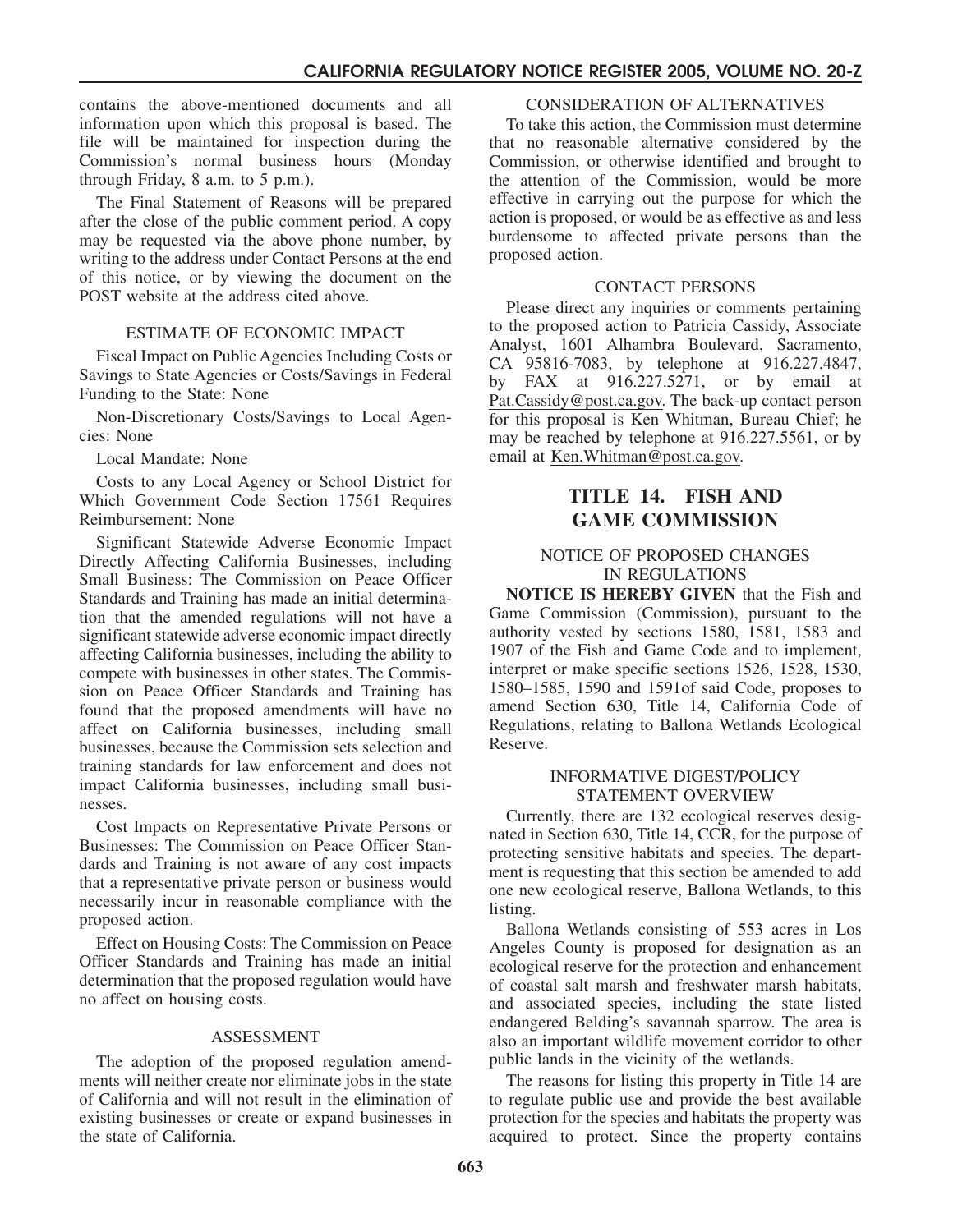sensitive species, including a state listed endangered species, sensitive vegetation communities and acts as a linkage for other important protected lands, it is necessary and appropriate to provide this level of regulatory protection to prevent improper use and degradation of wildlife resources. In order to do this efficiently, the department has a set of general regulations which apply to all ecological reserves.

The department may also write special regulations for individual properties, as it thinks appropriate, to give an additional level of protection, or to permit specific public uses not governed by the general regulations. The department is requesting special regulations for this reserve based on management information gathered which shows these amendments are necessary to protect the habitat or species the property supports.

Three special regulations will protect sensitive species and habitats of Ballona Wetlands by allowing pedestrian use only on designated trails; bicycle use only on a designated bike path on the north side of the Ballona Creek flood channel; and boating only within the Ballona Creek flood channel. One special regulation will allow fishing only with barbless hooks from shore in designated areas along the Ballona Creek flood channel or from a boat within the Ballona Creek flood channel for the protection of sensitive species and habitats and to minimize mortality of fish and aquatic species caught by anglers and returned to Ballona Creek. Two additional special regulations will allow licensed recreational use of a portion of an area of the proposed reserve known as Area C, and leased parking use under existing agreements, unless it is determined that other uses are more appropriate for these areas. Because these licensed recreational and parking uses are not normally allowed on ecological reserves, these two special regulations are necessary when the department has determined these activities are appropriate and will cause no impacts to protected species and habitats.

**NOTICE IS ALSO GIVEN** that any person interested may present statements, orally or in writing, relevant to this action at a hearing to be held in the Board of Supervisors Chambers, 1050 Monterey Street, 2nd floor, San Luis Obispo, California on Friday, August 19, 2005, at 8:30 a.m., or as soon thereafter as the matter may be heard. It is requested, but not required, that written comments be submitted on or before August 10, 2005 at the address given below, or by fax at (916) 653-5040, or by e-mail to FGC@dfg.ca.gov, but must be received no later than August 19, 2005, at the hearing in San Luis Obispo, CA. All written comments must include the true name and mailing address of the commentor.

The regulations as proposed in strikeout-underline format, as well as an initial statement of reasons, including environmental considerations and all information upon which the proposal is based (rulemaking file), are on file and available for public review from the agency representative, Robert R. Treanor, Executive Director, Fish and Game Commission, 1416 Ninth Street, Box 944209, Sacramento, California 94244-2090, phone (916) 653-4899. Please direct requests for the above mentioned documents and inquiries concerning the regulatory process to Jon Fischer or Jon Snellstrom at the preceding address or phone number. **Kari Lewis, Lands and Facilities Branch, Department of Fish and Game, phone (916) 445-3789, has been designated to respond to questions on the substance of the proposed regulations.** Copies of the Initial Statement of Reasons, including the regulatory language, may be obtained from the address above. Notice of the proposed action shall be posted on the Fish and Game Commission website at http://www.fgc.ca.gov.

## AVAILABILITY OF MODIFIED TEXT

If the regulations adopted by the Commission differ from but are sufficiently related to the action proposed, they will be available to the public for at least 15 days prior to the date of adoption. Any person interested may obtain a copy of said regulations prior to the date of adoption by contacting the agency representative named herein.

If the regulatory proposal is adopted, the final statement of reasons may be obtained from the address above when it has been received from the agency program staff.

## IMPACT OF REGULATORY ACTION

The potential for significant statewide adverse economic impacts that might result from the proposed regulatory action has been assessed, and the following initial determinations relative to the required statutory categories have been made:

(a) Significant Statewide Adverse Economic Impact Directly Affecting Businesses, Including the Ability of California Businesses to Compete with Businesses in Other States: The proposed action will not have a significant statewide adverse economic impact directly affecting business, including the ability of California businesses to compete with businesses in other states.

The proposed regulatory action adds one ecological reserve to Title 14 with special regulations. The proposed regulatory action is proposed to provide maximum protection of wildlife and habitat and to manage appropriate public use. It is not expected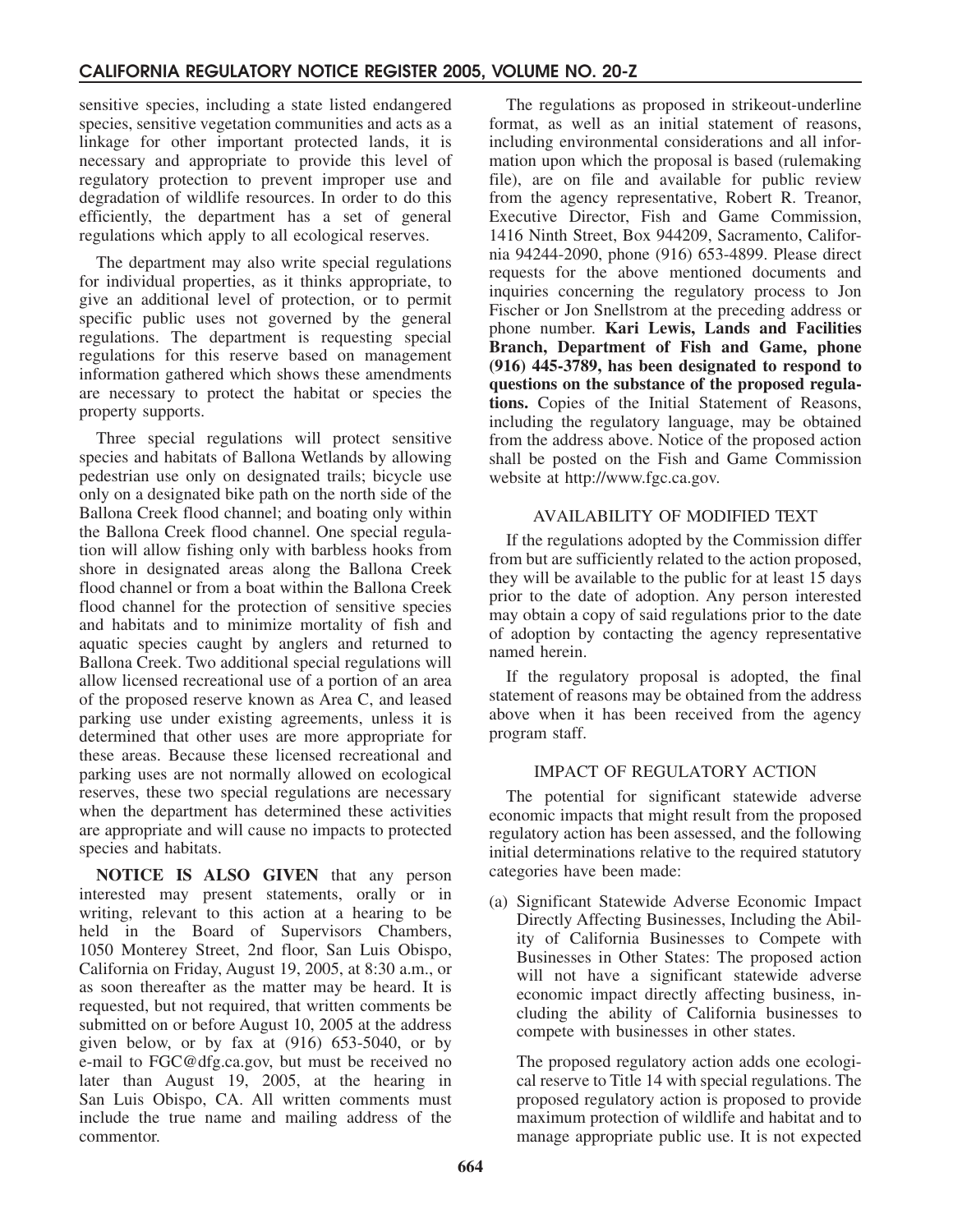to negatively affect businesses, because the regulations are enforced only on the specific property named.

- (b) Impact on the Creation or Elimination of Jobs Within the State, the Creation of New Businesses or the Elimination of Existing Businesses, or the Expansion of Businesses in California: None
- (c) Cost Impacts on a Representative Private Person or Business: The agency is not aware of any cost impacts that a representative private person or business would necessarily incur in reasonable compliance with the proposed action.
- (d) Costs or Savings to State Agencies or Costs/ Savings in Federal Funding to the State: None
- (e) Nondiscretionary Costs/Savings to Local Agencies: None
- (f) Programs mandated on Local Agencies or School Districts: None
- (g) Costs Imposed on Any Local Agency or School District that is Required to be Reimbursed Under Part 7 (commencing with Section 17500) of Division 4: None
- (h) Effect on Housing Costs: None

#### EFFECT ON SMALL BUSINESS

It has been determined that the adoption of these regulations may affect small business.

#### CONSIDERATION OF ALTERNATIVES

The Commission must determine that no reasonable alternative considered by the Commission, or that has otherwise been identified and brought to the attention of the Commission, would be more effective in carrying out the purpose for which the action is proposed or would be as effective and less burdensome to affected private persons than the proposed action.

# **TITLE 14. FISH AND GAME COMMISSION**

#### NOTICE OF PROPOSED CHANGES IN REGULATIONS

NOTICE IS HEREBY GIVEN that the Fish and Game Commission (Commission), pursuant to the authority vested by Sections 200, 202, 203.1, 205(c), 219, 220, 1590, 1591, 2860, 2861(c), 6750 and 10502.6 of the Fish and Game Code, and Sections 36725(a) and 36725(e) of the Public Resources Code and to implement, interpret or make specific Sections 200, 202, 203.1, 205(c), 219, 220, 1580, 1583, 5521, 6653, 8420(e) and 8500 of the Fish and Game Code, and Sections 36725(a) and 36725(e) of the Public Resources Code, proposes to amend Section 632, Title 14, California Code of Regulations, relating to Marine Protected Areas.

#### INFORMATIVE DIGEST/POLICY STATEMENT OVERVIEW

State law (sections 1590 and 1591, Fish and Game Code) authorizes the Commission to designate, delete, or modify state marine managed areas (MMAs). Authorization is also provided in subsection 36725(a), Public Resources Code. In addition, in subsection 36725(e), Public Resources Code, the Commission may regulate commercial and recreational fishing and any other taking of marine species in MMAs.

The existing regulation of Section 632, Title 14, California Code of Regulations (CCR), defines State Marine Parks and State Marine Conservation Areas and provides information on authorized uses within those areas. The classification of those areas is in accordance with the Marine Managed Areas Improvement Act (MMAIA) commencing with Section 36600, Public Resources Code).

Nine areas originally designated by the Legislature as marine life refuges were reclassified in 2004 as State Marine Parks under the authority of the MMAIA. Six of these areas were historically productive for the commercial spiny lobster fishery and lobster take has occurred in the areas since their establishment as marine life refuges. The six areas are: Robert E. Badham State Marine Park, Irvine Coast State Marine Park, Laguna Beach State Marine Park, South Laguna Beach State Marine Park, Niguel State Marine Park, and Doheny State Marine Park. With the designation of these six areas as State Marine Parks, there is now a discrepancy between what has been a long-standing use in those areas and the type of use provided for under the state marine park designation as defined in MMAIA. The proposed regulation change would modify the status of these six areas to State Marine Conservation Areas to allow access for the commercial lobster industry.

State law (sections 8254 and 8259, Fish and Game Code) authorizes the Commission to set conditions for the commercial lobster fishery. The proposed regulatory change will not change any conditions for that fishery or affect the status of the spiny lobster stocks.

In addition, Doheny State Marine Park's name is proposed to change to Doheny Beach State Marine Conservation Area to differentiate it from the existing Doheny State Marine Conservation Area.

**NOTICE IS ALSO GIVEN** that any person interested may present statements, orally or in writing, relevant to this action at a hearing to be held in the Board of Supervisors Chambers, 1050 Monterey Street, 2nd floor, San Luis Obispo, California on Friday, August 19, 2005, at 8:30 a.m., or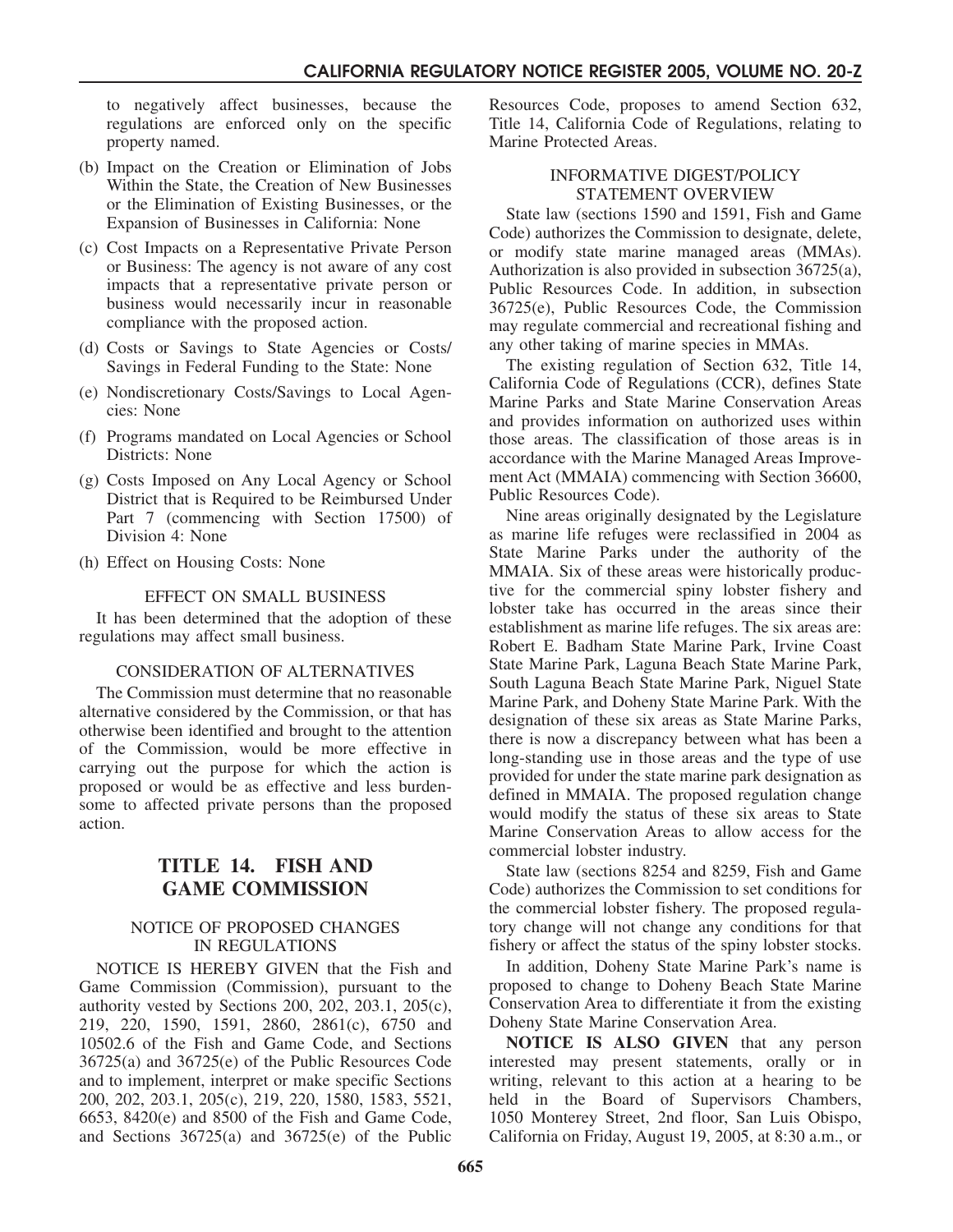as soon thereafter as the matter may be heard. It is requested, but not required, that written comments be submitted on or before August 12, 2005 at the address given below, or by fax at (916) 653-5040, or by e-mail to FGC@dfg.ca.gov. Written comments mailed, faxed or e-mailed to the Commission office, must be received before 5:00 p.m. on August 16, 2005. Oral and written comments will be accepted at the Commission's August 19, 2005, at the hearing in Bishop, CA. All comments must be received no later than August 19, 2005, at the hearing in Bishop, CA. All written comments must include the true name and mailing address of the commentor.

The regulations as proposed in strikeout-underline format, as well as an initial statement of reasons, including environmental considerations and all information upon which the proposal is based (rulemaking file), are on file and available for public review from the agency representative, Robert R. Treanor, Executive Director, Fish and Game Commission, 1416 Ninth Street, Box 944209, Sacramento, California 94244-2090, phone (916) 653-4899. Please direct requests for the above mentioned documents and inquiries concerning the regulatory process to Robert Treanor or Sherrie Koell at the preceding address or phone number. **Mr. John Ugoretz, Nearshore Ecosystem Coordinator, Department of Fish and Game, phone (831) 649-2893, has been designated to respond to questions on the substance of the proposed regulations.** Copies of the Initial Statement of Reasons, including the regulatory language, may be obtained from the address above. Notice of the proposed action shall be posted on the Fish and Game Commission website at http://www.fgc.ca.gov.

## AVAILABILITY OF MODIFIED TEXT

If the regulations adopted by the Commission differ from but are sufficiently related to the action proposed, they will be available to the public for at least 15 days prior to the date of adoption. Any person interested may obtain a copy of said regulations prior to the date of adoption by contacting the agency representative named herein.

If the regulatory proposal is adopted, the final statement of reasons may be obtained from the address above when it has been received from the agency program staff.

#### IMPACT OF REGULATORY ACTION

The potential for significant statewide adverse economic impacts that might result from the proposed regulatory action has been assessed, and the following initial determinations relative to the required statutory categories have been made:

- (a) Significant Statewide Adverse Economic Impact Directly Affecting Business, including the Ability of California Businesses to Compete with Businesses in Other States: The proposed action will not have a significant statewide adverse economic impact directly affecting businesses, including the ability of California businesses to compete with businesses in other states. The proposed action serves to clarify and sanction historical commercial and recreational areas and practices to abate economic impacts and financial hardship to individuals and businesses.
- (b) Impact on the Creation or Elimination of Jobs within the State, the Creation of New Businesses or the Elimination of Existing Businesses, or the Expansion of Businesses in California: None.
- (c) Cost Impacts on a Representative Private Person or Business: The Commission is not aware of any cost impacts that a representative private person or business would necessarily incur in reasonable compliance with the proposed action.
- (d) Costs or Savings to State Agencies or Costs/ Savings in Federal funding to the State: None.
- (e) Nondiscretionary Costs/Savings to Local Agencies: None.
- (f) Programs Mandated on Local Agencies or School Districts: None.
- (g) Costs Imposed on any Local Agency or School District that is Required to be Reimbursed Under Part 7 (commencing with Section 17500) of Division 4: None.
- (h) Effect on Housing Costs: None.

#### EFFECT ON SMALL BUSINESS

It has been determined that the adoption of these regulations may affect small business.

## CONSIDERATION OF ALTERNATIVES

The Commission must determine that no reasonable alternative considered by the Commission, or that has otherwise been identified and brought to the attention of the Commission, would be more effective in carrying out the purpose for which the action is proposed or would be as effective and less burdensome to affected private persons than the proposed action.

# **TITLE 22. EMPLOYMENT TRAINING PANEL**

## NOTICE OF PROPOSED RULEMAKING

NOTICE IS HEREBY GIVEN that the Employment Training Panel (Panel) proposes to amend one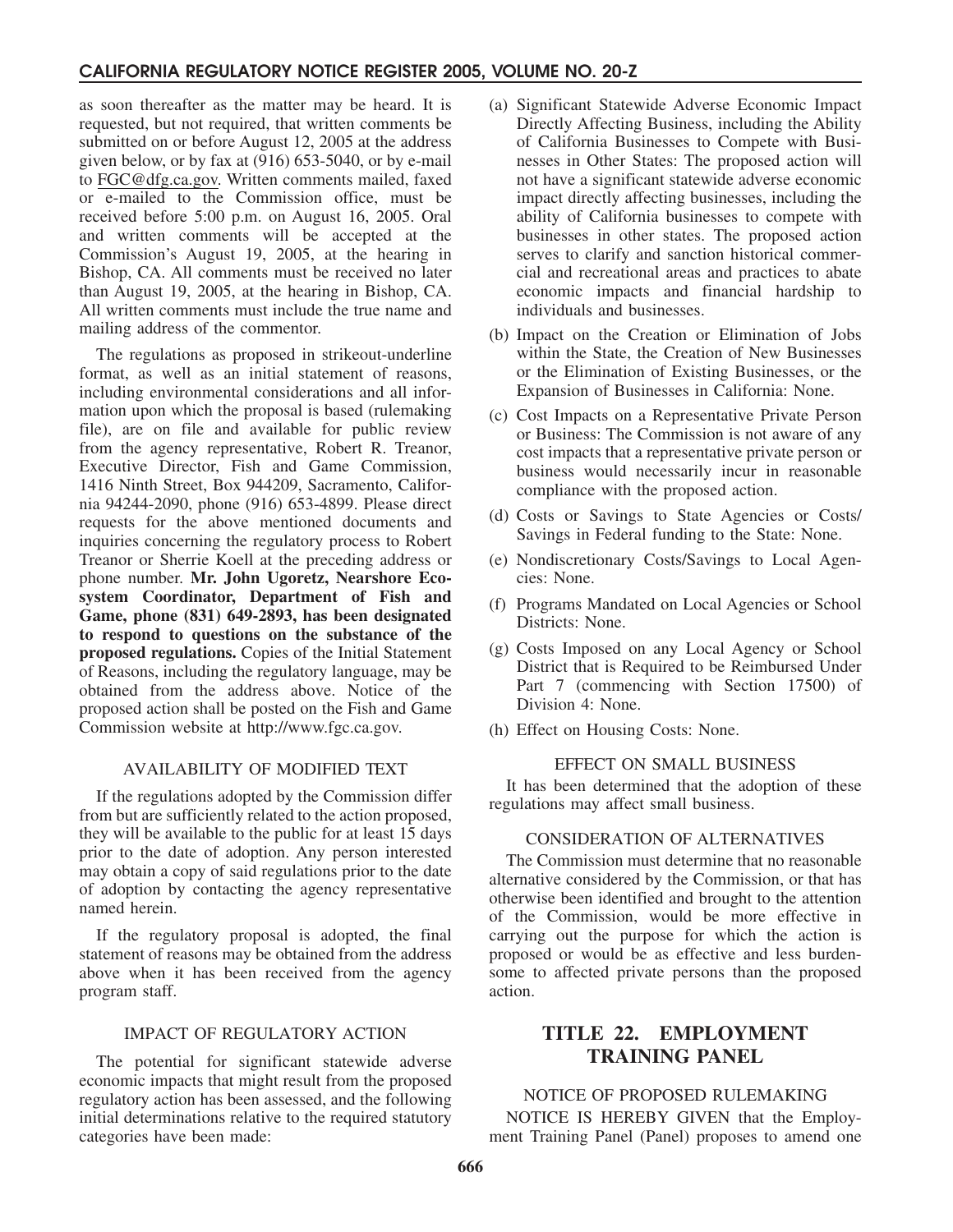regulation and repeal three regulations in Title 22 of the California Code of Regulations, as described below. In particular:

- 1. Amend Section 4418 to authorize the use of mandatory service charges, commissions, bonuses and employer-paid health benefits to reach the minimum wage that must be earned by each trainee (ETP minimum wage) after training and upon conclusion of a 90-day retention period on the job.
- 2. Repeal Section 4419 which authorizes the use of employer-paid health benefits to reach the ETP minimum wage, because these provisions would be included in Section 4418 as amended.
- 3. Repeal Section 4442.1 to eliminate a ''makeup training'' procedure for situations when a trainee has missed up to 20 percent of the required training hours, for good cause. That procedure has been replaced by a fixed 80 percent standard for minimum training hours.
- 4. Repeal Section 4444 to eliminate a six-month "project review" by staff. The review objectives are now accomplished during the on-site monitoring visits and reports that are made periodically by staff.

#### AUTHORITY AND REFERENCE

The Panel's rulemaking authority is set forth at Section 10205(m) of the Unemployment Insurance (U.I.) Code Section 10205(m). In general, the proposed regulatory action will implement, interpret and make specific U.I. Code Section 10200 *et seq.*

#### INFORMATIVE DIGEST

A summary of each proposed adoption or amendment and its purpose is set forth below:

1. Amend Section 4418. Wage Criteria.

Under existing law, the Panel is required to follow an hourly wage threshold in determining the minimum wages that must be earned by a trainee (ETP minimum wage). The training contractor must show that each reached this wage upon conclusion of a 90-day retention period on-the-job. (Unemployment Insurance (U.I.) Code Section 10201(f).)

The proposed amendment would authorize the use of ''mandatory service charges'' to reach the ETP minimum wage. The proposed amendment would also authorize the use of commission payments and bonuses to reach the ETP minimum wage.

It would also set standards for determining the accuracy and reliability of mandatory service charges, bonuses and commissions that are used to reach the ETP minimum wage. As amended, Section 4418 would be consistent with the statutory definition of "wages" for the purpose of collecting employer contributions to the Unemployment Insurance program. (U.I. Code Section 926.)

#### 2. Repeal Section 4419. Health Benefits.

Currently, Section 4419 authorizes the Panel to use the dollar value of health benefit contributions made by the employer in order to reach the ETP minimum wage. The proposed amendment to Section 4418 would incorporate these provisions. Thus, Section 4419 would no longer be necessary and should be repealed.

#### 3. Repeal Section 4442.1. Makeup Training.

Existing law requires the Panel to establish minimum standards for the consideration of training proposals. (U.I. Code Section 10205(e).) Existing Section 4442.1 sets 80 percent of training hours as the minimum for trainee attendance; and creates a "make-up training" procedure for trainees who miss up to 20 percent of training hours, so long as their absenteeism is excused for good cause.

However, the make-up training procedure has proved cumbersome, and often ineffective. A more recent regulation, Section  $4400(y)$ , provides for reimbursement when a trainee completes at least 80 percent of the required training hours. This is without the necessity of make-up training, so long as 100 percent of the required hours were made available. The repeal of Section 4442.1 would remove an inconsistency in the ETP regulations, and is expected to result in greater clarity as to a training contractor's required performance.

#### 4. Repeal Section 4444. Project Review.

Existing law requires the Panel to ensure the provision of adequate fiscal and accounting controls. (U.I. Code Section 10205(g).) One such control is the audit process under existing Section 4448. In addition, the Panel requires periodic on-site visits to monitor the progress of training projects, pursuant to existing Section 4443. There is also a procedure for a six-month project review pursuant to existing Section 4444.

The monitoring and periodic review regulations were adopted in 1991. Since then, staff has incorporated project review into its monitoring visits and reports. Given the similarity of these two procedures, staff has determined that a separate procedure for project review is unnecessary and potentially confusing.

No documents would be incorporated-by-reference.

## FISCAL DISCLOSURES

The Panel has made the following initial determinations regarding fiscal disclosures required by Section 11346.2 of the Government Code.

A. Fiscal Impact. The Panel has made an initial determination that the proposed regulatory action does not impose costs or savings requiring reimbursement under Section 17500 *et seq.* of the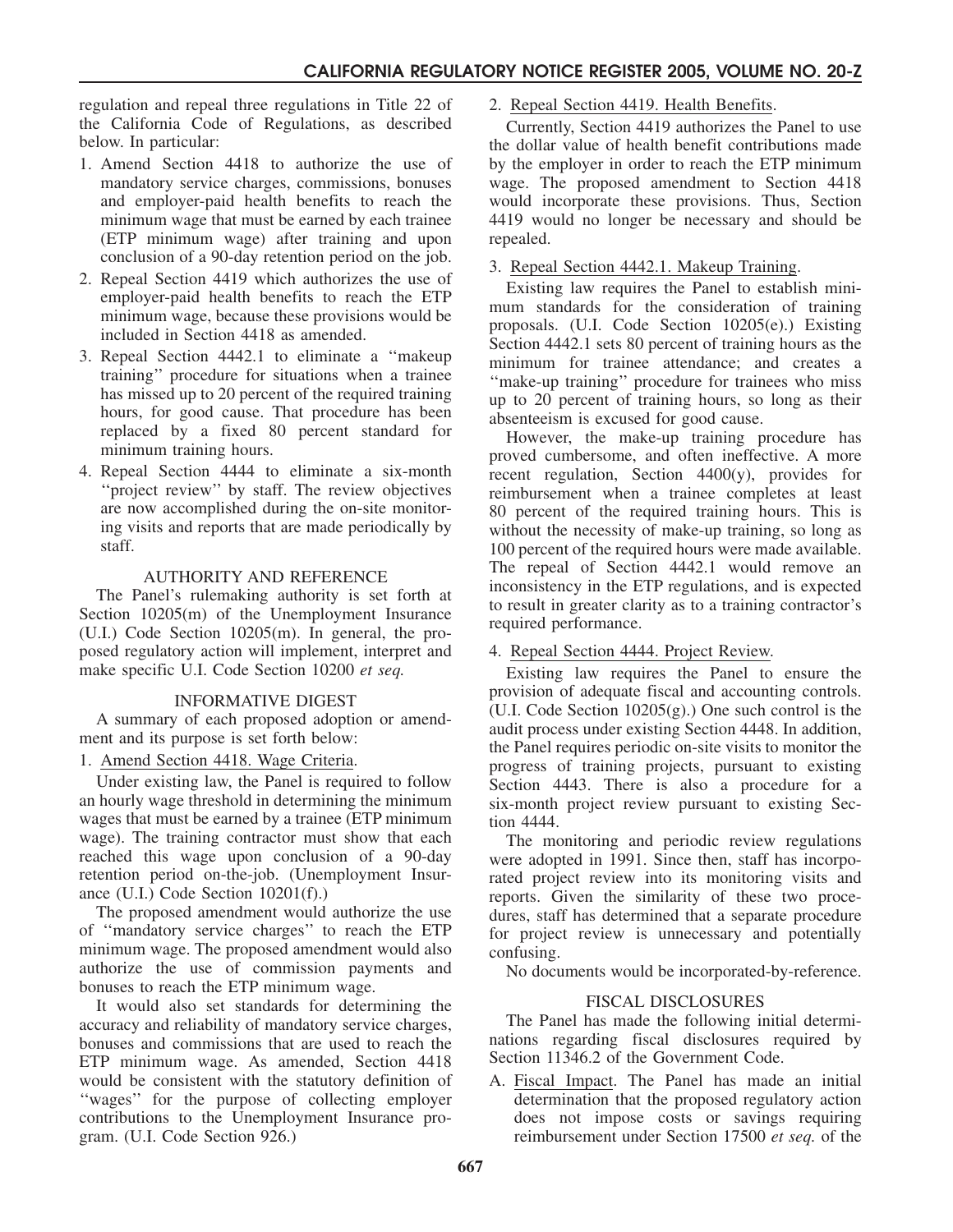Government Code. Furthermore, this action does not impose non-discretionary costs or savings to any local agency; nor does it impact federal funding for the State.

The Panel has made an initial determination that the proposed action does not impose costs or savings to any State agency pursuant to Section 11346.1(b) or 11346.5(a)(6) of the Government Code. Furthermore, there are no fiscal impact disclosures required by State Administrative Manual Sections 6600–6670.

- B. Cost Impacts. The Panel is not aware of any cost impacts that a representative private person or business would necessarily incur in reasonable compliance with the proposed action. The same determination applies to housing costs. This action would clarify the Panel's standards for reviewing and funding training proposals. Thus, the costs incurred in submitting such proposals should be reduced, if anything.
- C. Adverse Impact on Business. The Panel has made an initial determination that the proposed regulatory action does not have any significant, statewide adverse economic impact directly affecting business, including the ability to compete. Indeed, the overall purpose of the Panel's program is to enhance the ability of California businesses to meet the challenge of competition from other states.
- D. Effect on Small Business. The Panel has determined that the proposed regulatory action does not affect small businesses unless they seek training funds. Since this action would clarify and simplify the Panel's standards for reviewing and funding training proposals, this would be a positive effect.
- E. Effect on Jobs and Business Expansion. The Panel has made an initial determination that the proposed action would not create or eliminate jobs in California. Nor would it create new businesses or eliminate existing businesses in California. The Panel has made an initial determination that the proposed action would not directly affect the expansion of businesses currently operating in California.

Nevertheless, the overall intent and purpose of the ETP program is to foster job creation and the retention of high-wage, high-skilled jobs that are threatened by out-of-state competition. (U.I. Code section 10200(a).) The Panel must give funding priority to projects that would train new employees of firms locating or expanding in the state, train displaced workers, and develop workers with skills that prepare them for the challenges of a high performance workplace of the future. (U.I. Code section 10200(b).) Thus, the Panel has made an initial determination that the proposed action may encourage the retention of jobs and businesses in California, in the sense that it would enhance the Panel's ability to implement the purpose of the ETP program.

F. Imposed Mandate. The Panel has made an initial determination that the proposed regulatory action does not impose a mandate on local agencies or school districts.

#### REASONABLE ALTERNATIVES

The Panel has made an initial determination that there is no reasonable alternative to the regulatory proposed action that would be more effective in carrying out its purpose, or would be as effective and less burdensome to affected private parties. Interested persons are welcome to identify reasonable alternatives during the written comment period.

## WRITTEN COMMENT PERIOD

A 45-day written comment period has been established beginning on May 20, 2005 and ending at 5:00 p.m. on July 5, 2005. Any interested person, or his or her authorized representative, may present written comments on the proposed regulatory action within that period. Comments should be sent to the attention of Margie Miramontes at the following address:

Legal Unit, Employment Training Panel 100 ''J'' Street (4th Floor) Sacramento, CA 95814

## PUBLIC HEARING

A public hearing will not be held unless one is requested by an interested person, or his or her authorized representative. The request must be submitted in writing to Ms. Miramontes at the address shown above at least 15 days prior to the close of the written comment period, or 5:00 p.m. on June 20, 2005. The request should identify the specific regulatory action for which the hearing is requested.

#### MODIFICATIONS

Modifications to the text of the proposed regulatory action may be made after the public comment period. If so, they will be posted on the ETP Website at www.ETP.ca.gov. They will also be available upon request to Ms. Miramontes. Said modifications will be open to public comment for at least 15 days before their adoption, as noticed on the ETP Website.

## AVAILABILITY OF DOCUMENTS

The Panel has prepared an Initial Statement of Reasons for the proposed regulatory action, and has compiled all information on which the action was based. This initial statement and information, along with the express text of the proposed action, are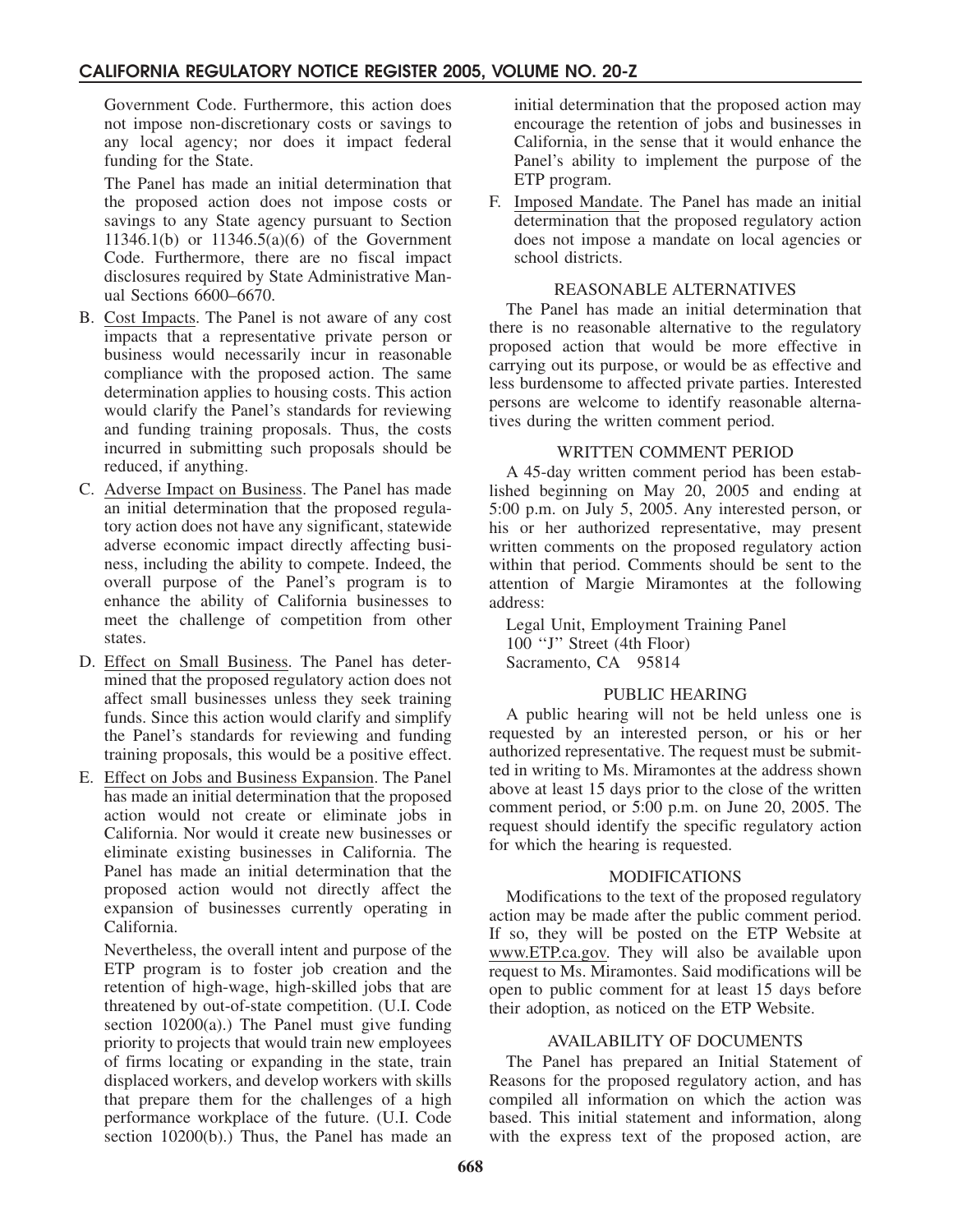available for inspection at the written comment address shown above. Any inquiries should be directed to Ms. Miramontes.

The Panel will prepare a Final Statement of Reasons at the conclusion of the public comment period. This final statement and the information on which it is based will also be available for inspection at the written comment address shown above. Again, any inquiries should be directed to Ms. Miramontes.

This Notice of Proposed Rulemaking is posted on the ETP Website at www.ETP.ca.gov. The Initial Statement of Reasons and the express text of the proposed action are also posted on that site. In addition, when the Final Statement of Reasons is prepared it will be posted on the ETP Website.

**GENERAL PUBLIC INTEREST**

# **DEPARTMENT OF HEALTH SERVICES**

NOTICE OF GENERAL PUBLIC INTEREST THE DEPARTMENT OF HEALTH SERVICES NURSING FACILITY QUALITY ASSURANCE FEE AND NEW MEDI-CAL REIMBURSEMENT METHODOLOGY FOR FREESTANDING NURSING FACILITIES LEVEL-B AND SUBACUTE CARE UNITS OF FREESTANDING NURSING FACILITIES LEVEL-B

This notice is to provide information of public interest regarding the Department of Health Services' (DHS) implementation of Assembly Bill (AB) 1629 (Stats. 2004, ch. 875). This legislation enacts both a skilled nursing facility Quality Assurance Fee, and a new Medi-Cal Rate Reimbursement Methodology for certain types of nursing facilities.

AB 1629 directs DHS to request federal approval to impose the Skilled Nursing Facility Quality Assurance Fee in accordance with federal law, title 42 United States Code section 1396b(w). Additionally, because AB 1629 exempts certain groups of facilities, DHS is required to request a waiver of uniformity. DHS submitted the request for federal waiver to the Centers for Medicare & Medicaid Services (CMS) on March 21, 2005. This Quality Assurance Fee affects all non-exempt skilled nursing facilities, regardless of whether they participate in the Medi-Cal program. The Quality Assurance Fee will be imposed on a per resident day basis. Facilities failing to comply with requirements of the Quality Assurance Fee may face monetary penalties and/or a delay in license renewal.

Upon federal approval of this waiver, DHS will assess skilled nursing facilities a Quality Assurance Fee effective retroactive to August 1, 2004. Providers exempted from the Quality Assurance Fee are:

- Continuing Care Retirement Communities
- Multi Level Care Facilities
- Skilled Nursing Facilities owned and operated by the state or another public entity
- Distinct Part of a facility licensed as a general acute care hospital

Legislation may exempt the following providers from the Quality Assurance Fee:

- Institutes of Mental Disease or Special Treatment Programs as defined in California Code of Regulations, title 22, section 72443
- Pediatric Subacute Care Units of a Skilled Nursing Facility

Notice is also given of changes to the Medi-Cal reimbursement methodology mandated by AB 1629 for long-term care freestanding nursing facilities level-B (FS/NF-B) and subacute care units of FS/NF-B's. On February 1, 2005, DHS submitted to the federal CMS a supplement to California's Medicaid State Plan under Title XIX of the Social Security Act. This supplement revises the Medi-Cal (Medicaid) reimbursement methodology for FS/NF-B's and subacute care units of FS/NF-B's. This change in reimbursement methodology will be effective, upon approval by CMS, commencing on August 1, 2005, and will be implemented commencing on the first day of the month following that federal approval.

The classes of Medi-Cal long-term care facilities that are not impacted by this rate reimbursement methodology change are:

- Intermediate Care Facilities (Nursing Facility Level-A)
- Intermediate Care Facilities—Developmentally Disabled
- Intermediate Care Facilities—Developmentally Disabled, Habilitative
- Intermediate Care Facilities—Developmentally Disabled, Nursing
- Skilled Nursing Facilities that are a Distinct Part of a General Acute Care Hospital
- Resident days provided in pediatric subacute care units located in freestanding skilled nursing facilities

## PUBLIC REVIEW

The request for federal approval of the Quality Assurance Fee is available in an electronic version at the DHS web site located at:

## http://www.dhs.ca.gov/mcs/mcpd/RDB/LTCSDU/ default.htm

The proposed supplement to California's Medicaid State Plan, which details the proposed Medi-Cal Rate Reimbursement Methodology changes is available at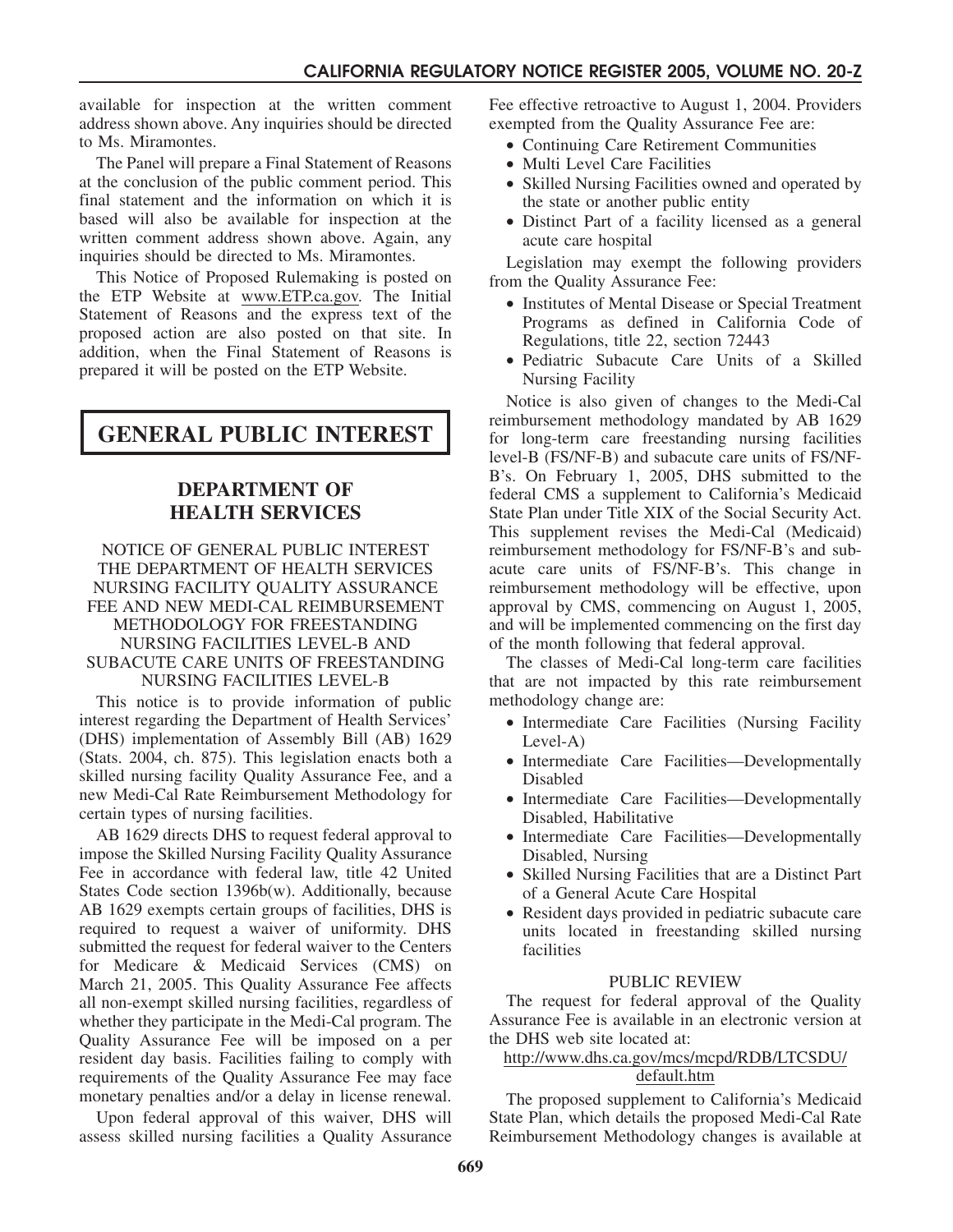this same web site, or at local county welfare offices throughout the State. Hard-copy versions of these documents may be requested, and written comments may be sent to:

Ruben Romero, Unit Chief California Department of Health Services Medi-Cal Policy Division/Long Term Care System Development Unit MS 4612 P.O. Box 997417 Sacramento, CA 95899-7417

# **DEPARTMENT OF TOXIC SUBSTANCES CONTROL**

#### NOTICE OF PROPOSED SETTLEMENT LODI GROUNDWATER SITE LODI, SAN JOAQUIN COUNTY, CALIFORNIA

#### **Public Comment Period: May 20 to June 20, 2005**

The Department of Toxic Substances Control (DTSC) pursuant to the authority vested in DTSC under chapters 6.5 and 6.8, division 20 of the Health and Safety Code, and under its inherent governmental authority to resolve claims within its jurisdiction, proposes to enter into a settlement with the City of Lodi, a municipal corporation (the City), regarding the area of the City located within the County of San Joaquin, California bordered approximately by the Mokelumne River to the north, Beckman Road to the east, Harney Lane to the south, and Mills Avenue to the west and the surrounding commercial and residential area composed of five areas of groundwater contamination that have been referred to as the Central Plume Area, the Northern Plume Area, the Western Plume Area, the Southern Plume Area and the Busy Bee Area from which Hazardous Substances have been, or are threatened to be, released or where Hazardous Substances have or may come to be located (the Site).

Notice is hereby given that DTSC proposes to enter into a Settlement Agreement and Mutual Covenants Not to Sue (Settlement Agreement) with the City of Lodi regarding the Site.

Under the proposed Settlement Agreement, DTSC and the City will resolve disputed claims concerning the Site, and the parties' respective obligations under the Comprehensive Joint Cooperative Agreement (JCA) entered into by DTSC and the City in 1997. If, as a result of a judicially approved settlement of the City's claims against a defendant in the action entitled *City of Lodi* v. *M&P Investments, et al.,* Case No. CIV-S-00-2441 FCD JFM, United States District Court, Eastern District of California (''City Action''), the City receives any cash settlement payments from or on behalf of a defendant, then the City shall make certain monetary payments to DTSC as reimbursement for DTSC response costs relating to the Site. The City will also waive any defense it may have arising out of the JCA or the Settlement Agreement to the jurisdiction of the Regional Water Quality Control Board, Central Valley Region or any successor lead agency for the Site.

In return, the parties will covenant not to sue each other each other for claims relating to the Site, subject to certain conditions and reservations. In addition, the Settlement Agreement will recognize that the City is entitled to contribution protection for matters addressed in the Settlement Agreement.

DTSC is holding a 30-day comment period on the Settlement Agreement. Written comments on the proposed Settlement Agreement must be submitted on or before 5:00 p.m. June 20, 2005. DTSC may withhold its consent to the Settlement Agreement if such comments disclose facts or considerations that indicate the proposed Settlement Agreement is inappropriate, improper or inadequate.

Comments should be addressed to:

Steve Koyasako (skoyasak@dtsc.ca.gov) Department of Toxic Substances Control Office of Legal Counsel P.O. Box 806 Sacramento, California 95812-0806 Steve Schwabauer (sschwabauer@lodi.gov)

City Attorney City of Lodi P.O. Box 3006 Lodi, CA 95240

Any comments sent electronically should also be sent by mail. Comments should refer to the City of Lodi Groundwater Site.

The Settlement Agreement may be examined at the DTSC headquarters office at 1001 I Street, Sacramento, California 95812-0806. Please contact Ms. Mary Anderson at (916) 324-1667 (phone) or (916) 323-5542 (fax) for an appointment.

During the public comment period, the Settlement Agreement may also be examined on the DTSC Internet Web site at:

> http://www.dtsc.ca.gov/SiteCleanup/ Lodi\_Central\_Plume/index.html

A copy of the Settlement Agreement may also be obtained by mail from the DTSC Office of Legal Counsel at P.O. Box 806, Sacramento, California 95812-0806, or by faxing or e-mailing a request to Steve Koyasako (skoyasak@dtsc.ca.gov), fax no. (916) 323-5542, phone confirmation number (916) 322-6996. If requesting a copy from DTSC, the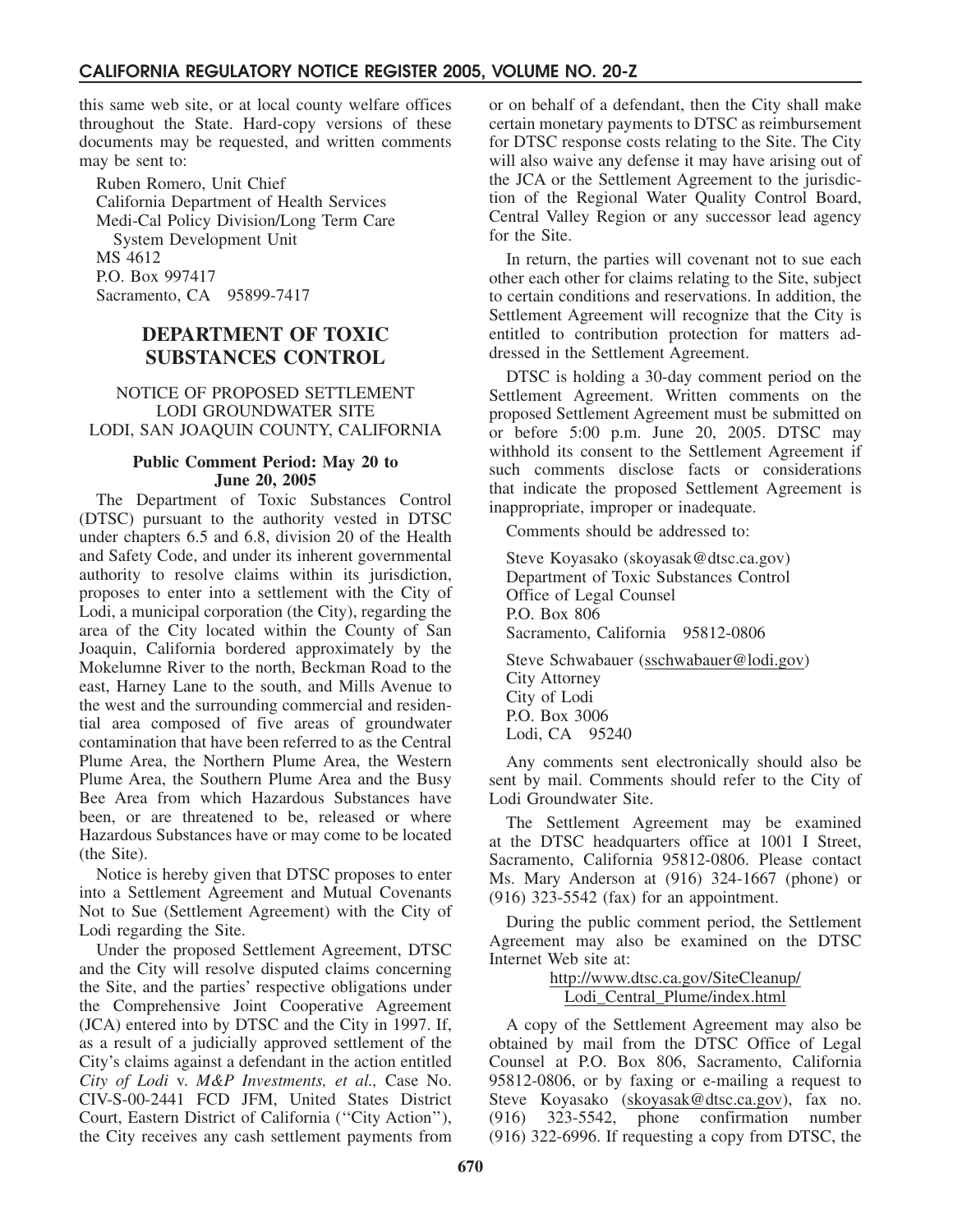cost for reproductions is \$0.15 (15 cents) per page. Please make your check or money order payable to the Department of Toxic Substances Control.

# **PROPOSITION 65**

#### **CALIFORNIA ENVIRONMENTAL PROTECTION AGENCY OFFICE OF ENVIRONMENTAL HEALTH HAZARD ASSESSMENT**

SAFE DRINKING WATER AND TOXIC ENFORCEMENT ACT OF 1986 (PROPOSITION 65)

## NOTICE TO INTERESTED PARTIES

#### AVAILABILITY OF HAZARD IDENTIFICATION MATERIALS FOR PERCHLORATE AND ANNOUNCEMENT OF THE DEVELOPMENTAL AND REPRODUCTIVE TOXICANT IDENTIFICATION COMMITTEE MEETING

The California Environmental Protection Agency's Office of Environmental Health Hazard Assessment (OEHHA) is the lead agency for the implementation of the Safe Drinking Water and Toxic Enforcement Act of  $1986<sup>1</sup>$  (Proposition 65). The Developmental and Reproductive Toxicant (DART) Identification Committee of OEHHA's Science Advisory Board advises and assists OEHHA in compiling the list of chemicals known to the State to cause reproductive toxicity as required by Health and Safety Code section 25249.8. The Committee serves as the State's qualified experts for determining whether a chemical has been clearly shown through scientifically valid testing according to generally accepted principles to cause reproductive toxicity.

On April 11, 2003, OEHHA published an initial request for information relevant to the assessment of the evidence of developmental and reproductive toxicity for perchlorate, a chemical to be considered by the DART Identification Committee for possible addition to the Proposition 65 list. At the request of several interested parties, on June 6, 2003, OEHHA issued an extension to the April 11 public comment period until 60 days after receipt of the peer reviewers' comments on OEHHA's draft Public Health Goal document for perchlorate. The peer reviewers' comments were received in February 2004, and thus, on February 27, 2004, a notice was published announcing the close of the 60-day data call-in period on April 27, 2004. All comments were reviewed and considered by OEHHA in preparing and assembling the hazard identification materials for perchlorate.

OEHHA announces the availability of the document entitled: ''Evidence on the Developmental and Reproductive Toxicity of Perchlorate.'' Copies of the document are available from the Proposition 65 Implementation Office and may be requested by calling (916) 445-6900. The document is also available through the Internet at the following address: **http://www.oehha.ca.gov/.** This notice marks the beginning of a 60-day public comment period. Comments should be submitted in triplicate and directed to:

Ms. Cynthia Oshita Office of Environmental Health Hazard Assessment Proposition 65 Implementation P.O. Box 4010 1001 I Street, 19th floor Sacramento, California 95812-4010 FAX (916) 323-8803

**Comments may also be delivered in person or by courier to the above address. It is requested, but not required, that written comments and supporting documentation be transmitted via email addressed to: coshita@oehha.ca.gov. In order to be considered, comments must be postmarked (if sent by mail) or received at OEHHA (if hand-delivered, sent by FAX, or transmitted electronically) by 5:00 p.m. on Tuesday, July 19, 2005.**

OEHHA will organize and index the comments received and forward the information to the DART Identification Committee members prior to the meeting at which the candidate chemical will be considered.

At the last DART Identification Committee on November 4, 2004 at which the Committee considered listing chloroform and progesterone, the Committee asked OEHHA to present additional information related to the listing of each chemical. Additional information requested by the Committee concerning the possible reconsideration of the decision not to list chloroform will be made available in a future public notice. The Committee will continue consideration of the listing of progesterone at its next meeting.

The next meeting of the DART Identification Committee is scheduled for **Thursday, August 11, 2005**. The meeting will be held at the California Environmental Protection Agency Headquarters Building, Sierra Hearing Room, at 1001 I Street, Sacramento, California. The meeting will begin at 10:00 a.m. and will last until all business is conducted or until 5:00 p.m. The agenda for the meeting will be provided in a future public notice published in advance of the August 11 meeting.

———

<sup>&</sup>lt;sup>1</sup> Health and Safety Code section 25249.5 et. seq.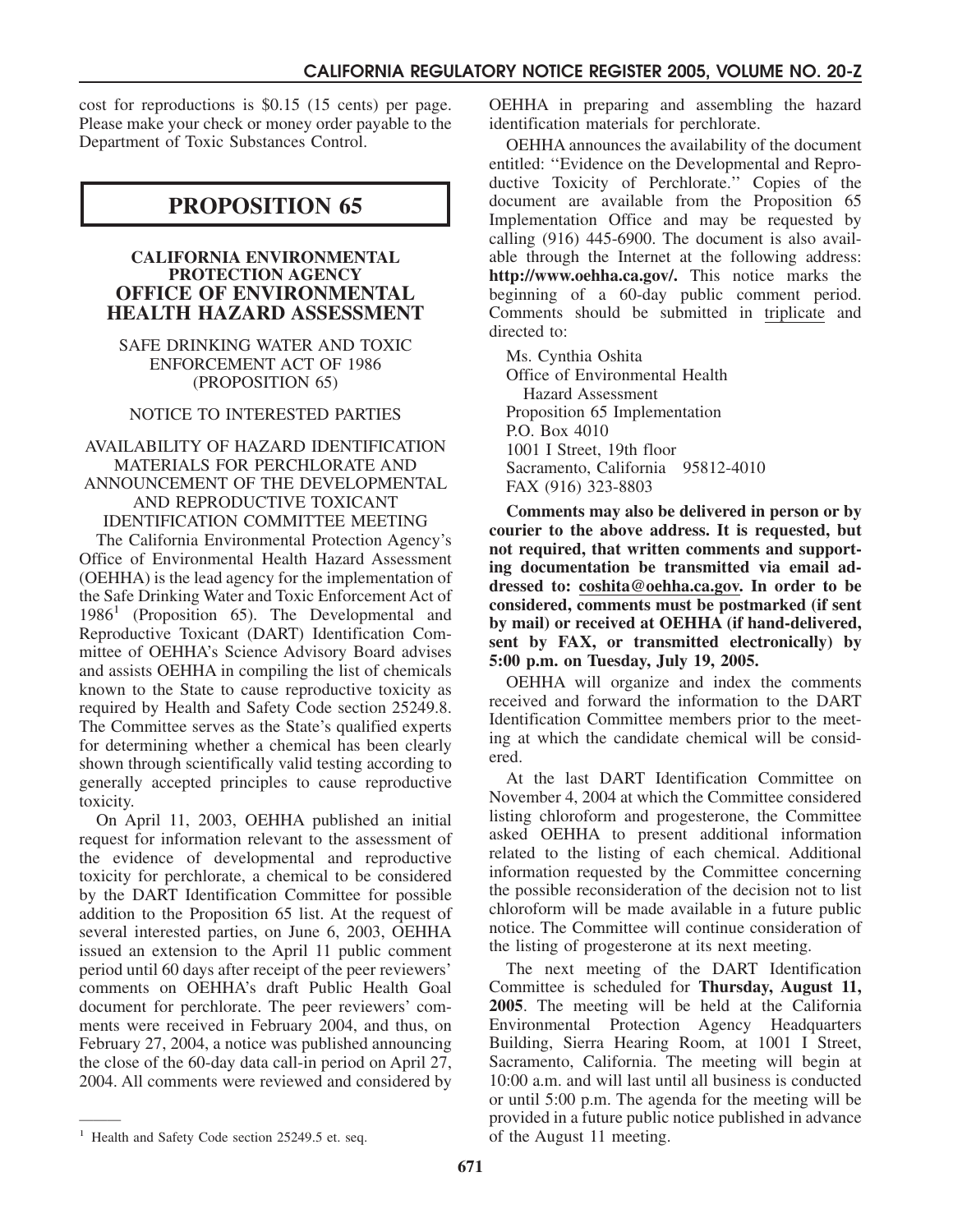## **STATE OF CALIFORNIA ENVIRONMENTAL PROTECTION AGENCY OFFICE OF ENVIRONMENTAL HEALTH HAZARD ASSESSMENT**

#### SAFE DRINKING WATER AND TOXIC ENFORCEMENT ACT OF 1986

#### CHEMICALS KNOWN TO THE STATE TO CAUSE CANCER OR REPRODUCTIVE TOXICITY MAY 20, 2005

The Safe Drinking Water and Toxic Enforcement Act of 1986 requires that the Governor revise and republish at least once per year the list of chemicals known to the State to cause cancer or reproductive toxicity. The identification number indicated in the following list is the Chemical Abstracts Service (CAS) Registry Number. No CAS number is given when several substances are presented as a single listing. The date refers to the initial appearance of the chemical on the list. For easy reference, chemicals which are shown underlined are newly added. Chemicals which are shown with a strikeout were placed on the list with the date noted, and have subsequently been removed.

#### CHEMICALS KNOWN TO THE STATE TO CAUSE CANCER

|                               | CAS           |                            |
|-------------------------------|---------------|----------------------------|
| Chemical                      | <b>Number</b> | Date                       |
| A-alpha-C (2-Amino-9H-        |               |                            |
| $pyrido[2,3-b]$ indole)       | 26148685      | January 1, 1990            |
| Acetaldehyde                  | 75070         | April 1, 1988              |
| Acetamide                     | 60355         | January 1, 1990            |
| Acetochlor                    | 34256821      | January 1, 1989            |
| 2-Acetylaminofluorene         | 53963         | July 1, 1987               |
| Acifluorfen                   | 62476599      | January 1, 1990            |
| Acrylamide                    | 79061         | January 1, 1990            |
| Acrylonitrile                 | 107131        | July 1, 1987               |
| Actinomycin D                 | 50760         | October 1, 1989            |
| Adriamycin (Doxorubicin       |               |                            |
| hydrochloride)                | 23214928      | July 1, 1987               |
| AF-2;[2-(2-furyl)-3-(5-nitro- |               |                            |
| 2-furyl)]acrylamide           | 3688537       | July 1, 1987               |
| Aflatoxins                    |               | January 1, 1988            |
| Alachlor                      | 15972608      | January 1, 1989            |
| Alcoholic beverages, when     |               |                            |
| associated with alcohol abuse |               | July 1, 1988               |
| Aldrin                        | 309002        | July 1, 1988               |
| Allyl chloride                |               |                            |
| Delisted October 29, 1999     | 107051        | <del>January 1, 1990</del> |
| 2-Aminoanthraquinone          | 117793        | October 1, 1989            |
| p-Aminoazobenzene             | 60093         | January 1, 1990            |
| ortho-Aminoazotoluene         | 97563         | July 1, 1987               |
| 4-Aminobiphenyl               |               |                            |
| (4-aminodiphenyl)             | 92671         | February 27, 1987          |
| 1-Amino-2,4-dibromo-          |               |                            |
| anthraquinone                 | 81492         | August 26, 1997            |
|                               |               |                            |

|                                                   | ∪A∪              |                                      |
|---------------------------------------------------|------------------|--------------------------------------|
| Chemical                                          | Number           | Date                                 |
| 3-Amino-9-ethylcarbazole                          |                  |                                      |
| hydrochloride                                     | 6109973          | July 1, 1989                         |
| 2-Aminofluorene                                   | 153786           | January 29, 1999                     |
| 1-Amino-2-methylanth-                             |                  |                                      |
| raquinone<br>2-Amino-5-(5-nitro-2-furyl)-1,3,4-   | 82280            | October 1, 1989                      |
| thiadiazole                                       | 712685           | July 1, 1987                         |
| 4-Amino-2-nitrophenol                             | 119346           | January 29, 1999                     |
| Amitrole                                          | 61825            | July 1, 1987                         |
| Analgesic mixtures containing                     |                  |                                      |
| phenacetin                                        |                  | February 27, 1987                    |
| Aniline                                           | 62533            | January 1, 1990                      |
| Aniline hydrochloride                             | 142041           | May 15, 1998                         |
| ortho-Anisidine<br>ortho-Anisidine hydro-         | 90040            | July 1, 1987                         |
| chloride                                          | 134292           | July 1, 1987                         |
| Antimony oxide (Antimony                          |                  |                                      |
| trioxide)                                         | 1309644          | October 1, 1990                      |
| Aramite                                           | 140578           | July 1, 1987                         |
| Aristolochic acids                                |                  | July 9, 2004                         |
| Arsenic (inorganic arsenic                        |                  |                                      |
| compounds)                                        |                  | February 27, 1987                    |
| Asbestos                                          | 1332214          | February 27, 1987                    |
| Auramine<br>Azacitidine                           | 492808<br>320672 | July 1, 1987<br>January 1, 1992      |
| Azaserine                                         | 115026           | July 1, 1987                         |
| Azathioprine                                      | 446866           | February 27, 1987                    |
| Azobenzene                                        | 103333           | January 1, 1990                      |
|                                                   |                  |                                      |
| Benz[a]anthracene                                 | 56553            | July 1, 1987                         |
| Benzene                                           | 71432            | February 27, 1987                    |
| Benzidine [and its salts]<br>Benzidine-based dyes | 92875            | February 27, 1987<br>October 1, 1992 |
| Benzo[b]fluoranthene                              | 205992           | July 1, 1987                         |
| Benzo[j]fluoranthene                              | 205823           | July 1, 1987                         |
| Benzo[k]fluoranthene                              | 207089           | July 1, 1987                         |
| Benzofuran                                        | 271896           | October 1, 1990                      |
| Benzo[a]pyrene                                    | 50328            | July 1, 1987                         |
| Benzotrichloride                                  | 98077            | July 1, 1987                         |
| Benzyl chloride                                   | 100447           | January 1, 1990                      |
| Benzyl violet 4B                                  | 1694093          | July 1, 1987                         |
| Beryllium and beryllium                           |                  |                                      |
| compounds<br>Betel quid with tobacco              |                  | October 1, 1987<br>January 1, 1990   |
| 2,2-Bis(bromomethyl)-1,3-                         |                  |                                      |
| propanediol                                       | 3296900          | May 1, 1996                          |
| Bis(2-chloroethyl)ether                           | 111444           | April 1, 1988                        |
| N,N-Bis(2-chloroethyl)-2-                         |                  |                                      |
| naphthylamine (Chlor-                             |                  |                                      |
| napazine)                                         | 494031           | February 27, 1987                    |
| Bischloroethyl nitrosourea                        |                  |                                      |
| (BCNU)(Carmustine)                                | 154938           | July 1, 1987                         |
| Bis(chloromethyl)ether                            | 542881           | February 27, 1987                    |
| Bis(2-chloro-1-methylethyl)ether,                 |                  |                                      |
| technical grade                                   |                  | October 29, 1999                     |
| Bitumens, extracts of                             |                  |                                      |
| steam-refined and air refined<br>Bracken fern     |                  | January 1, 1990                      |
| <b>Bromate</b>                                    | 15541454         | January 1, 1990<br>May 31, 2002      |
| Bromodichloromethane                              | 75274            | January 1, 1990                      |
| <b>Bromoethane</b>                                | 74964            | December 22, 2000                    |
| <b>Bromoform</b>                                  | 75252            | April 1, 1991                        |
| 1,3-Butadiene                                     | 106990           | April 1, 1988                        |

*CAS*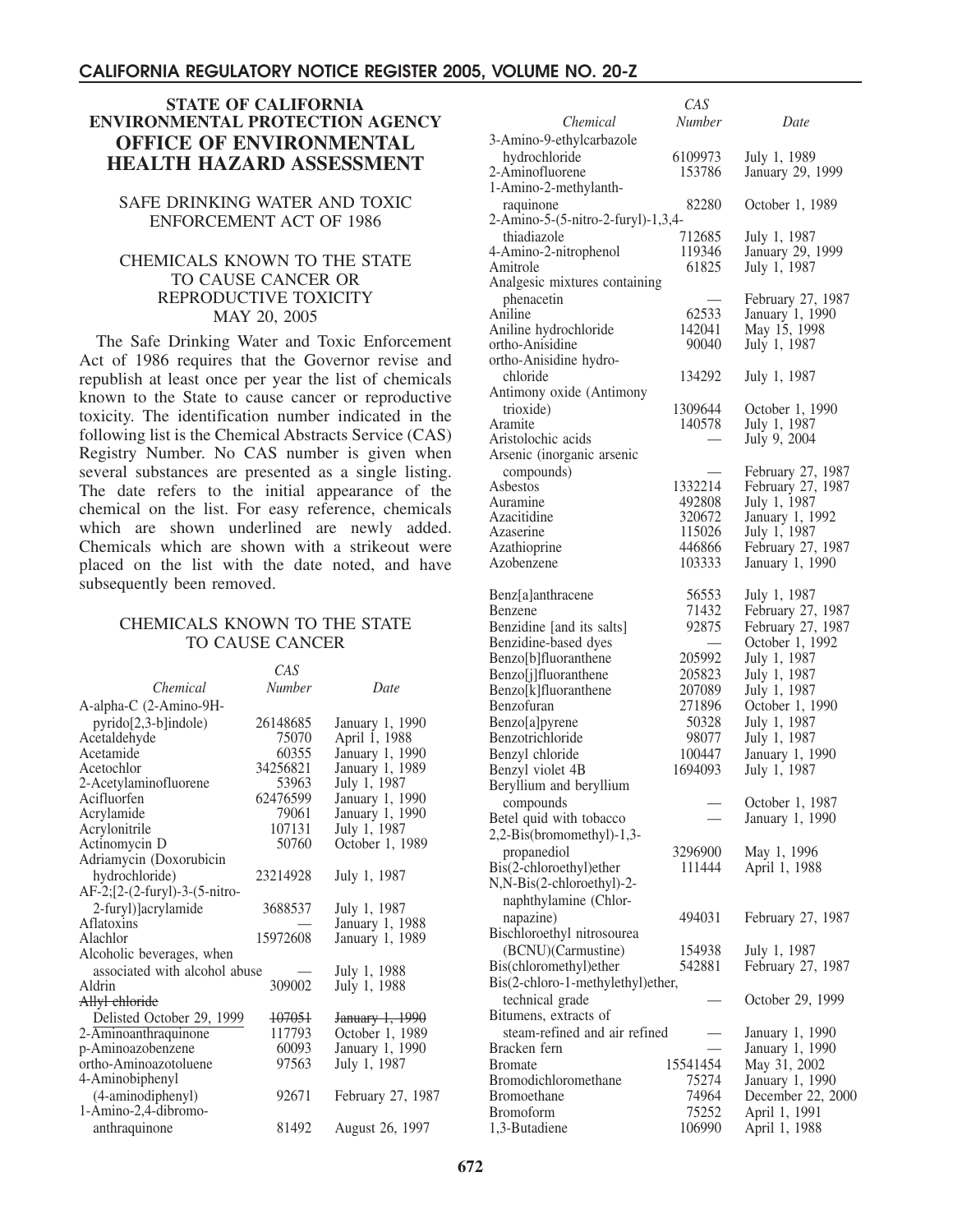|                                                       | CAS               |                                      |                                                    | CAS                      |                                    |
|-------------------------------------------------------|-------------------|--------------------------------------|----------------------------------------------------|--------------------------|------------------------------------|
| Chemical                                              | <b>Number</b>     | Date                                 | Chemical                                           | <b>Number</b>            | Date                               |
| 1,4-Butanediol dimethanesulfonate                     |                   |                                      | Chromium (hexavalent                               |                          |                                    |
| (Busulfan)                                            | 55981             | February 27, 1987                    | compounds)                                         |                          | February 27, 1987                  |
| Butylated hydroxyanisole                              | 25013165          | January 1, 1990                      | Chrysene                                           | 218019                   | January 1, 1990                    |
| beta-Butyrolactone                                    | 3068880           | July 1, 1987                         | C.I. Acid Red 114                                  | 6459945                  | July 1, 1992                       |
| Cacodylic acid                                        | 75605             | May 1, 1996                          | C.I. Basic Red 9                                   |                          |                                    |
| Cadmium and cadmium                                   |                   |                                      | monohydrochloride<br>C.I. Direct Blue 15           | 569619<br>2429745        | July 1, 1989<br>August 26, 1997    |
| compounds                                             |                   | October 1, 1987                      | C.I. Direct Blue 218                               | 28407376                 | August 26, 1997                    |
| Caffeic acid                                          | 331395            | October 1, 1994                      | C.I. Solvent Yellow 14                             | 842079                   | May 15, 1998                       |
| Captafol                                              | 2425061           | October 1, 1988                      | Ciclosporin (Cyclosporin                           | 59865133                 | January 1, 1992                    |
| Captan                                                | 133062            | January 1, 1990                      | A; Cyclosporine)                                   | 79217600                 |                                    |
| Carbazole                                             | 86748             | May 1, 1996                          | Cidofovir                                          | 113852372                | January 29, 1999                   |
| Carbon black (airbone, unbound                        |                   |                                      | Cinnamyl anthranilate<br>Cisplatin                 | 87296<br>15663271        | July 1, 1989<br>October 1, 1988    |
| particles of respirable size)<br>Carbon tetrachloride | 1333864<br>56235  | February 21, 2003<br>October 1, 1987 | Citrus Red No. 2                                   | 6358538                  | October 1, 1989                    |
| Carbon-black extracts                                 |                   | January 1, 1990                      | Clofibrate                                         | 637070                   | September 1, 1996                  |
| N-Carboxymethyl-N-                                    |                   |                                      | Cobalt metal powder                                | 7440484                  | July 1, 1992                       |
| nitrosourea                                           | 60391926          | January 25, 2002                     | Cobalt [II] oxide                                  | 1307966                  | July 1, 1992                       |
| Catechol                                              | 120809            | July 15, 2003                        | Cobalt sulfate                                     | 10124433                 | May 20, 2005                       |
| Ceramic fibers (airborne particles                    |                   |                                      | Cobalt sulfate heptahydrate<br>Coke oven emissions | 10026241                 | June 2, 2000<br>February 27, 1987  |
| of respirable size)                                   |                   | July 1, 1990                         | Conjugated estrogens                               | $\overline{\phantom{m}}$ | February 27, 1987                  |
| Certain combined chemotherapy                         |                   |                                      | Creosotes                                          |                          | October 1, 1988                    |
| for lymphomas                                         |                   | February 27, 1987                    | para-Cresidine                                     | 120718                   | January 1, 1988                    |
| Chlorambucil                                          | 305033            | February 27, 1987                    | Cupferron                                          | 135206                   | January 1, 1988                    |
| Chloramphenicol                                       | 56757             | October 1, 1989                      | Cycasin                                            | 14901087                 | January 1, 1988                    |
| Chlordane                                             | 57749             | July 1, 1988                         | Cyclophosphamide                                   |                          |                                    |
| Chlordecone (Kepone)<br>Chlordimeform                 | 143500<br>6164983 | January 1, 1988<br>January 1, 1989   | (anhydrous)<br>Cyclophosphamide                    | 50180                    | February 27, 1987                  |
| Chlorendic acid                                       | 115286            | July 1, 1989                         | (hydrated)                                         | 6055192                  | February 27, 1987                  |
| Chlorinated paraffins                                 |                   |                                      | Cytembena                                          | 21739913                 | May 15, 1998                       |
| (Average chain length, C12;                           |                   |                                      |                                                    |                          |                                    |
| approximately 60 percent                              |                   |                                      | D&C Orange No. 17                                  | 3468631                  | July 1, 1990                       |
| chlorine by weight)                                   | 108171262         | July 1, 1989                         | D&C Red No. 8                                      | 2092560                  | October 1, 1990                    |
| p-Chloroaniline                                       | 106478            | October 1, 1994                      | D&C Red No. 9                                      | 5160021                  | July 1, 1990                       |
| p-Chloroaniline                                       |                   |                                      | D&C Red No. 19<br>Dacarbazine                      | 81889<br>4342034         | July 1, 1990<br>January 1, 1988    |
| hydrochloride                                         | 20265967          | May 15, 1998                         | Daminozide                                         | 1596845                  | January 1, 1990                    |
| <b>Chlorodibromomethane</b>                           |                   |                                      | Dantron (Chrysazin;                                |                          |                                    |
| Delisted October 29, 1999                             | 124481            | January 1, 1990                      | 1,8-Dihydroxyanthraqui-                            |                          |                                    |
| Chloroethane (Ethyl chloride)                         | 75003             | July 1, 1990                         | none)                                              | 117102                   | January 1, 1992                    |
| 1-(2-Chloroethyl)-3-cyclohexyl-1-                     |                   |                                      | Daunomycin                                         | 20830813                 | January 1, 1988                    |
| nitrosourea (CCNU)                                    |                   |                                      | DDD (Dichlorodiphenyldichloro-                     |                          |                                    |
| (Lomustine)<br>$1-(2-Chloroethyl)-3-(4-$              | 13010474          | January 1, 1988                      | ethane)                                            | 72548                    | January 1, 1989                    |
| methylcyclohexyl)-1-                                  |                   |                                      | DDE (Dichlorodiphenyldichloro-                     |                          |                                    |
| nitrosourea (Methyl-                                  |                   |                                      | ethylene)                                          | 72559                    | January 1, 1989                    |
| CCNU)                                                 | 13909096          | October 1, 1988                      | DDT (Dichlorodiphenyltrichloro-                    | 50293                    |                                    |
| Chloroform                                            | 67663             | October 1, 1987                      | ethane)<br>DDVP (Dichlorvos)                       | 62737                    | October 1, 1987<br>January 1, 1989 |
| Chloromethyl methyl ether                             |                   |                                      | N,N'-Diacetylbenzidine                             | 613354                   | October 1, 1989                    |
| (technical grade)                                     | 107302            | February 27, 1987                    | 2,4-Diaminoanisole                                 | 615054                   | October 1, 1990                    |
| 3-Chloro-2-methylpropene                              | 563473            | July 1, 1989                         | 2,4-Diaminoanisole                                 |                          |                                    |
| 1-Chloro-4-nitrobenzene                               | 100005            | October 29, 1999                     | sulfate                                            | 39156417                 | January 1, 1988                    |
| 4-Chloro-ortho-phenylenedia-                          |                   |                                      | 4,4'-Diaminodiphenyl ether                         |                          |                                    |
| mine                                                  | 95830             | January 1, 1988                      | $(4,4'-Oxydianiline)$                              | 101804                   | January 1, 1988                    |
| p-Chloro-o-toluidine                                  | 95692             | January 1, 1990                      | 2,4-Diaminotoluene                                 | 95807                    | January 1, 1988                    |
| p-Chloro-o-toluidine, strong acid                     |                   |                                      | Diaminotoluene (mixed)                             | $\overline{\phantom{0}}$ | January 1, 1990                    |
| salts of                                              |                   | May 15, 1998                         | Diazoaminobenzene                                  | 136356                   | May 20, 2005                       |
| 5-Chloro-o-toluidine and its strong                   |                   |                                      | Dibenz[a,h]acridine                                | 226368<br>224420         | January 1, 1988                    |
| acid salts<br>Chloroprene                             | 126998            | October 24, 1997<br>June 2, 2000     | Dibenz[a,j]acridine<br>Dibenz[a,h]anthracene       | 53703                    | January 1, 1988<br>January 1, 1988 |
| Chlorothalonil                                        | 1897456           | January 1, 1989                      | 7H-Dibenzo[c,g]carbazole                           | 194592                   | January 1, 1988                    |
| Chlorotrianisene                                      | 569573            | September 1, 1996                    | Dibenzo[a,e]pyrene                                 | 192654                   | January 1, 1988                    |
| Chlorozotocin                                         | 54749905          | January 1, 1992                      | Dibenzo[a,h]pyrene                                 | 189640                   | January 1, 1988                    |
|                                                       |                   |                                      |                                                    |                          |                                    |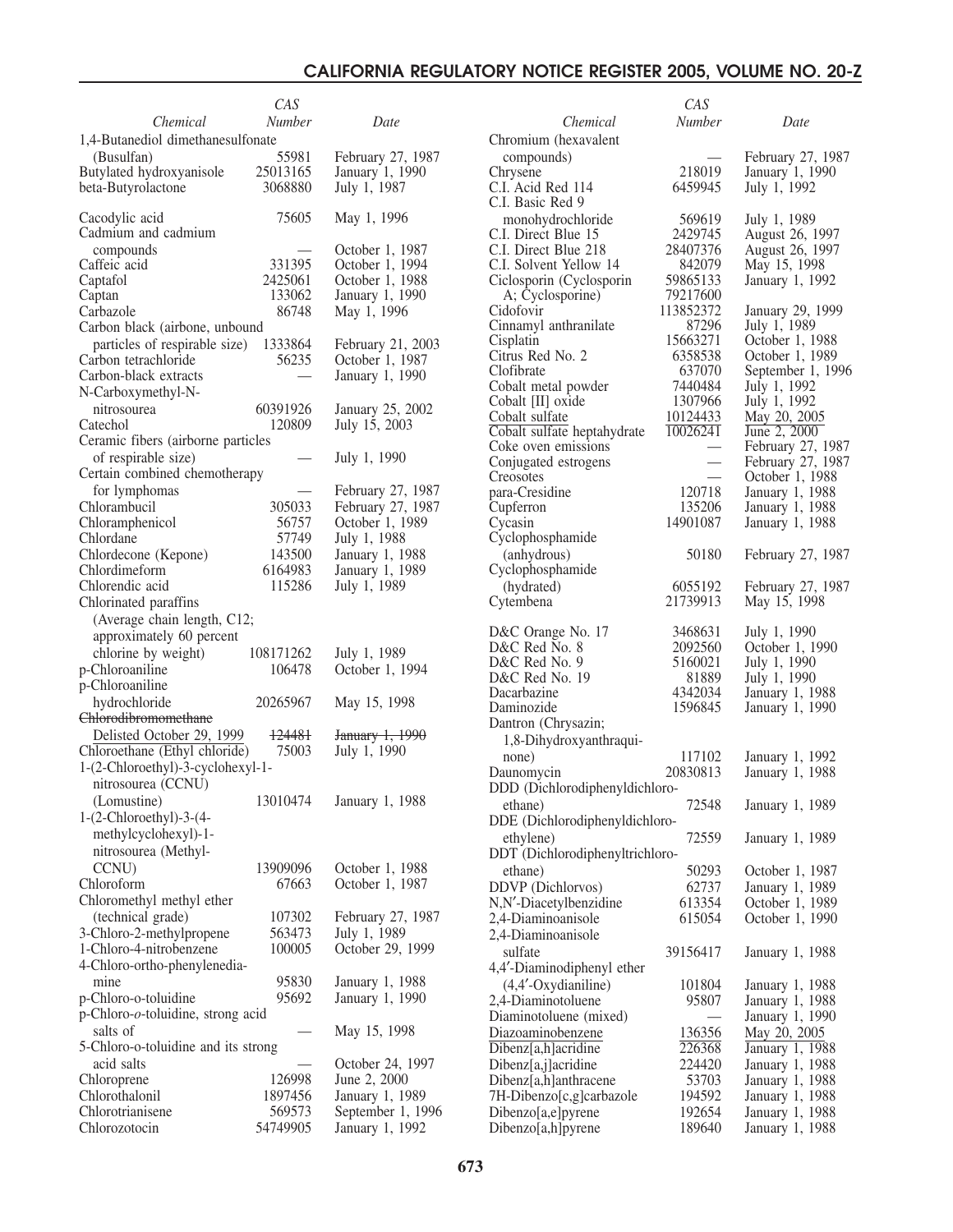|                                       | CAS       |                   |
|---------------------------------------|-----------|-------------------|
| Chemical                              | Number    | Date              |
|                                       |           |                   |
| Dibenzo[a,i]pyrene                    | 189559    | January 1, 1988   |
| Dibenzo[a,l]pyrene                    | 191300    | January 1, 1988   |
| 1,2-Dibromo-3-chloropropane           |           |                   |
| (DBCP)                                | 96128     | July 1, 1987      |
| 2,3-Dibromo-1-propanol                | 96139     | October 1, 1994   |
| Dichloroacetic acid                   | 79436     | May 1, 1996       |
| p-Dichlorobenzene                     | 106467    | January 1, 1989   |
| 3,3'-Dichlorobenzidine                | 91941     | October 1, 1987   |
| 3,3'-Dichlorobenzidine                |           |                   |
| dihydrochloride                       | 612839    | May 15, 1998      |
| 1,4-Dichloro-2-butene                 | 764410    | January 1, 1990   |
| 3,3'-Dichloro-4,4'-diaminodiphenyl    |           |                   |
| ether                                 | 28434868  | January 1, 1988   |
|                                       | 75343     |                   |
| 1,1-Dichloroethane                    |           | January 1, 1990   |
| Dichloromethane (Methylene            |           |                   |
| chloride)                             | 75092     | April 1, 1988     |
| 1,2-Dichloropropane                   | 78875     | January 1, 1990   |
| 1,3-Dichloropropene                   | 542756    | January 1, 1989   |
| Dieldrin                              | 60571     | July 1, 1988      |
| Dienestrol                            | 84173     | January 1, 1990   |
| Diepoxybutane                         | 1464535   | January 1, 1988   |
| Diesel engine exhaust                 |           | October 1, 1990   |
| Di(2-ethylhexyl)phthalate             | 117817    | January 1, 1988   |
| 1,2-Diethylhydrazine                  | 1615801   | January 1, 1988   |
| Diethyl sulfate                       | 64675     | January 1, 1988   |
| Diethylstilbestrol (DES)              | 56531     | February 27, 1987 |
| Diglycidyl resorcinol ether           |           |                   |
| (DGRE)                                | 101906    | July 1, 1989      |
| Dihydrosafrole                        | 94586     | January 1, 1988   |
| Diisopropyl sulfate                   | 2973106   | April 1, 1993     |
| 3,3'-Dimethoxybenzidine               |           |                   |
|                                       |           |                   |
| (ortho-Dianisidine)                   | 119904    | January 1, 1988   |
| 3,3'-Dimethoxybenzidine               |           |                   |
| dihydrochloride                       |           |                   |
| (ortho-Dianisidine                    |           |                   |
| dihydrochloride)                      | 20325400  | October 1, 1990   |
| 3,3'-Dimethoxybenzidine-based         |           |                   |
| dyes metabolized to                   |           |                   |
| 3,3'-dimethoxybenzidine               |           | June 11, 2004     |
|                                       |           |                   |
| 3,3'-Dimethylbenzidine-based dyes     |           |                   |
| metabolized to                        |           |                   |
| 3,3'-dimethylbenzidine                |           | June 11, 2004     |
| Dimethyl sulfate                      | 77781     | January 1, 1988   |
| 4-Dimethylaminoazo-                   |           |                   |
| benzene                               | 60117     | January 1, 1988   |
| trans-2-[(Dimethyl-                   |           |                   |
| amino)methylimino]-5-                 |           |                   |
|                                       |           |                   |
| $[2-(5-nitro-2-furyl)vinyl]$ -        |           |                   |
| 1,3,4-oxadiazole                      | 55738540  | January 1, 1988   |
| 7,12-Dimethylbenz(a) anthracene 57976 |           | January 1, 1990   |
| 3,3'-Dimethylbenzidine                |           |                   |
| (ortho-Tolidine)                      | 119937    | January 1, 1988   |
| 3,3'-Dimethylbenzidine                |           |                   |
| dihydrochloride                       | 612828    | April 1, 1992     |
|                                       |           |                   |
| Dimethylcarbamoyl chloride            | 79447     | January 1, 1988   |
| 1,1-Dimethylhydrazine (UDMH)          | 57147     | October 1, 1989   |
| 1,2-Dimethylhydrazine                 | 540738    | January 1, 1988   |
| Dimethylvinylchloride                 | 513371    | July 1, 1989      |
| 3,7-Dinitrofluoranthene               | 105735715 | August 26, 1997   |
| 3,9-Dinitrofluoranthene               | 22506532  | August 26, 1997   |
| 1,6-Dinitropyrene                     | 42397648  | October 1, 1990   |
| 1,8-Dinitropyrene                     | 42397659  | October 1, 1990   |
| Dinitrotoluene mixture, 2,4-/2,6-     |           | May 1, 1996       |
|                                       |           |                   |

| CAS      |                                                                                                                                                                                                                                                                                                                                                                                                                                   |
|----------|-----------------------------------------------------------------------------------------------------------------------------------------------------------------------------------------------------------------------------------------------------------------------------------------------------------------------------------------------------------------------------------------------------------------------------------|
| Number   | Date                                                                                                                                                                                                                                                                                                                                                                                                                              |
|          | July 1, 1988                                                                                                                                                                                                                                                                                                                                                                                                                      |
|          | July 1, 1995                                                                                                                                                                                                                                                                                                                                                                                                                      |
|          |                                                                                                                                                                                                                                                                                                                                                                                                                                   |
|          |                                                                                                                                                                                                                                                                                                                                                                                                                                   |
|          | May 1, 1996                                                                                                                                                                                                                                                                                                                                                                                                                       |
|          | January 1, 1988                                                                                                                                                                                                                                                                                                                                                                                                                   |
|          |                                                                                                                                                                                                                                                                                                                                                                                                                                   |
|          | January 1, 1988                                                                                                                                                                                                                                                                                                                                                                                                                   |
|          |                                                                                                                                                                                                                                                                                                                                                                                                                                   |
|          |                                                                                                                                                                                                                                                                                                                                                                                                                                   |
|          | January 1, 1988                                                                                                                                                                                                                                                                                                                                                                                                                   |
|          |                                                                                                                                                                                                                                                                                                                                                                                                                                   |
|          | January 1, 1988                                                                                                                                                                                                                                                                                                                                                                                                                   |
|          |                                                                                                                                                                                                                                                                                                                                                                                                                                   |
|          | January 1, 1988                                                                                                                                                                                                                                                                                                                                                                                                                   |
|          |                                                                                                                                                                                                                                                                                                                                                                                                                                   |
|          | October 1, 1988                                                                                                                                                                                                                                                                                                                                                                                                                   |
|          | October 1, 1990                                                                                                                                                                                                                                                                                                                                                                                                                   |
|          | May 31, 2002                                                                                                                                                                                                                                                                                                                                                                                                                      |
|          | October 1, 1987                                                                                                                                                                                                                                                                                                                                                                                                                   |
|          | October 1, 1988                                                                                                                                                                                                                                                                                                                                                                                                                   |
|          | January 1, 1988                                                                                                                                                                                                                                                                                                                                                                                                                   |
|          | October 29, 1999                                                                                                                                                                                                                                                                                                                                                                                                                  |
|          | January 1, 1988                                                                                                                                                                                                                                                                                                                                                                                                                   |
|          | August 26, 1997                                                                                                                                                                                                                                                                                                                                                                                                                   |
|          | January 1, 1988                                                                                                                                                                                                                                                                                                                                                                                                                   |
|          | February 27, 2001                                                                                                                                                                                                                                                                                                                                                                                                                 |
|          | July 1, 1989                                                                                                                                                                                                                                                                                                                                                                                                                      |
|          | June 11, 2004                                                                                                                                                                                                                                                                                                                                                                                                                     |
| 62500    | January 1, 1988                                                                                                                                                                                                                                                                                                                                                                                                                   |
|          |                                                                                                                                                                                                                                                                                                                                                                                                                                   |
|          | January 1, 1990                                                                                                                                                                                                                                                                                                                                                                                                                   |
|          | July 1, 1987                                                                                                                                                                                                                                                                                                                                                                                                                      |
|          |                                                                                                                                                                                                                                                                                                                                                                                                                                   |
|          | October 1, 1987                                                                                                                                                                                                                                                                                                                                                                                                                   |
|          | July 1, 1987                                                                                                                                                                                                                                                                                                                                                                                                                      |
| 96457    | January 1, 1988                                                                                                                                                                                                                                                                                                                                                                                                                   |
| 151564   | January 1, 1988                                                                                                                                                                                                                                                                                                                                                                                                                   |
|          |                                                                                                                                                                                                                                                                                                                                                                                                                                   |
| 72490018 | June 2, 2000                                                                                                                                                                                                                                                                                                                                                                                                                      |
|          | January 1, 1989                                                                                                                                                                                                                                                                                                                                                                                                                   |
|          | January 1, 1988                                                                                                                                                                                                                                                                                                                                                                                                                   |
|          |                                                                                                                                                                                                                                                                                                                                                                                                                                   |
| 3570750  | January 1, 1988                                                                                                                                                                                                                                                                                                                                                                                                                   |
|          | November 14, 2003                                                                                                                                                                                                                                                                                                                                                                                                                 |
|          | October 1, 1993                                                                                                                                                                                                                                                                                                                                                                                                                   |
|          | January 1, 1990                                                                                                                                                                                                                                                                                                                                                                                                                   |
|          | January 1, 1990                                                                                                                                                                                                                                                                                                                                                                                                                   |
|          | July 1, 1995                                                                                                                                                                                                                                                                                                                                                                                                                      |
|          |                                                                                                                                                                                                                                                                                                                                                                                                                                   |
|          | August 26, 1997                                                                                                                                                                                                                                                                                                                                                                                                                   |
|          |                                                                                                                                                                                                                                                                                                                                                                                                                                   |
|          | October 1, 1990                                                                                                                                                                                                                                                                                                                                                                                                                   |
|          | December 22, 2000                                                                                                                                                                                                                                                                                                                                                                                                                 |
|          |                                                                                                                                                                                                                                                                                                                                                                                                                                   |
|          | July 1, 1990                                                                                                                                                                                                                                                                                                                                                                                                                      |
|          |                                                                                                                                                                                                                                                                                                                                                                                                                                   |
|          |                                                                                                                                                                                                                                                                                                                                                                                                                                   |
| 67730114 | January 1, 1990                                                                                                                                                                                                                                                                                                                                                                                                                   |
|          |                                                                                                                                                                                                                                                                                                                                                                                                                                   |
|          |                                                                                                                                                                                                                                                                                                                                                                                                                                   |
| 67730103 | January 1, 1990                                                                                                                                                                                                                                                                                                                                                                                                                   |
| 765344   | January 1, 1988                                                                                                                                                                                                                                                                                                                                                                                                                   |
| 556525   | July 1, 1990                                                                                                                                                                                                                                                                                                                                                                                                                      |
|          | 121142<br>606202<br>136458<br>123911<br>57410<br>Diphenylhydantoin (Phenytoin),<br>630933<br>1937377<br>2602462<br>16071866<br>2475458<br>330541<br>106898<br>12510428<br>50282<br>140670<br>53167<br>7280377<br>57636<br>13194484<br>140885<br>100414<br>510156<br>106934<br>107062<br>75218<br>133073<br>50000<br>116355830<br>110009<br>67458<br>60568050<br>79748815<br>82410320<br>25812300<br>particles of respirable size) |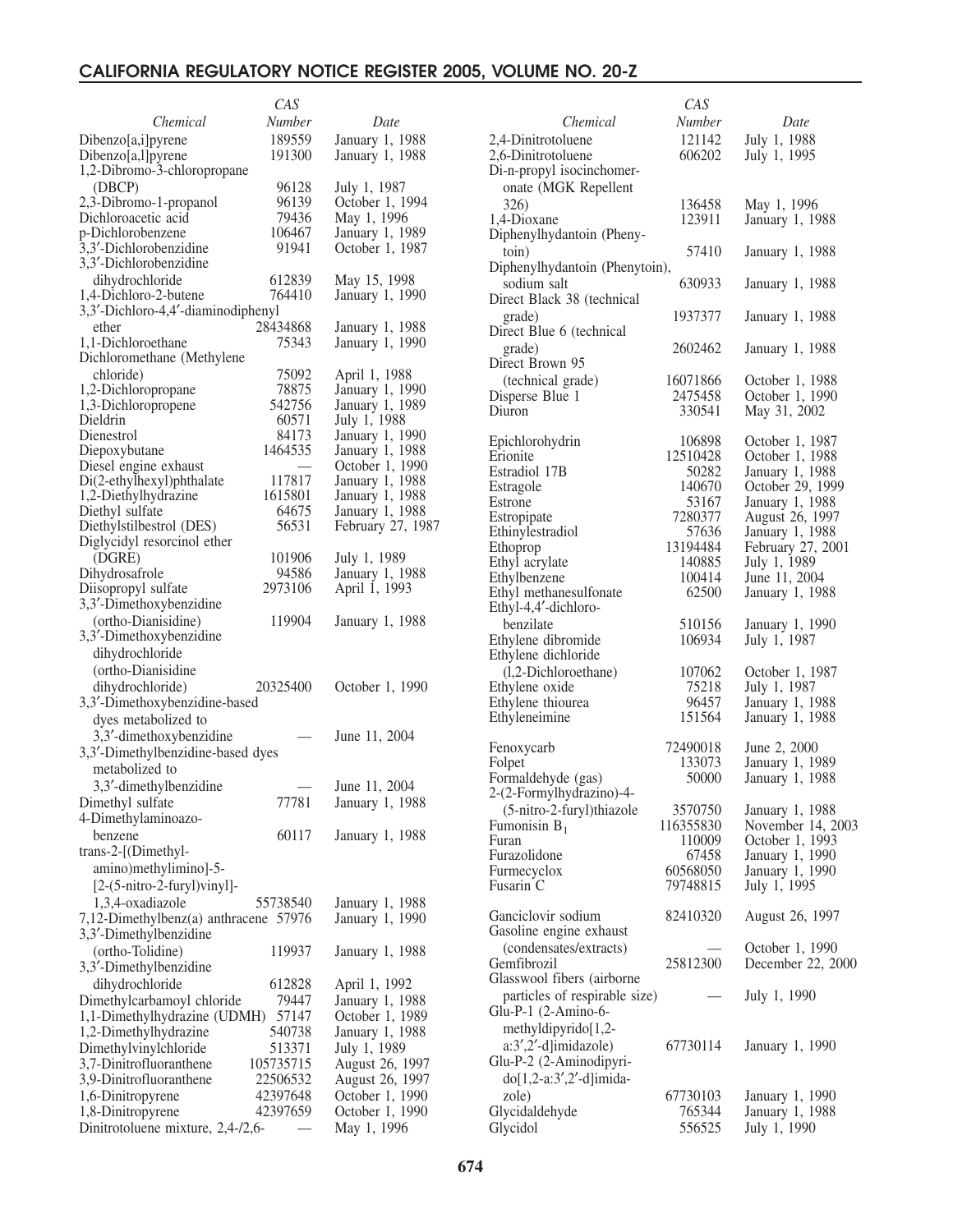|                                                | CAS       |                   |
|------------------------------------------------|-----------|-------------------|
| Chemical                                       | Number    | Date              |
| Griseofulvin                                   | 126078    | January 1, 1990   |
| Gyromitrin (Acetaldehyde<br>methylformylhydra- |           |                   |
| zone)                                          | 16568028  | January 1, 1988   |
| HC Blue 1                                      | 2784943   | July 1, 1989      |
| Heptachlor                                     | 76448     | July 1, 1988      |
| Heptachlor epoxide                             | 1024573   | July 1, 1988      |
| Herbal remedies containing plant               |           |                   |
| species of the genus                           |           |                   |
| Aristolochia                                   |           | July 9, 2004      |
| Hexachlorobenzene                              | 118741    | October 1, 1987   |
| Hexachlorocyclohexane (technical               |           |                   |
| grade)                                         |           | October 1, 1987   |
| Hexachlorodibenzo-                             |           |                   |
| dioxin                                         | 34465468  | April 1, 1988     |
| Hexachloroethane                               | 67721     | July 1, 1990      |
| 2,4-Hexadienal (89% trans, trans               |           |                   |
| isomer; 11% cis, trans isomer)                 |           | March 4, 2005     |
| Hexamethylphosphora-                           |           |                   |
| mide                                           | 680319    | January 1, 1988   |
| Hydrazine                                      | 302012    | January 1, 1988   |
| Hydrazine sulfate                              | 10034932  | January 1, 1988   |
| Hydrazobenzene                                 |           |                   |
| (1,2-Diphenylhydrazine)                        | 122667    | January 1, 1988   |
|                                                |           |                   |
| Indeno $[1,2,3$ -cd] pyrene                    | 193395    | January 1, 1988   |
| Indium phosphide                               | 22398807  | February 27, 2001 |
| IQ $(2-Amino-3-$                               |           |                   |
| methylimidazo[4,5-f]                           |           |                   |
| quinoline)                                     | 76180966  | April 1, 1990     |
| Iprodione                                      | 36734197  | May 1, 1996       |
| Iron dextran complex                           | 9004664   | January 1, 1988   |
| Isobutyl nitrite                               | 542563    | May 1, 1996       |
| Isoprene                                       | 78795     | May 1, 1996       |
| Isosafrole                                     | 120581    | October 1, 1989   |
| Isoxaflutole                                   | 141112290 | December 22, 2000 |
|                                                |           |                   |
| Lactofen                                       | 77501634  | January 1, 1989   |
| Lasiocarpine                                   | 303344    | April 1, 1988     |
| Lead acetate                                   | 301042    | January 1, 1988   |
| Lead and lead compounds                        |           | October 1, 1992   |
| Lead phosphate                                 | 7446277   | April 1, 1988     |
| Lead subacetate                                | 1335326   | October 1, 1989   |
| Lindane and other                              |           |                   |
| hexachlorocyclohexane isomers                  |           | October 1, 1989   |
| Lynestrenol                                    | 52766     | February 27, 2001 |
|                                                |           |                   |
| Mancozeb                                       | 8018017   | January 1, 1990   |
| Maneb                                          | 12427382  | January 1, 1990   |
| Me-A-alpha-C (2-Amino-3-                       |           |                   |
| methyl-9H-pyrido[2,3-b]                        |           |                   |
| indole)                                        | 68006837  | January 1, 1990   |
| Medroxyprogesterone                            |           |                   |
| acetate                                        | 71589     | January 1, 1990   |
| MeIQ(2-Amino-3,4-                              |           |                   |
| dimethylimidazo[4,5-f]                         |           |                   |
|                                                | 77094112  |                   |
| quinoline)                                     |           | October 1, 1994   |
| MeIQx(2-Amino-3,8-                             |           |                   |
| dimethylimidazo[4,5-f]                         |           |                   |
| quinoxaline)                                   | 77500040  | October 1, 1994   |
| Melphalan                                      | 148823    | February 27, 1987 |
| Merphalan                                      | 531760    | April 1, 1988     |

|                                                   | CAS             |                                   |
|---------------------------------------------------|-----------------|-----------------------------------|
| Chemical                                          | Number          | Date                              |
| Mestranol                                         | 72333           | April 1, 1988                     |
| Metham sodium                                     | 137428          | November 6, 1998                  |
| 8-Methoxypsoralen with                            |                 |                                   |
| ultraviolet A therapy                             | 298817          | February 27, 1987                 |
| 5-Methoxypsoralen with                            |                 |                                   |
| ultraviolet A therapy                             | 484208          | October 1, 1988                   |
| 2-Methylaziridine                                 |                 |                                   |
| (Propyleneimine)                                  | 75558           | January 1, 1988                   |
| Methylazoxymethanol                               | 590965          | April 1, 1988                     |
| Methylazoxymethanol                               |                 |                                   |
| acetate                                           | 592621          | April 1, 1988                     |
| Methyl carbamate                                  | 598550          | May 15, 1998                      |
| 3-Methylcholanthrene                              | 56495           | January 1, 1990                   |
| 5-Methylchrysene                                  | 3697243         | April 1, 1988                     |
| 4,4'-Methylene bis                                |                 |                                   |
| (2-chloroaniline)                                 | 101144          | July 1, 1987                      |
| 4,4'-Methylene bis(N,N-dimethyl)                  |                 |                                   |
| benzenamine                                       | 101611          | October 1, 1989                   |
| 4,4'-Methylene bis                                |                 |                                   |
| (2-methylaniline)                                 | 838880          | April 1, 1988                     |
| 4,4'-Methylenedianiline                           | 101779          | January 1, 1988                   |
| 4,4'-Methylenedianiline                           |                 |                                   |
| dihydrochloride                                   | 13552448        | January 1, 1988                   |
| Methyleugenol                                     | 93152           | November 16, 2001                 |
| Methylhydrazine and its salts                     |                 | July 1, 1992                      |
| Methyl iodide                                     | 74884           | April 1, 1988                     |
| Methylmercury compounds                           |                 | May 1, 1996                       |
| Methyl methanesulfonate                           | 66273           | April 1, 1988                     |
| 2-Methyl-1-nitroanthraquin-                       |                 |                                   |
| one (of uncertain purity)<br>N-Methyl-N'-nitro-N- | 129157          | April 1, 1988                     |
|                                                   | 70257           |                                   |
| nitrosoguanidine<br>N-Methylolacrylamide          | 924425          | April 1, 1988<br>July 1, 1990     |
| Methylthiouracil                                  | 56042           | October 1, 1989                   |
| Metiram                                           | 9006422         | January 1, 1990                   |
| Metronidazole                                     | 443481          | January 1, 1988                   |
| Michler's ketone                                  | 90948           | January 1, 1988                   |
| Mirex                                             | 2385855         | January 1, 1988                   |
| Mitomycin C                                       | 50077           | April 1, 1988                     |
| Monocrotaline                                     | 315220          | April 1, 1988                     |
| 5-(Morpholinomethyl)-3-[(5-nitro-                 |                 |                                   |
| furfurylidene)-                                   |                 |                                   |
| amino]-2-oxalolidinone                            | 139913          | April 1, 1988                     |
| Mustard Gas                                       | 505602          | February 27, 1987                 |
| MX (3-chloro-4-dichloromethyl-5-                  |                 |                                   |
| $hydroxy-2(5H)$ -furanone)                        | 77439760        | December 22, 2000                 |
|                                                   |                 |                                   |
| Nafenopin                                         | 3771195         | April 1, 1988                     |
| Nalidixic acid                                    | 389082          | May 15, 1998                      |
| Naphthalene                                       | 91203<br>134327 | April 19, 2002<br>October 1, 1989 |
| l-Naphthylamine<br>2-Naphthylamine                | 91598           | February 27, 1987                 |
| Nickel (Metallic)                                 | 7440020         | October 1, 1989                   |
| Nickel acetate                                    | 373024          | October 1, 1989                   |
| Nickel carbonate                                  | 3333673         | October 1, 1989                   |
| Nickel carbonyl                                   | 13463393        | October 1, 1987                   |
| Nickel compounds                                  |                 | May 7, 2004                       |
| Nickel hydroxide                                  | 12054487;       | October 1, 1989                   |
|                                                   | 12125563        |                                   |
| Nickelocene                                       | 1271289         | October 1, 1989                   |
| Nickel oxide                                      | 1313991         | October 1, 1989                   |
| Nickel refinery dust from                         |                 |                                   |
| the pyrometallurgical process                     |                 | October 1, 1987                   |
| Nickel subsulfide                                 | 12035722        | October 1, 1987                   |
|                                                   |                 |                                   |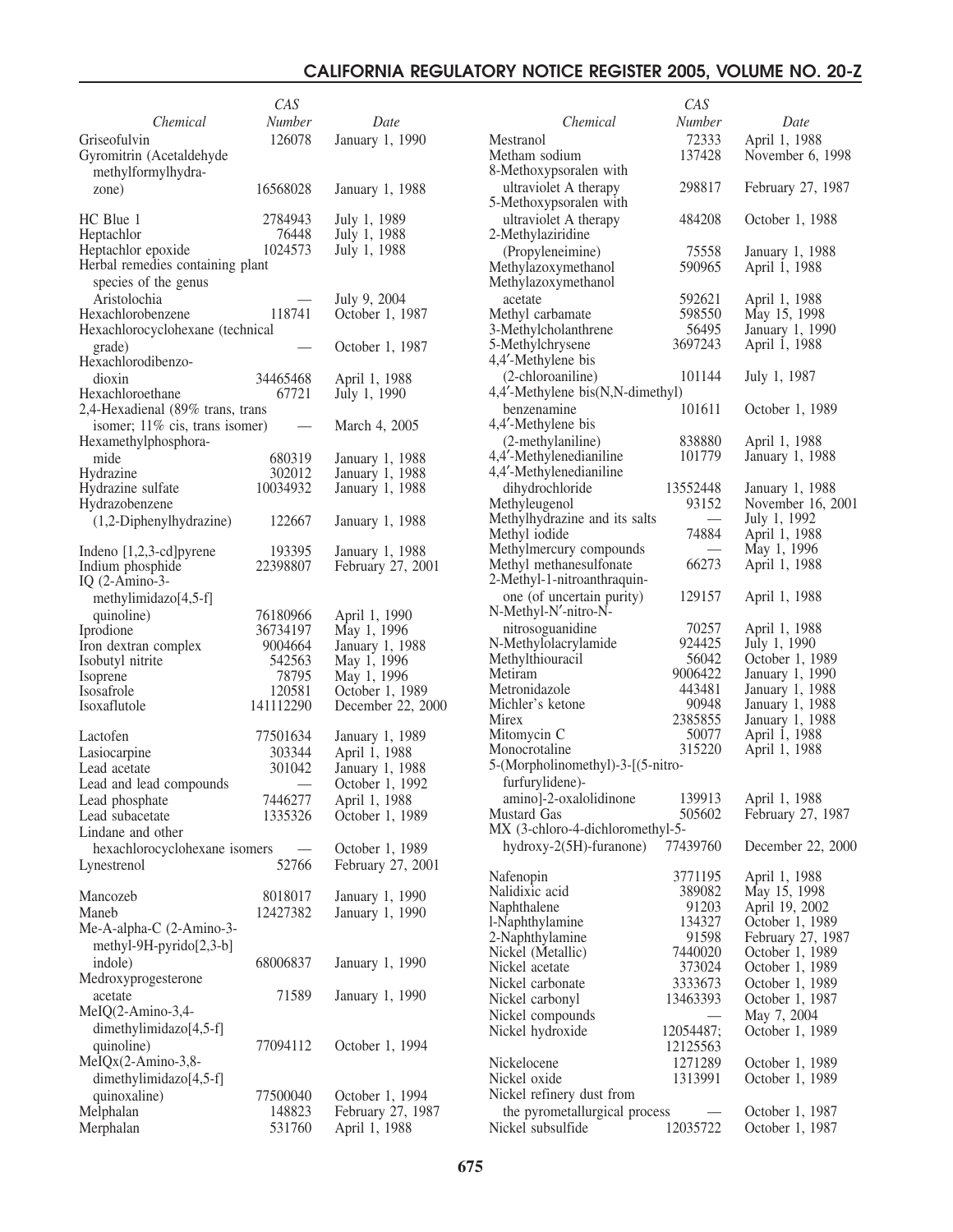|                                   | CAS                      |                   |                                        | CAS                      |                   |
|-----------------------------------|--------------------------|-------------------|----------------------------------------|--------------------------|-------------------|
| Chemical                          | Number                   | Date              | Chemical                               | Number                   | Date              |
|                                   |                          |                   |                                        |                          |                   |
| Niridazole                        | 61574                    | April 1, 1988     | Oxadiazon                              | 19666309                 | July 1, 1991      |
| Nitrilotriacetic acid             | 139139                   | January 1, 1988   | Oxazepam                               | 604751                   | October 1, 1994   |
| Nitrilotriacetic acid, tri-       |                          |                   | Oxymetholone                           | 434071                   | January 1, 1988   |
| sodium salt mono-                 |                          |                   | Oxythioquinox                          | 2439012                  | August 20, 1999   |
| hydrate                           | 18662538                 | April 1, 1989     |                                        |                          |                   |
| 5-Nitroacenaphthene               | 602879                   |                   |                                        |                          |                   |
|                                   |                          | April 1, 1988     | Palygorskite fibers (>5µm in           |                          |                   |
| 5-Nitro-o-anisidine               | 99592                    | October 1, 1989   | length)                                | 12174117                 | December 28, 1999 |
| o-Nitroanisole                    | 91236                    | October 1, 1992   | Panfuran S                             | 794934                   | January 1, 1988   |
| Nitrobenzene                      | 98953                    | August 26, 1997   | Pentachlorophenol                      | 87865                    | January 1, 1990   |
| 4-Nitrobiphenyl                   | 92933                    | April 1, 1988     |                                        |                          |                   |
| 6-Nitrochrysene                   | 7496028                  | October 1, 1990   | Phenacetin                             | 62442                    | October 1, 1989   |
| Nitrofen (technical               |                          |                   | Phenazopyridine                        | 94780                    | January 1, 1988   |
|                                   | 1836755                  | January 1, 1988   | Phenazopyridine                        |                          |                   |
| grade)                            |                          |                   | hydrochloride                          | 136403                   | January 1, 1988   |
| 2-Nitrofluorene                   | 607578                   | October 1, 1990   |                                        |                          |                   |
| Nitrofurazone                     | 59870                    | January 1, 1990   | Phenesterin                            | 3546109                  | July 1, 1989      |
| 1-[(5-Nitrofurfurylidene)-amino]- |                          |                   | Phenobarbital                          | 50066                    | January 1, 1990   |
| 2-imidazolidinone                 | 555840                   | April 1, 1988     | Phenolphthalein                        | 77098                    | May 15, 1998      |
| N-[4-(5-Nitro-2-furyl)-2-         |                          |                   |                                        | 59961                    |                   |
|                                   |                          |                   | Phenoxybenzamine                       |                          | April 1, 1988     |
| thiazolyl]acetamide               | 531828                   | April 1, 1988     | Phenoxybenzamine                       |                          |                   |
| Nitrogen mustard                  |                          |                   | hydrochloride                          | 63923                    | April 1, 1988     |
| (Mechlorethamine)                 | 51752                    | January 1, 1988   | o-Phenylenediamine and its salts 95545 |                          | May 15, 1998      |
| Nitrogen mustard hydrochloride    |                          |                   |                                        | 122601                   |                   |
| (Mechlorethamine                  |                          |                   | Phenyl glycidyl ether                  |                          | October 1, 1990   |
|                                   |                          |                   | Phenylhydrazine and its salts          |                          | July 1, 1992      |
| hydrochloride)                    | 55867                    | April 1, 1988     | o-Phenylphenate, sodium                | 132274                   | January 1, 1990   |
| Nitrogen mustard N-oxide          | 126852                   | April 1, 1988     | o-Phenylphenol                         | 90437                    | August 4, 2000    |
| Nitrogen mustard N-oxide          |                          |                   | PhiP(2-Amino-1-methyl-6-               |                          |                   |
| hydrochloride                     | 302705                   | April 1, 1988     |                                        |                          |                   |
| Nitromethane                      | 75525                    | May 1, 1997       | phenylimidazol[4,5-b]                  |                          |                   |
| 2-Nitropropane                    | 79469                    | January 1, 1988   | pyridine)                              | 105650235                | October 1, 1994   |
|                                   |                          |                   | Polybrominated biphenyls               |                          | January 1, 1988   |
| 1-Nitropyrene                     | 5522430                  | October 1, 1990   |                                        | $\overline{\phantom{0}}$ |                   |
| 4-Nitropyrene                     | 57835924                 | October 1, 1990   | Polychlorinated biphenyls              |                          | October 1, 1989   |
| N-Nitrosodi-n-butylamine          | 924163                   | October 1, 1987   | Polychlorinated biphenyls              |                          |                   |
| N-Nitrosodiethanolamine           | 1116547                  | January 1, 1988   | (containing 60 or more percent         |                          |                   |
| N-Nitrosodiethylamine             | 55185                    | October 1, 1987   | chlorine by molecular weight)          |                          | January 1, 1988   |
| N-Nitrosodimethylamine            | 62759                    | October 1, 1987   |                                        |                          |                   |
| p-Nitrosodiphenylamine            | 156105                   | January 1, 1988   | Polychlorinated dibenzo-p-dioxins      |                          | October 1, 1992   |
|                                   |                          |                   | Polychlorinated dibenzofurans          | $\overline{\phantom{0}}$ | October 1, 1992   |
| N-Nitrosodiphenylamine            | 86306                    | April 1, 1988     | Polygeenan                             | 53973981                 | January 1, 1988   |
| N-Nitrosodi-n-propylamine         | 621647                   | January 1, 1988   | Ponceau MX                             | 3761533                  | April 1, 1988     |
| N-Nitroso-N-ethylurea             | 759739                   | October 1, 1987   |                                        |                          |                   |
| 3-(N-Nitrosomethylamino)          |                          |                   | Ponceau 3R                             | 3564098                  | April 1, 1988     |
| propionitrile                     | 60153493                 | April 1, 1990     | Potassium bromate                      | 7758012                  | January 1, 1990   |
| 4-(N-Nitrosomethylam-             |                          |                   | Primidone                              | 125337                   | August 20, 1999   |
|                                   |                          |                   | Procarbazine                           | 671169                   | January 1, 1988   |
| ino)-1-(3-pyridyl)1-              |                          |                   |                                        |                          |                   |
| butanone                          | 64091914                 | April 1, 1990     | Procarbazine hydrochloride             | 366701                   | January 1, 1988   |
| N-Nitrosomethylethyl-             |                          |                   | Procymidone                            | 32809168                 | October 1, 1994   |
| amine                             | 10595956                 | October 1, 1989   | Progesterone                           | 57830                    | January 1, 1988   |
| N-Nitroso-N-methylurea            | 684935                   | October 1, 1987   | Pronamide                              | 23950585                 | May 1, 1996       |
|                                   | 615532                   |                   |                                        | 1918167                  |                   |
| N-Nitroso-N-methylurethane        |                          | April 1, 1988     | Propachlor                             |                          | February 27, 2001 |
| N-Nitrosomethylvinyl-             |                          |                   | 1,3-Propane sultone                    | 1120714                  | January 1, 1988   |
| amine                             | 4549400                  | January 1, 1988   | Propargite                             | 2312358                  | October 1, 1994   |
| N-Nitrosomorpholine               | 59892                    | January 1, 1988   | beta-Propiolactone                     | 57578                    | January 1, 1988   |
| N-Nitrosonornicotine              | 16543558                 | January 1, 1988   |                                        |                          |                   |
| N-Nitrosopiperidine               | 100754                   | January 1, 1988   | Propylene glycol mono-t-butyl          |                          |                   |
| N-Nitrosopyrrolidine              | 930552                   | October 1, 1987   | ether                                  | 57018527                 | June 11, 2004     |
|                                   |                          |                   | Propylene oxide                        | 75569                    | October 1, 1988   |
| N-Nitrososarcosine                | 13256229                 | January 1, 1988   | Propylthiouracil                       | 51525                    | January 1, 1988   |
| o-Nitrotoluene                    | 88722                    | May 15, 1998      |                                        |                          |                   |
| Norethisterone (Norethin-         |                          |                   | Pyridine                               | 110861                   | May 17, 2002      |
| drone)                            | 68224                    | October 1, 1989   |                                        |                          |                   |
| Norethynodrel                     | 68235                    | February 27, 2001 | Quinoline and its strong acid salts    |                          | October 24, 1997  |
|                                   |                          |                   |                                        |                          |                   |
|                                   |                          |                   | Radionuclides                          |                          |                   |
| Ochratoxin A                      | 303479                   | July 1, 1990      |                                        | $\overline{\phantom{0}}$ | July 1, 1989      |
| Oil Orange SS                     | 2646175                  | April 1, 1988     | Reserpine                              | 50555                    | October 1, 1989   |
| Oral contraceptives, combined     | $\overline{\phantom{m}}$ | October 1, 1989   | Residual (heavy) fuel oils             |                          | October 1, 1990   |
| Oral contraceptives, sequential   |                          | October 1, 1989   | Riddelliine                            | 23246960                 | December 3, 2004  |
|                                   |                          |                   |                                        |                          |                   |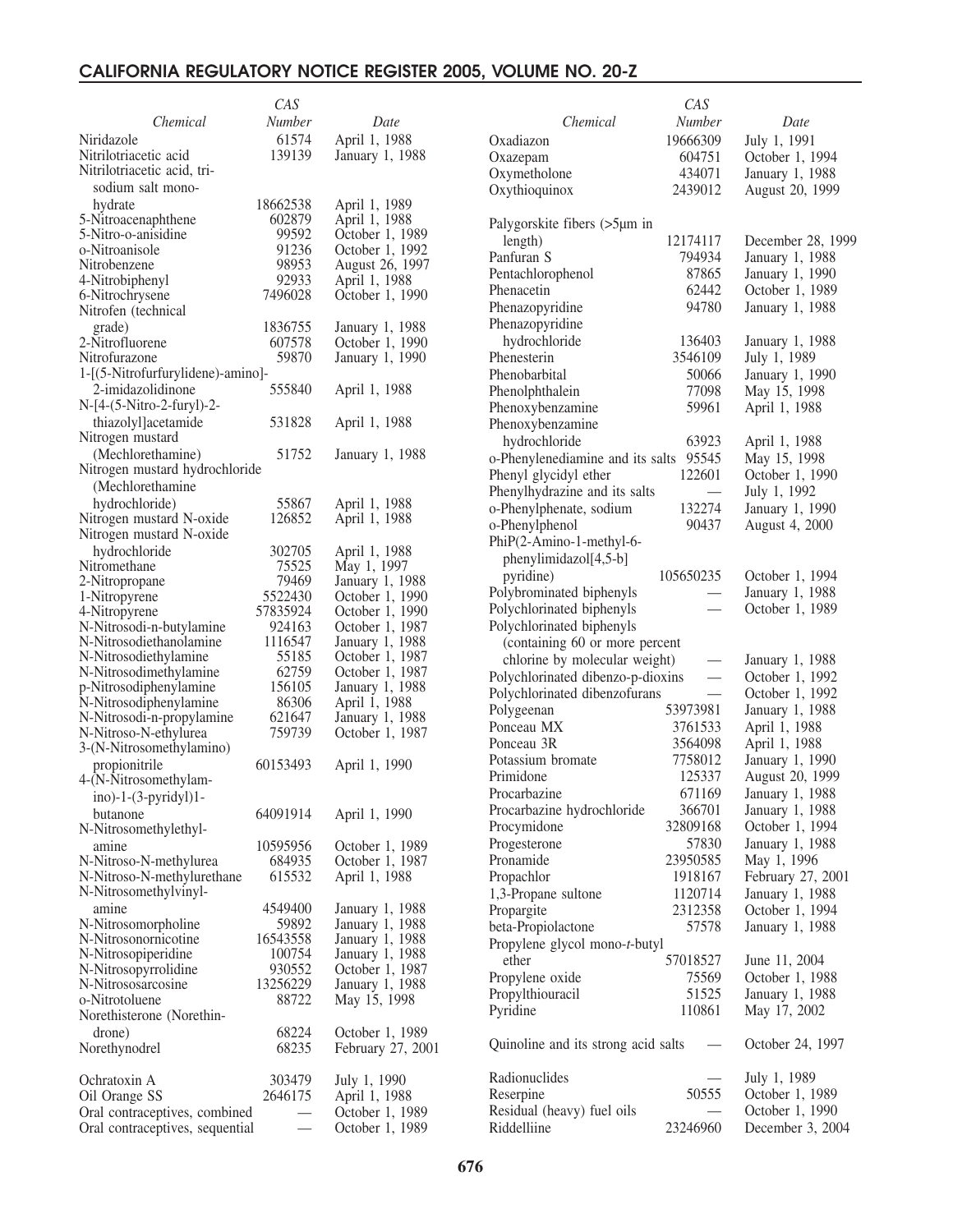|                                    | CAS                      |                            |                                        | CAS                            |          |                   |
|------------------------------------|--------------------------|----------------------------|----------------------------------------|--------------------------------|----------|-------------------|
| Chemical                           | <b>Number</b>            | Date                       | Chemical                               | Number                         |          | Date              |
|                                    |                          |                            |                                        |                                |          |                   |
| <b>Saecharin</b>                   |                          |                            | Tris(1-aziridinyl)phosphine sulfide    |                                |          |                   |
| Delisted April 6, 2001             | 81072                    | October 1, 1989            | (Thiotepa)                             | 52244                          |          | January 1, 1988   |
| Saccharin, sodium                  |                          |                            | Tris(2-chloroethyl) phosphate          | 115968                         |          | April 1, 1992     |
| Delisted January 17, 2003          | 128449                   | January 1, 1988            |                                        |                                |          |                   |
| Safrole                            | 94597                    | January 1, 1988            | Tris(2,3-dibromopropyl)phos-           |                                |          |                   |
| Salicylazosulfapyridine            | 599791                   | May 15, 1998               | phate                                  | 126727                         |          | January 1, 1988   |
| Selenium sulfide                   | 7446346                  | October 1, 1989            | Trp-P-1 (Tryptophan-P-1)               | 62450060                       |          | April 1, 1988     |
| Shale-oils                         | 68308349                 | April 1, 1990              |                                        |                                |          |                   |
| Silica, crystalline (airborne      |                          |                            | Trp-P-2 (Tryptophan-P-2)               | 62450071                       |          | April 1, 1988     |
|                                    |                          |                            | Trypan blue (commercial grade)         | 72571                          |          | October 1, 1989   |
| particles of respirable size)      |                          | October 1, 1988            |                                        |                                |          |                   |
| Soots, tars, and mineral oils      |                          |                            |                                        |                                |          |                   |
| (untreated and mildly treated      |                          |                            | Unleaded gasoline (wholly              |                                |          |                   |
| oils and used engine oils)         |                          | February 27, 1987          | vaporized)                             |                                |          | April 1, 1988     |
| Spironolactone                     | 52017                    | May 1, 1997                | Uracil mustard                         | 66751                          |          | April 1, 1988     |
| Stanozolol                         | 10418038                 | May 1, 1997                |                                        | 51796                          |          |                   |
| Sterigmatocystin                   | 10048132                 | April 1, 1988              | Urethane (Ethyl carbamate)             |                                |          | January 1, 1988   |
| Streptozotocin (streptozocin)      | 18883664                 | January 1, 1988            |                                        |                                |          |                   |
| Strong inorganic acid mists        |                          |                            | Vanadium pentoxide                     |                                |          |                   |
|                                    |                          |                            | (orthorhombic crystalline              |                                |          |                   |
| containing sulfuric acid           | $\qquad \qquad -$        | March 14, 2003             |                                        |                                |          |                   |
| Styrene oxide                      | 96093                    | October 1, 1988            | form)                                  | 1314621                        |          | February 11, 2005 |
| Sulfallate                         | 95067                    | January 1, 1988            | Vinclozolin                            | 50471448                       |          | August 20, 1999   |
|                                    |                          |                            | Vinyl bromide                          | 593602                         |          | October 1, 1988   |
| Talc containing asbestiform fibers | $\overline{\phantom{m}}$ | April 1, 1990              |                                        |                                |          |                   |
| Tamoxifen and its salts            | 10540291                 | September 1, 1996          | Vinyl chloride                         | 75014                          |          | February 27, 1987 |
| Terrazole                          | 2593159                  | October 1, 1994            | 4-Vinylcyclohexene                     | 100403                         |          | May 1, 1996       |
| Testosterone and its esters        | 58220                    | April 1, 1988              | 4-Vinyl-1-cyclohexene diepoxide        |                                |          |                   |
| 2,3,7,8-Tetrachlorodibenzo-para-   |                          |                            | (Vinyl cyclohexene dioxide)            | 106876                         |          | July 1, 1990      |
| dioxin (TCDD)                      | 1746016                  | January 1, 1988            |                                        |                                |          |                   |
| 1,1,2,2-Tetrachloroethane          | 79345                    | July 1, 1990               | Vinyl fluoride                         | 75025                          |          | May 1, 1997       |
| Tetrachloroethylene                |                          |                            | Vinyl trichloride                      |                                |          |                   |
| (Perchloroethylene)                | 127184                   | April 1, 1988              | $(1,1,2$ -Trichloroethane)             | 79005                          |          | October 1, 1990   |
|                                    |                          |                            |                                        |                                |          |                   |
| p-a,a,a-Tetrachloro-               |                          |                            |                                        |                                |          |                   |
| toluene                            | 5216251                  | January 1, 1990            | 2,6-Xylidine (2,6-Dimethylani-         |                                |          |                   |
| Tetrafluoroethylene                | 116143                   | May 1, 1997                | line)                                  | 87627                          |          | January 1, 1991   |
| Tetranitromethane                  | 509148                   | July 1, 1990               |                                        |                                |          |                   |
| Thioacetamide                      | 62555                    | January 1, 1988            |                                        |                                |          |                   |
| 4,4'-Thiodianiline                 | 139651                   | April 1, 1988              | Zileuton                               | 111406872                      |          | December 22, 2000 |
| Thiodicarb                         | 59669260                 | August 20, 1999            | <b>Zineb</b>                           |                                |          |                   |
| Thiouracil                         | 141902                   | June 11, 2004              | Delisted October 29, 1999 12122677     |                                |          | January 1, 1990   |
| Thiourea                           | 62566                    | January 1, 1988            |                                        |                                |          |                   |
| Thorium dioxide                    | 1314201                  | February 27, 1987          |                                        |                                |          |                   |
| Tobacco, oral use of smokeless     |                          |                            | CHEMICALS KNOWN TO THE STATE TO        |                                |          |                   |
| products                           |                          | April 1, 1988              |                                        |                                |          |                   |
| Tobacco smoke                      |                          | April 1, 1988              |                                        | CAUSE REPRODUCTIVE TOXICITY    |          |                   |
| Toluene diisocyanate               | 26471625                 | October 1, 1989            |                                        |                                |          |                   |
| ortho-Toluidine                    | 95534                    | January 1, 1988            |                                        | Type of<br>Reproductive        |          |                   |
| ortho-Toluidine                    |                          |                            | Chemical                               | <b>Toxicity</b>                | CAS No.  | Date Listed       |
|                                    |                          |                            | Acetazolamide                          | developmental                  | 59665    | August 20, 1999   |
| hydrochloride                      | 636215                   | January 1, 1988            | Acetohydroxamic acid                   | developmental                  | 546883   | April 1, 1990     |
| para-Toluidine                     |                          |                            | Actinomycin D                          | developmental                  | 50760    | October 1, 1992   |
| Delisted October 29, 1999          | 106490                   | <del>January 1, 1990</del> | All-trans retinoic acid                | developmental                  | 302794   | January 1, 1989   |
| Toxaphene (Polychorinated          |                          |                            | Alprazolam                             | developmental                  | 28981977 | July 1, 1990      |
| camphenes)                         | 8001352                  | January 1, 1988            | Altretamine                            | developmental,                 | 645056   | August 20, 1999   |
| Treosulfan                         | 299752                   | February 27, 1987          | Amantadine hydrochloride               | male<br>developmental          | 665667   | February 27, 2001 |
| Trichlormethine (Trimustine)       |                          |                            | Amikacin sulfate                       | developmental                  | 39831555 | July 1, 1990      |
| hydrochloride)                     | 817094                   | January 1, 1992            | Aminoglutethimide                      | developmental                  | 125848   | July 1, 1990      |
| Trichloroethylene                  | 79016                    | April 1, 1988              | Aminoglycosides                        | developmental                  |          | October 1, 1992   |
|                                    |                          |                            | Aminopterin                            | developmental,                 | 54626    | July 1, 1987      |
| 2,4,6-Trichlorophenol              | 88062                    | January 1, 1988            |                                        | female                         |          |                   |
| 1,2,3-Trichloropropane             | 96184                    | October 1, 1992            | Amiodarone hydrochloride               | developmental,<br>female, male | 19774824 | August 26, 1997   |
| Trimethyl phosphate                | 512561                   | May 1, 1996                | Amitraz                                | developmental                  | 33089611 | March 30, 1999    |
| 2,4,5-Trimethylaniline and its     |                          |                            | Amoxapine                              | developmental                  | 14028445 | May 15, 1998      |
| strong acid salts                  |                          | October 24, 1997           | Anabolic steroids                      | female, male                   |          | April 1, 1990     |
| Triphenyltin hydroxide             | 76879                    | July 1, 1992               | Angiotensin converting                 | developmental                  |          | October 1, 1992   |
| Tris(aziridinyl)-para-benzoquinone |                          |                            | enzyme (ACE) inhibitors<br>Anisindione | developmental                  | 117373   | October 1, 1992   |
|                                    |                          |                            |                                        |                                |          |                   |
| (Triaziquone)                      | 68768                    | October 1, 1989            | Arsenic (inorganic oxides)             | developmental                  |          | May 1, 1997       |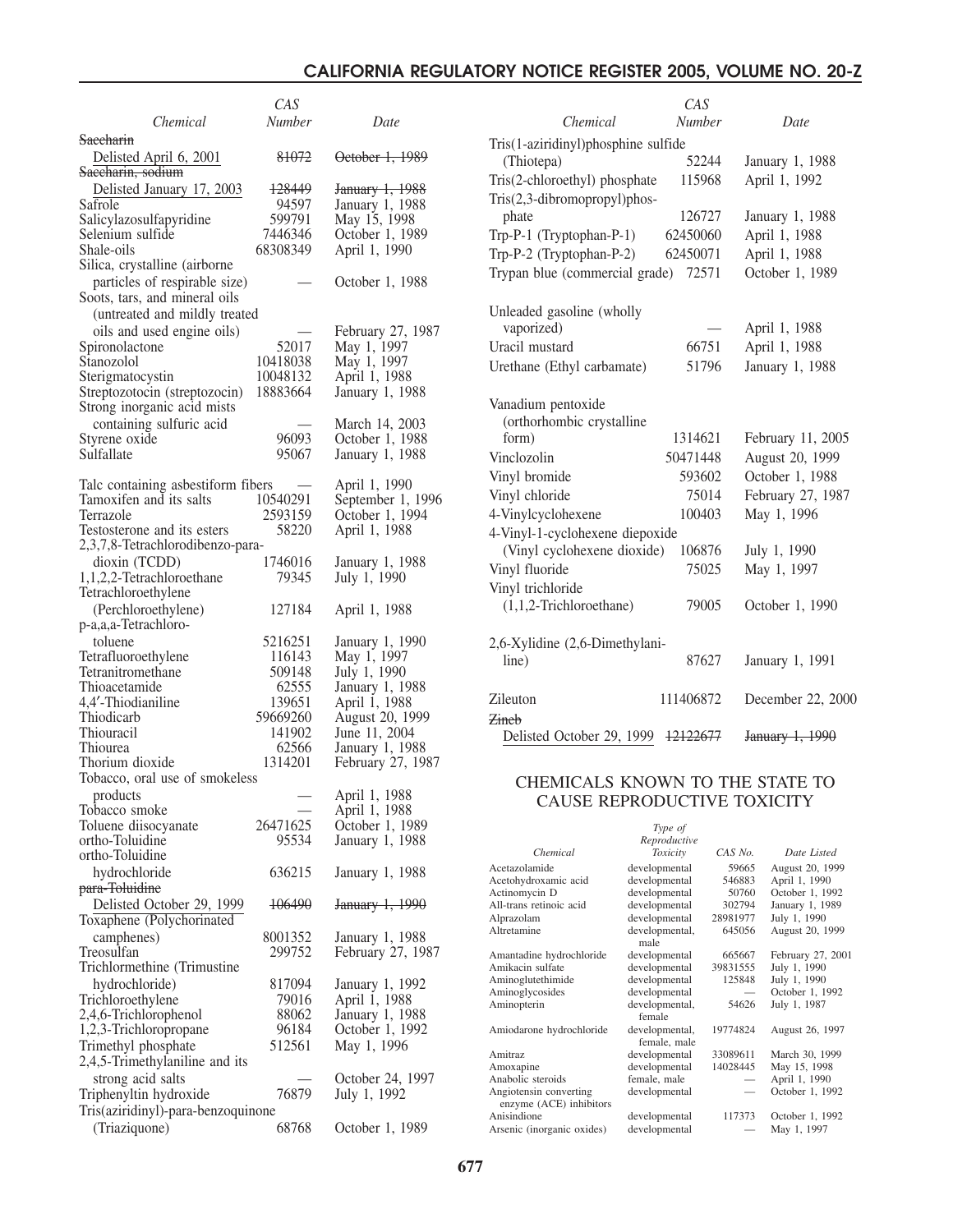|                                                       | Type of                        |                          |                                       |                                                   | Type of                        |                          |                                     |
|-------------------------------------------------------|--------------------------------|--------------------------|---------------------------------------|---------------------------------------------------|--------------------------------|--------------------------|-------------------------------------|
|                                                       | Reproductive                   |                          |                                       |                                                   | Reproductive                   |                          |                                     |
| Chemical                                              | Toxicity                       | CAS No.                  | Date Listed                           | Chemical                                          | <b>Toxicity</b>                | CAS No.                  | Date Listed                         |
| Aspirin (NOTE: It is<br>especially important not      | developmental,<br>female       | 50782                    | July 1, 1990                          | Cyclophosphamide<br>(anhydrous)                   | developmental,<br>female, male | 50180                    | January 1, 1989                     |
| to use aspirin during the                             |                                |                          |                                       | Cyclophosphamide                                  | developmental,                 | 6055192                  | January 1, 1989                     |
| last three months of                                  |                                |                          |                                       | (hydrated)                                        | female, male                   |                          |                                     |
| pregnancy, unless                                     |                                |                          |                                       | Cyhexatin                                         | developmental                  | 13121705                 | January 1, 1989                     |
| specifically directed to do                           |                                |                          |                                       | Cytarabine                                        | developmental                  | 147944                   | January 1, 1989                     |
| so by a physician because<br>it may cause problems in |                                |                          |                                       | Dacarbazine                                       | developmental                  | 4342034                  | January 29, 1999                    |
| the unborn child or                                   |                                |                          |                                       | Danazol                                           | developmental                  | 17230885                 | April 1, 1990                       |
| complications during                                  |                                |                          |                                       | Daunorubicin hydrochloride                        | developmental                  | 23541506                 | July 1, 1990                        |
| delivery.)                                            |                                |                          |                                       | 2,4-D butyric acid                                | developmental,                 | 94826                    | June 18, 1999                       |
| Atenolol                                              | developmental                  | 29122687                 | August 26, 1997                       |                                                   | male                           |                          |                                     |
| Auranofin<br>Azathioprine                             | developmental<br>developmental | 34031328<br>446866       | January 29, 1999<br>September 1, 1996 | o,p' -DDT                                         | developmental,<br>female, male | 789026                   | May 15, 1998                        |
|                                                       |                                |                          |                                       | p,p' -DDT                                         | developmental,                 | 50293                    | May 15, 1998                        |
| <b>Barbiturates</b>                                   | developmental                  |                          | October 1, 1992                       |                                                   | female, male                   |                          |                                     |
| Beclomethasone                                        | developmental                  | 5534098                  | May 15, 1998                          | 2,4-DP (diehloroprop)                             | developmental                  | $-120365$                | April 27, 1999                      |
| dipropionate                                          |                                |                          |                                       | Delisted January 25, 2002                         |                                |                          |                                     |
| Benomyl                                               | developmental,<br>male         | 17804352                 | July 1, 1991                          | Demeclocycline<br>hydrochloride (internal         | developmental                  | 64733                    | January 1, 1992                     |
| Benzene                                               | developmental,                 | 71432                    | December 26, 1997                     | use)                                              |                                |                          |                                     |
|                                                       | male                           |                          |                                       | Diazepam                                          | developmental                  | 439145                   | January 1, 1992                     |
| Benzodiazepines                                       | developmental                  | ۰                        | October 1, 1992                       | Diazoxide                                         | developmental                  | 364987                   | February 27, 2001                   |
| Benzphetamine                                         | developmental                  | 5411223                  | April 1, 1990                         | 1,2-Dibromo-3-                                    | male                           | 96128                    | February 27, 1987                   |
| hydrochloride                                         |                                |                          |                                       | chloropropane (DBCP)                              |                                |                          |                                     |
| Bischloroethyl nitrosourea<br>(BCNU) (Carmustine)     | developmental                  | 154938                   | July 1, 1990                          | Dichlorophene                                     | developmental                  | 97234<br>120978          | April 27, 1999<br>February 27, 2001 |
| Bromacil lithium salt                                 | developmental                  | 53404196                 | May 18, 1999                          | Dichlorphenamide<br>Diclofop methyl               | developmental<br>developmental | 51338273                 | March 5, 1999                       |
|                                                       | male                           |                          | January 17, 2003                      | Dicumarol                                         | developmental                  | 66762                    | October 1, 1992                     |
| 1-Bromopropane                                        | developmental,                 | 106945                   | December 7, 2004                      | Di(2-ethylhexyl)phthalate                         | developmental,                 | 117817                   | October 24, 2003                    |
|                                                       | female, male                   |                          |                                       | (DEHP)                                            | male                           |                          |                                     |
| Bromoxynil                                            | developmental                  | 1689845                  | October 1, 1990                       | Diethylstilbestrol (DES)                          | developmental                  | 56531                    | July 1, 1987                        |
| Bromoxynil octanoate<br>Butabarbital sodium           | developmental<br>developmental | 1689992<br>143817        | May 18, 1999<br>October 1, 1992       | Diflunisal                                        | developmental,<br>female       | 22494424                 | January 29, 1999                    |
| 1,3-Butadiene                                         | developmental,                 | 106990                   | April 16, 2004                        | Dihydroergotamine mesylate                        | developmental                  | 6190392                  | May 1, 1997                         |
|                                                       | female, male                   |                          |                                       | Diltiazem hydrochloride                           | developmental                  | 33286225                 | February 27, 2001                   |
| 1,4-Butanediol                                        | developmental                  | 55981                    | January 1, 1989                       | $m$ -Dinitrobenzene                               | male                           | 99650                    | July 1, 1990                        |
| dimethane-sulfonate                                   |                                |                          |                                       | $o$ -Dinitrobenzene                               | male                           | 528290                   | July 1, 1990                        |
| (Busulfan)                                            |                                |                          |                                       | $p$ -Dinitrobenzene                               | male                           | 100254                   | July 1, 1990                        |
| Cadmium                                               | developmental,                 |                          | May 1, 1997                           | 2,4-Dinitrotoluene<br>2,6-Dinitrotoluene          | male<br>male                   | 121142<br>606202         | August 20, 1999<br>August 20, 1999  |
|                                                       | male                           |                          |                                       | Dinitrotoluene (technical                         | female, male                   | $\overline{\phantom{0}}$ | August 20, 1999                     |
| Carbamazepine                                         | developmental                  | 298464                   | January 29, 1999                      | grade)                                            |                                |                          |                                     |
| Carbon disulfide                                      | developmental,                 | 75150                    | July 1, 1989                          | Dinocap                                           | developmental                  | 39300453                 | April 1, 1990                       |
|                                                       | female, male                   |                          |                                       | Dinoseb                                           | developmental,                 | 88857                    | January 1, 1989                     |
| Carbon monoxide                                       | developmental                  | 630080                   | July 1, 1989                          | Diphenylhydantoin                                 | male                           |                          |                                     |
| Carboplatin<br>Chenodiol                              | developmental<br>developmental | 41575944<br>474259       | July 1, 1990<br>April 1, 1990         | (Phenytoin)                                       | developmental                  | 57410                    | July 1, 1987                        |
| Chinomethionat                                        | developmental                  | 2439012                  | November 6, 1998                      | Disodium cyanodithio-                             | developmental                  | 138932                   | March 30, 1999                      |
| (Oxythioquinox)                                       |                                |                          |                                       | imidocarbonate                                    |                                |                          |                                     |
| Chlorambucil                                          | developmental                  | 305033                   | January 1, 1989                       | Doxorubicin hydrochloride                         | developmental,                 | 23214928                 | January 29, 1999                    |
| Chlorcyclizine hydrochloride                          | developmental                  | 1620219                  | July 1, 1987                          |                                                   | male                           |                          |                                     |
| Chlordecone (Kepone)<br>Chlordiazepoxide              | developmental                  | 143500                   | January 1, 1989<br>January 1, 1992    | Doxycycline (internal use)<br>Doxycycline calcium | developmental<br>developmental | 564250<br>94088854       | July 1, 1990<br>January 1, 1992     |
| Chlordiazepoxide                                      | developmental<br>developmental | 58253<br>438415          | January 1, 1992                       | (internal use)                                    |                                |                          |                                     |
| hydrochloride                                         |                                |                          |                                       | Doxycycline hyclate                               | developmental                  | 24390145                 | October 1, 1991                     |
| $1-(2-Chloroethyl)-3-$                                | developmental                  | 13010474                 | July 1, 1990                          | (internal use)                                    |                                |                          |                                     |
| cyclohexyl-1-nitrosourea                              |                                |                          |                                       | Doxycycline monohydrate                           | developmental                  | 17086281                 | October 1, 1991                     |
| (CCNU) (Lomustine)                                    |                                |                          |                                       | (internal use)                                    |                                |                          |                                     |
| Chlorsulfuron                                         | developmental,<br>female, male | 64902723                 | May 14, 1999                          | Endrin                                            | developmental                  | 72208                    | May 15, 1998                        |
| Cidofovir                                             | developmental,                 | 113852372                | January 29, 1999                      | Epichlorohydrin                                   | male                           | 106898                   | September 1, 1996                   |
|                                                       | female, male                   |                          |                                       | Ergotamine tartrate                               | developmental                  | 379793                   | April 1, 1990                       |
| Cladribine                                            | developmental                  | 4291638                  | September 1, 1996                     | Estropipate                                       | developmental                  | 7280377                  | August 26, 1997                     |
| Clarithromycin                                        | developmental                  | 81103119                 | May 1, 1997                           | Ethionamide                                       | developmental                  | 536334                   | August 26, 1997                     |
| Clobetasol propionate                                 | developmental,                 | 25122467                 | May 15, 1998                          | Ethyl alcohol in alcoholic                        | developmental                  |                          | October 1, 1987                     |
| Clomiphene citrate                                    | female<br>developmental        | 50419                    | April 1, 1990                         | beverages<br>Ethyl dipropylthiocarbamate          | developmental                  | 759944                   | April 27, 1999                      |
| Clorazepate dipotassium                               | developmental                  | 57109907                 | October 1, 1992                       | Ethylene dibromide                                | developmental,                 | 106934                   | May 15, 1998                        |
| Cocaine                                               | developmental,                 | 50362                    | July 1, 1989                          |                                                   | male                           |                          |                                     |
|                                                       | female                         |                          |                                       | Ethylene glycol monoethyl                         | developmental,                 | 110805                   | January 1, 1989                     |
| Codeine phosphate                                     | developmental                  | 52288                    | May 15, 1998                          | ether                                             | male                           |                          |                                     |
| Colchicine                                            | developmental,                 | 64868                    | October 1, 1992                       | Ethylene glycol monomethyl                        | developmental,                 | 109864                   | January 1, 1989                     |
| Conjugated estrogens                                  | male<br>developmental          | $\overline{\phantom{0}}$ |                                       | ether                                             | male                           |                          |                                     |
| Cyanazine                                             | developmental                  | 21725462                 | April 1, 1990<br>April 1, 1990        | Ethylene glycol monoethyl<br>ether acetate        | developmental,<br>male         | 111159                   | January 1, 1993                     |
| Cycloate                                              | developmental                  | 1134232                  | March 19, 1999                        | Ethylene glycol monomethyl                        | developmental,                 | 110496                   | January 1, 1993                     |
| Eyelohexanol                                          | male                           | 108930                   | November 6, 1998                      | ether acetate                                     | male                           |                          |                                     |
| Delisted January 25, 2002                             |                                |                          |                                       | Ethylene oxide                                    | female                         | 75218                    | February 27, 1987                   |
| Cycloheximide                                         | developmental                  | 66819                    | January 1, 1989                       | Ethylene thiourea                                 | developmental                  | 96457                    | January 1, 1993                     |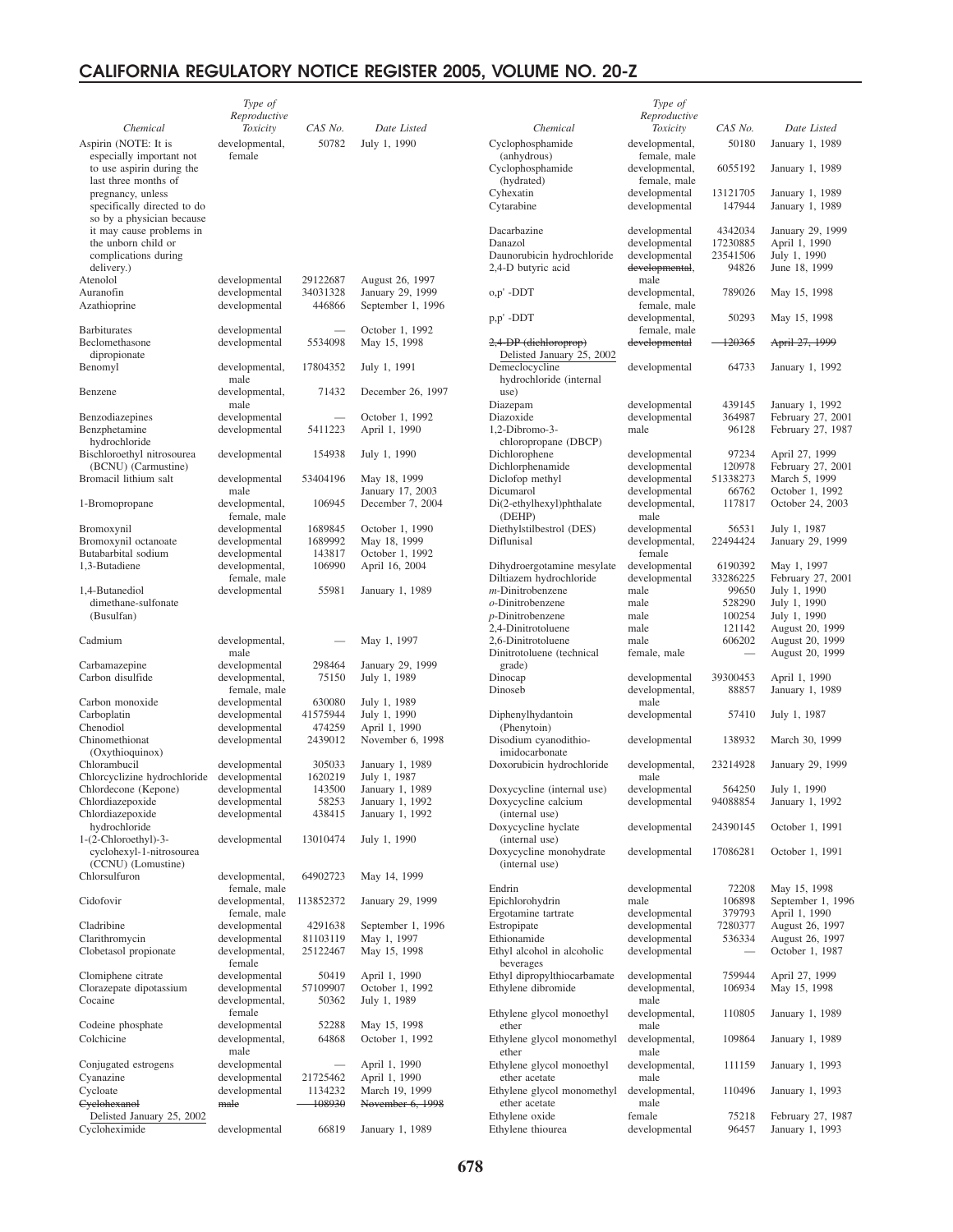|                                            | Type of                         |                      |                               |
|--------------------------------------------|---------------------------------|----------------------|-------------------------------|
| Chemical                                   | Reproductive                    | CAS No.              | Date Listed                   |
|                                            | Toxicity                        |                      |                               |
| Etodolac                                   | developmental,<br>female        | 41340254             | August 20, 1999               |
| Etoposide<br>Etretinate                    | developmental<br>developmental  | 33419420<br>54350480 | July 1, 1990<br>July 1, 1987  |
| Fenoxaprop ethyl                           | developmental                   | 66441234             | March 26, 1999                |
| Filgrastim                                 | developmental                   | 121181531            | February 27, 2001             |
| Fluazifop butyl                            | developmental                   | 69806504             | November 6, 1998              |
| Flunisolide                                | developmental,<br>female        | 3385033              | May 15, 1998                  |
| Fluorouracil                               | developmental                   | 51218                | January 1, 1989               |
| Fluoxymesterone                            | developmental                   | 76437                | April 1, 1990                 |
| Flurazepam hydrochloride                   | developmental                   | 1172185              | October 1, 1992               |
| Flurbiprofen                               | developmental,<br>female        | 5104494              | August 20, 1999               |
| Flutamide                                  | developmental                   | 13311847             | July 1, 1990                  |
| Fluticasone propionate                     | developmental                   | 80474142             | May 15, 1998                  |
| Fluvalinate                                | developmental                   | 69409945             | November 6, 1998              |
| Ganciclovir sodium                         | developmental,<br>male          | 82410320             | August 26, 1997               |
| Gemfibrozil                                | female, male                    | 25812300             | August 20, 1999               |
| Goserelin acetate                          | developmental,<br>female, male  | 65807025             | August 26, 1997               |
|                                            |                                 |                      |                               |
| Halazepam                                  | developmental                   | 23092173<br>66852548 | July 1, 1990                  |
| Halobetasol propionate<br>Haloperidol      | developmental<br>developmental, | 52868                | August 20, 1999               |
|                                            | female                          |                      | January 29, 1999              |
| Halothane                                  | developmental                   | 151677               | September 1, 1996             |
| Heptachlor                                 | developmental                   | 76448                | August 20, 1999               |
| Hexachlorobenzene                          | developmental                   | 118741               | January 1, 1989               |
| Hexamethylphosphoramide                    | male                            | 680319               | October 1, 1994               |
| Histrelin acetate                          | developmental                   |                      | May 15, 1998                  |
| Hydramethylnon                             | developmental,<br>male          | 67485294             | March 5, 1999                 |
| Hydroxyurea                                | developmental                   | 127071               | May 1, 1997                   |
| Idarubicin hydrochloride                   | developmental,<br>male          | 57852570             | August 20, 1999               |
| Ifosfamide                                 | developmental                   | 3778732              | July 1, 1990                  |
| Iodine-131                                 | developmental                   | 10043660             | January 1, 1989               |
| Isotretinoin                               | developmental                   | 4759482              | July 1, 1987                  |
| Lead                                       | developmental,<br>female, male  |                      | February 27, 1987             |
| Leuprolide acetate                         | developmental,<br>female, male  | 74381536             | August 26, 1997               |
| Levodopa                                   | developmental                   | 59927                | January 29, 1999              |
| Levonorgestrel implants                    | female                          | 797637               | May 15, 1998                  |
| Linuron                                    | developmental                   | 330552               | March 19, 1999                |
| Lithium carbonate                          | developmental                   | 554132               | January 1, 1991               |
| Lithium citrate                            | developmental                   | 919164               | January 1, 1991               |
| Lorazepam                                  | developmental                   | 846491               | July 1, 1990                  |
| Lovastatin                                 | developmental                   | 75330755             | October 1, 1992               |
| Mebendazole                                | developmental                   | 31431397             | August 20, 1999               |
| Medroxyprogesterone                        | developmental                   | 71589                | April 1, 1990                 |
| acetate                                    |                                 |                      |                               |
| Megestrol acetate<br>Melphalan             | developmental<br>developmental  | 595335<br>148823     | January 1, 1991               |
| Menotropins                                | developmental                   | 9002680              | July 1, 1990<br>April 1, 1990 |
| Meprobamate                                | developmental                   | 57534                | January 1, 1992               |
| Mercaptopurine                             | developmental                   | 6112761              | July 1, 1990                  |
| Mercury and mercury<br>compounds           | developmental                   |                      | July 1, 1990                  |
| Methacycline hydrochloride                 | developmental                   | 3963959              | January 1, 1991               |
| Metham sodium                              | developmental                   | 137428               | May 15, 1998                  |
| Methazole                                  | developmental                   | 20354261             | December 1, 1999              |
| Methimazole                                | developmental                   | 60560                | July 1, 1990                  |
| Methotrexate                               | developmental                   | 59052                | January 1, 1989               |
| Methotrexate sodium                        | developmental                   | 15475566             | April 1, 1990                 |
| Methyl bromide as a<br>structural fumigant | developmental                   | 74839                | January 1, 1993               |
| Methyl chloride                            | developmental                   | 74873                | March 10, 2000                |
| Methyl mercury                             | developmental                   |                      | July 1, 1987                  |
| N-Methylpyrrolidone                        | developmental                   | 872504               | June 15, 2001                 |
| Methyltestosterone                         | developmental                   | 58184                | April 1, 1990                 |
| Metiram                                    | developmental                   | 9006422              | March 30, 1999                |
| Midazolam hydrochloride                    | developmental                   | 59467968             | July 1, 1990                  |

|                                                   |                                                    | Type of<br>Reproductive        |          |                   |
|---------------------------------------------------|----------------------------------------------------|--------------------------------|----------|-------------------|
| Date Listed                                       | Chemical                                           | Toxicity                       | CAS No.  | Date Listed       |
| gust 20, 1999                                     | Minocycline hydrochloride<br>(internal use)        | developmental                  | 13614987 | January 1, 1992   |
| y 1, 1990                                         | Misoprostol                                        | developmental                  | 59122462 | April 1, 1990     |
| y 1, 1987                                         | Mitoxantrone hydrochloride                         | developmental                  | 70476823 | July 1, 1990      |
|                                                   | Myclobutanil                                       | developmental,                 | 88671890 | April 16, 1999    |
| rch 26, 1999<br>oruary 27, 2001<br>vember 6, 1998 |                                                    | male                           |          |                   |
| y 15, 1998                                        | Nabam                                              | developmental                  | 142596   | March 30, 1999    |
|                                                   | Nafarelin acetate                                  | developmental                  | 86220420 | April 1, 1990     |
| uary 1, 1989<br>ril 1, 1990                       | Neomycin sulfate (internal<br>use)                 | developmental                  | 1405103  | October 1, 1992   |
| tober 1, 1992                                     | Netilmicin sulfate                                 | developmental                  | 56391572 | July 1, 1990      |
| gust 20, 1999                                     | Nickel carbonyl                                    | developmental                  | 13463393 | September 1, 1996 |
| y 1, 1990                                         | Nicotine                                           | developmental                  | 54115    | April 1, 1990     |
| y 15, 1998                                        | Nifedipine                                         | developmental,<br>female, male | 21829254 | January 29, 1999  |
| vember 6, 1998                                    | Nimodipine                                         | developmental                  | 66085594 | April 24, 2001    |
|                                                   | Nitrapyrin                                         | developmental                  | 1929824  | March 30, 1999    |
| gust 26, 1997                                     | Nitrofurantoin                                     | male                           | 67209    | April 1, 1991     |
| gust 20, 1999                                     | Nitrogen mustard                                   | developmental                  | 51752    | January 1, 1989   |
| gust 26, 1997                                     | (Mechlorethamine)<br>Nitrogen mustard              | developmental                  | 55867    | July 1, 1990      |
|                                                   | hydrochloride                                      |                                |          |                   |
| y 1, 1990                                         | (Mechlorethamine                                   |                                |          |                   |
| gust 20, 1999                                     | hydrochloride)                                     |                                |          |                   |
| uary 29, 1999                                     | Norethisterone                                     | developmental                  | 68224    | April 1, 1990     |
|                                                   | (Norethindrone)                                    |                                |          |                   |
| stember 1, 1996<br>gust 20, 1999                  | Norethisterone acetate                             | developmental                  | 51989    | October 1, 1991   |
| uary 1, 1989                                      | (Norethindrone acetate)                            |                                |          |                   |
| tober 1, 1994                                     | Norethisterone                                     | developmental 68224/57636      |          | April 1, 1990     |
| y 15, 1998                                        | (Norethindrone)/Ethinyl<br>estradiol               |                                |          |                   |
| rch 5, 1999                                       | Norethisterone                                     | developmental 68224/72333      |          | April 1, 1990     |
|                                                   | (Norethindrone)/Mestranol                          |                                |          |                   |
| y 1, 1997                                         | Norgestrel                                         | developmental                  | 6533002  | April 1, 1990     |
| gust 20, 1999                                     |                                                    |                                |          |                   |
|                                                   | Oxadiazon                                          | developmental                  | 19666309 | May 15, 1998      |
| y 1, 1990                                         | Oxazepam                                           | developmental                  | 604751   | October 1, 1992   |
| uary 1, 1989                                      | Oxydemeton methyl                                  | female, male                   | 301122   | November 6, 1998  |
| y 1, 1987                                         | Oxymetholone                                       | developmental                  | 434071   | May 1, 1997       |
| pruary 27, 1987                                   | Oxytetracycline (internal                          | developmental                  | 79572    | January 1, 1991   |
|                                                   | use)                                               |                                |          |                   |
| gust 26, 1997<br>uary 29, 1999                    | Oxytetracycline<br>hydrochloride (internal<br>use) | developmental                  | 2058460  | October 1, 1991   |
| y 15, 1998                                        |                                                    |                                |          |                   |
| rch 19, 1999                                      | Paclitaxel                                         | developmental,                 | 33069624 | August 26, 1997   |
| uary 1, 1991                                      |                                                    | female, male                   |          |                   |
| uary 1, 1991<br>y 1, 1990                         | Paramethadione                                     | developmental                  | 115673   | July 1, 1990      |
| tober 1, 1992                                     | Penicillamine                                      | developmental                  | 52675    | January 1, 1991   |
|                                                   | Pentobarbital sodium                               | developmental                  | 57330    | July 1, 1990      |
| gust 20, 1999                                     | Pentostatin                                        | developmental                  | 53910251 | September 1, 1996 |
| ril 1, 1990                                       | Phenacemide                                        | developmental                  | 63989    | July 1, 1990      |
|                                                   | Phenprocoumon                                      | developmental                  | 435972   | October 1, 1992   |
| uary 1, 1991<br>y 1, 1990                         | Pimozide                                           | developmental,                 | 2062784  | August 20, 1999   |
| ril 1, 1990                                       |                                                    | female                         |          |                   |
| uary 1, 1992                                      | Pipobroman                                         | developmental                  | 54911    | July 1, 1990      |
| y 1, 1990                                         | Plicamycin                                         | developmental                  | 18378897 | April 1, 1990     |
| y 1, 1990                                         | Polybrominated biphenyls                           | developmental                  |          | October 1, 1994   |
|                                                   | Polychlorinated biphenyls                          | developmental                  |          | January 1, 1991   |
| uary 1, 1991                                      | Potassium dimethyldithio-                          | developmental                  | 128030   | March 30, 1999    |
| y 15, 1998<br>cember 1, 1999                      | carbamate                                          |                                |          |                   |
| y 1, 1990                                         | Pravastatin sodium                                 | developmental                  | 81131706 | March 3, 2000     |
| uary 1, 1989                                      | Prednisolone sodium                                | developmental                  | 125020   | August 20, 1999   |
| ril 1, 1990                                       | phosphate                                          |                                |          |                   |
| uary 1, 1993                                      | Procarbazine hydrochloride                         | developmental                  | 366701   | July 1, 1990      |
|                                                   | Propargite                                         | developmental                  | 2312358  | June 15, 1999     |
| rch 10, 2000                                      | Propylthiouracil                                   | developmental                  | 51525    | July 1, 1990      |
| y 1, 1987                                         | Pyrimethamine                                      | developmental                  | 58140    | January 29, 1999  |
| e 15, 2001<br>ril 1, 1990                         |                                                    |                                |          |                   |
| rch 30, 1999                                      | Quazepam                                           | developmental                  | 36735225 | August 26, 1997   |
| y 1, 1990                                         | Quizalofop-ethyl                                   | male                           | 76578148 | December 24, 1999 |
|                                                   |                                                    |                                |          |                   |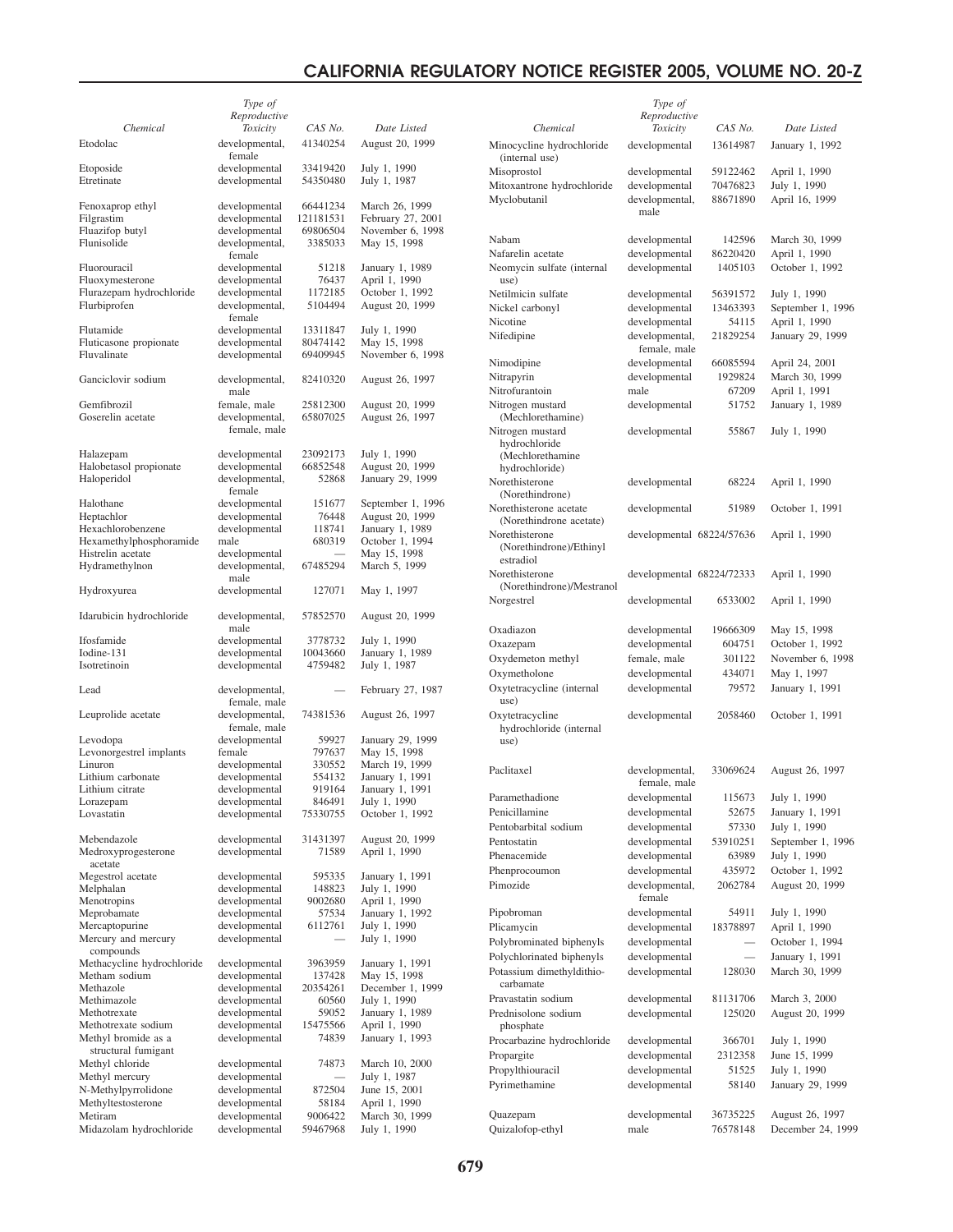|                                                      | Type of                         |                      |                                    |
|------------------------------------------------------|---------------------------------|----------------------|------------------------------------|
|                                                      | Reproductive                    |                      |                                    |
| Chemical                                             | Toxicity                        | CAS No.              | Date Listed                        |
| Resmethrin                                           | developmental                   | 10453868             | November 6, 1998                   |
| Retinol/retinyl esters, when                         | developmental                   |                      | July 1, 1989                       |
| in daily dosages in excess<br>of 10,000 IU, or 3,000 |                                 |                      |                                    |
| retinol equivalents.                                 |                                 |                      |                                    |
| (NOTE: Retinol/retinyl                               |                                 |                      |                                    |
| esters are required and                              |                                 |                      |                                    |
| essential for maintenance                            |                                 |                      |                                    |
| of normal reproductive<br>function. The recom-       |                                 |                      |                                    |
| mended daily level during                            |                                 |                      |                                    |
| pregnancy is 8,000 IU.)                              |                                 |                      |                                    |
| Ribavirin                                            | developmental                   | 36791045             | April 1, 1990                      |
|                                                      | male                            | 36791045             | February 27, 2001                  |
| Rifampin                                             | developmental,<br>female        | 13292461             | February 27, 2001                  |
|                                                      |                                 |                      |                                    |
| Secobarbital sodium                                  | developmental                   | 309433               | October 1, 1992                    |
| Sermorelin acetate                                   | developmental                   |                      | August 20, 1999                    |
| Sodium                                               | developmental                   | 128041               | March 30 1999                      |
| dimethyldithiocarbamate                              |                                 |                      |                                    |
| Sodium fluoroacetate<br>Streptomycin sulfate         | male                            | 62748<br>3810740     | November 6, 1998                   |
| Streptozocin (streptozotocin)                        | developmental<br>developmental, | 18883664             | January 1, 1991<br>August 20, 1999 |
|                                                      | female, male                    |                      |                                    |
| Sulfasalazine                                        | male                            | 599791               | January 29, 1999                   |
| Sulindac                                             | developmental,                  | 38194502             | January 29, 1999                   |
|                                                      | female                          |                      |                                    |
|                                                      |                                 |                      |                                    |
| Tamoxifen citrate                                    | developmental                   | 54965241<br>846504   | July 1, 1990                       |
| Temazepam<br>Teniposide                              | developmental<br>developmental  | 29767202             | April 1, 1990<br>September 1, 1996 |
| Terbacil                                             | developmental                   | 5902512              | May 18, 1999                       |
| Testosterone cypionate                               | developmental                   | 58208                | October 1, 1991                    |
| Testosterone enanthate                               | developmental                   | 315377               | April 1, 1990                      |
| 2,3,7,8-Tetrachlorodibenzo-                          | developmental                   | 1746016              | April 1, 1991                      |
| paradioxin (TCDD)                                    |                                 |                      |                                    |
| Tetracycline (internal use)                          | developmental                   | 60548                | October 1, 1991                    |
| Tetracyclines (internal use)                         | developmental                   |                      | October 1, 1992                    |
| Tetracycline hydrochloride                           | developmental                   | 64755                | January 1, 1991                    |
| (internal use)<br>Thalidomide                        | developmental                   | 50351                | July 1, 1987                       |
| Thioguanine                                          | developmental                   | 154427               | July 1, 1990                       |
| Thiophanate methyl                                   | female, male                    | 23564058             | May 18, 1999                       |
| Tobacco smoke (primary)                              | developmental,                  |                      | April 1, 1988                      |
|                                                      | female, male                    |                      |                                    |
| Tobramycin sulfate                                   | developmental                   | 49842071             | July 1, 1990                       |
| Toluene                                              | developmental                   | 108883               | January 1, 1991                    |
| Triadimefon                                          | developmental,                  | 43121433             | March 30, 1999                     |
|                                                      | female, male                    |                      |                                    |
| Triazolam                                            | developmental                   | 28911015             | April 1, 1990                      |
| Tributyltin methacrylate                             | developmental                   | 2155706              | December 1, 1999                   |
| Trientine hydrochloride<br>Triforine                 | developmental<br>developmental  | 38260014<br>26644462 | February 27, 2001<br>June 18, 1999 |
| Trilostane                                           | developmental                   | 13647353             | April 1, 1990                      |
| Trimethadione                                        | developmental                   | 127480               | January 1, 1991                    |
| Trimetrexate glucuronate                             | developmental                   | 82952645             | August 26, 1997                    |
| Triphenyltin hydroxide                               | developmental                   | 76879                | March 18, 2002                     |
|                                                      |                                 |                      |                                    |
| Uracil mustard                                       | developmental,                  | 66751                | January 1, 1992                    |
|                                                      | female, male                    |                      |                                    |
| Urethane                                             | developmental                   | 51796                | October 1, 1994                    |
| Urofollitropin                                       | developmental                   | 97048130             | April 1, 1990                      |
| Valproate (Valproic acid)                            | developmental                   | 99661                | July 1, 1987                       |
| Vinblastine sulfate                                  | developmental                   | 143679               | July 1, 1990                       |
| Vinclozolin                                          | developmental                   | 50471448             | May 15, 1998                       |
| Vincristine sulfate                                  | developmental                   | 2068782              | July 1, 1990                       |
|                                                      |                                 |                      |                                    |
| Warfarin                                             | developmental                   | 81812                | July 1, 1987                       |
| Zileuton                                             | developmental,<br>female        | 111406872            | December 22, 2000                  |

**CALIFORNIA ENVIRONMENTAL PROTECTION AGENCY OFFICE OF ENVIRONMENTAL HEALTH HAZARD ASSESSMENT**

SAFE DRINKING WATER AND TOXIC ENFORCEMENT ACT OF 1986 (Proposition 65)

#### NOTICE TO INTERESTED PARTIES

#### CHEMICALS LISTED EFFECTIVE **May 20, 2005** AS KNOWN TO THE STATE OF CALIFORNIA TO CAUSE CANCER

The Office of Environmental Health Hazard Assessment (OEHHA) of the California Environmental Protection Agency is adding *cobalt sulfate* (CAS No. 10124-43-3) and *diazoaminobenzene* (CAS No. 136- 35-6) to the list of chemicals known to the state to cause cancer for purposes of the Safe Drinking Water and Toxic Enforcement Act of 1986 (Health and Safety Code section 25249.5, Proposition 65). The listing of *cobalt sulfate* and *diazoaminobenzene* is effective May 20, 2005.

Health and Safety Code section 25249.8(a) requires that certain substances identified by the International Agency for Research on Cancer (IARC) or the National Toxicology Program (NTP), as described in Labor Code sections  $6382(b)(1)$  and (d), be included on the Proposition 65 list. Labor Code section 6382(b)(1) references substances identified as human or animal carcinogens by IARC, and Labor Code section 6382(d) references substances identified as carcinogens or potential carcinogens by IARC or NTP. *Cobalt sulfate* and *diazoaminobenzene* were identified by the NTP as reasonably anticipated to be human carcinogens.

The basis for the listing of *cobalt sulfate* and *diazoaminobenzene* on the Proposition 65 list was described in OEHHA's Request for Comments on Proposed Listing of *Cobalt sulfate* and *Diazoaminobenzene* As Known to Cause Cancer published in the March 18, 2005, issue of the *California Regulatory Notice Register* (Register 2005, No. 11-Z). Specifically, in 2005, NTP issued the *Eleventh Report on Carcinogens* available at (http:// ntp.niehs.nih.gov/ntp/roc/toc11.html). In this report, the NTP concluded that ''Cobalt sulfate is reasonably anticipated to be a human carcinogen based on sufficient evidence of carcinogenity in experimental animals.'' In the same report, the NTP concluded that diazoaminobenzene (DAAB) is ''reasonably anticipated to be a human carcinogen based on evidence from studies in animals and with human tissue demonstrating that DAAB is metabolized to benzene, a known human carcinogen, and on evidence that

Date: May 20, 2005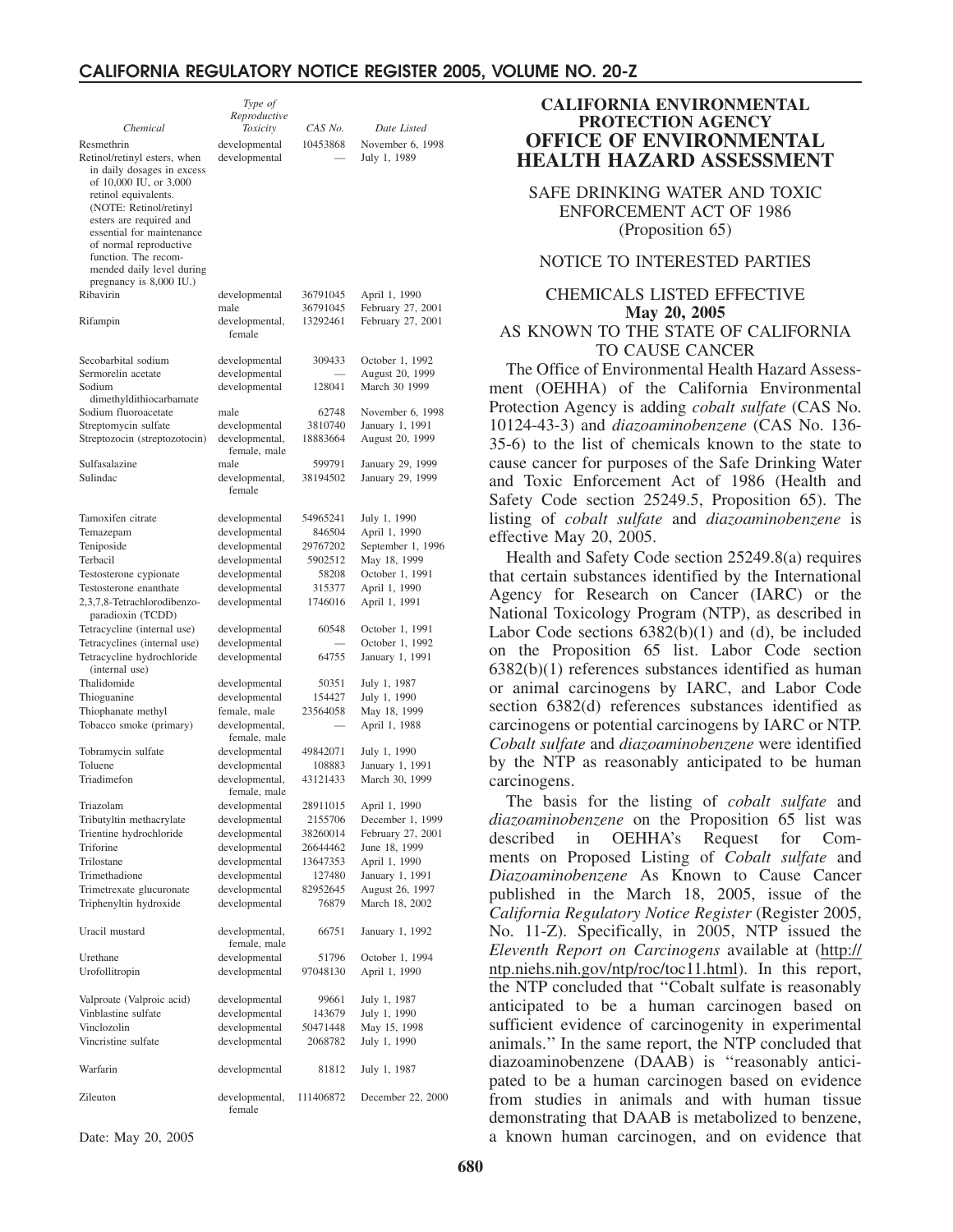DAAB causes genetic damage.'' No public comment regarding the listing of these chemicals was received during the 30-day public comment period which closed on April 18, 2005.

OEHHA analyses of dose-response data to establish the no significant risk levels (NSRLs) for these chemicals under Proposition 65 have not been conducted. The priority status of the development of such analyses will be announced in a future OEHHA *Proposition 65 Status Report for Safe Harbor Levels*, available at http://www.oehha.ca.gov/prop65.html.

A complete, updated Proposition 65 list is published elsewhere in this issue of the *California Regulatory Notice Register.*

*Cancer*

| <b>Chemical</b>   | CAS No.        | <b>Toxicological</b><br>Endpoint | Listing<br>Mechanism <sup>1</sup> |
|-------------------|----------------|----------------------------------|-----------------------------------|
| Cobalt sulfate    | 10124-43-3     | Cancer                           |                                   |
| Diazoaminobenzene | $136 - 35 - 6$ | Cancer                           | LC                                |

<sup>1</sup> Listing mechanism:

LC—''Labor Code'' mechanism (Labor Code sections 6382(b)(1) and (d))

# **SUMMARY OF REGULATORY ACTIONS**

# **REGULATIONS FILED WITH SECRETARY OF STATE**

This Summary of Regulatory Actions lists regulations filed with the Secretary of State on the dates indicated. Copies of the regulations may be obtained by contacting the agency or from the Secretary of State, Archives, 1020 O Street, Sacramento, CA, 95814, (916) 653-7715. Please have the agency name and the date filed (see below) when making a request.

#### BOARD OF EDUCATION Supplemental Services

The regulatory action deals with supplemental services pursuant to the No Child Left Behind Act of 2001.

Title 5 California Code of Regulations ADOPT: 3075.1, 13075.2, 13075.3, 13075.4 AMEND: 13075 Filed 05/06/05 Effective 05/06/05 Agency Contact: Debra Strain (916) 319-0641

BOARD OF EQUALIZATION

Conflict of Interest Codes

This filing updates the Board's conflict of interest code regulation. It was approved by the FPPC on 2/24/05.

Title 18 California Code of Regulations AMEND: 6001 Filed 05/04/05 Effective 06/03/05 Agency Contact: Joann Richmond (916) 322-1931

BOARD OF GUIDE DOGS FOR THE BLIND Arbitration Procedures

This regulatory action specifies procedures that guide dog training schools must follow to give notice to the guide dog user if the school decides not to permit the continued use of a guide dog by its user. This action also specifies the requirements that must be met in order to utilize the arbitration procedure for disputes related to the continued use of a guide dog by its user.

Title 16

California Code of Regulations ADOPT: 2293, 2294 Filed 05/10/05 Effective 06/09/05 Agency Contact: Harry L. Thomas (916) 324-9328

COMMISSION ON TEACHER CREDENTIALING Multiple Subject, Single Subject or Education Specialist Short-Term Staff

The regulatory action deals with multiple subject, single subject or education specialist short-term staff permits and multiple subject, single subject or education specialist provisional internship permits.

Title 5 California Code of Regulations ADOPT: 80021, 80021.1 Filed 05/05/05 Effective 06/04/05 Agency Contact: Dale Janssen (916) 323-5065

DEPARTMENT OF FOOD AND AGRICULTURE Direct Marketing—Sprouts/Organic Certification/ Market Certification

This regulatory action defines the word ''sprouts'', requires posting requirements of registration and certification for persons selling organic products at certified farmers' markets, and requires operators of certified farmers' markets to possess a valid certified farmers' market certificate.

Title 3

California Code of Regulations ADOPT: 1392.2(t), 1392.4(h), 1392.4(i), 1392.4(j),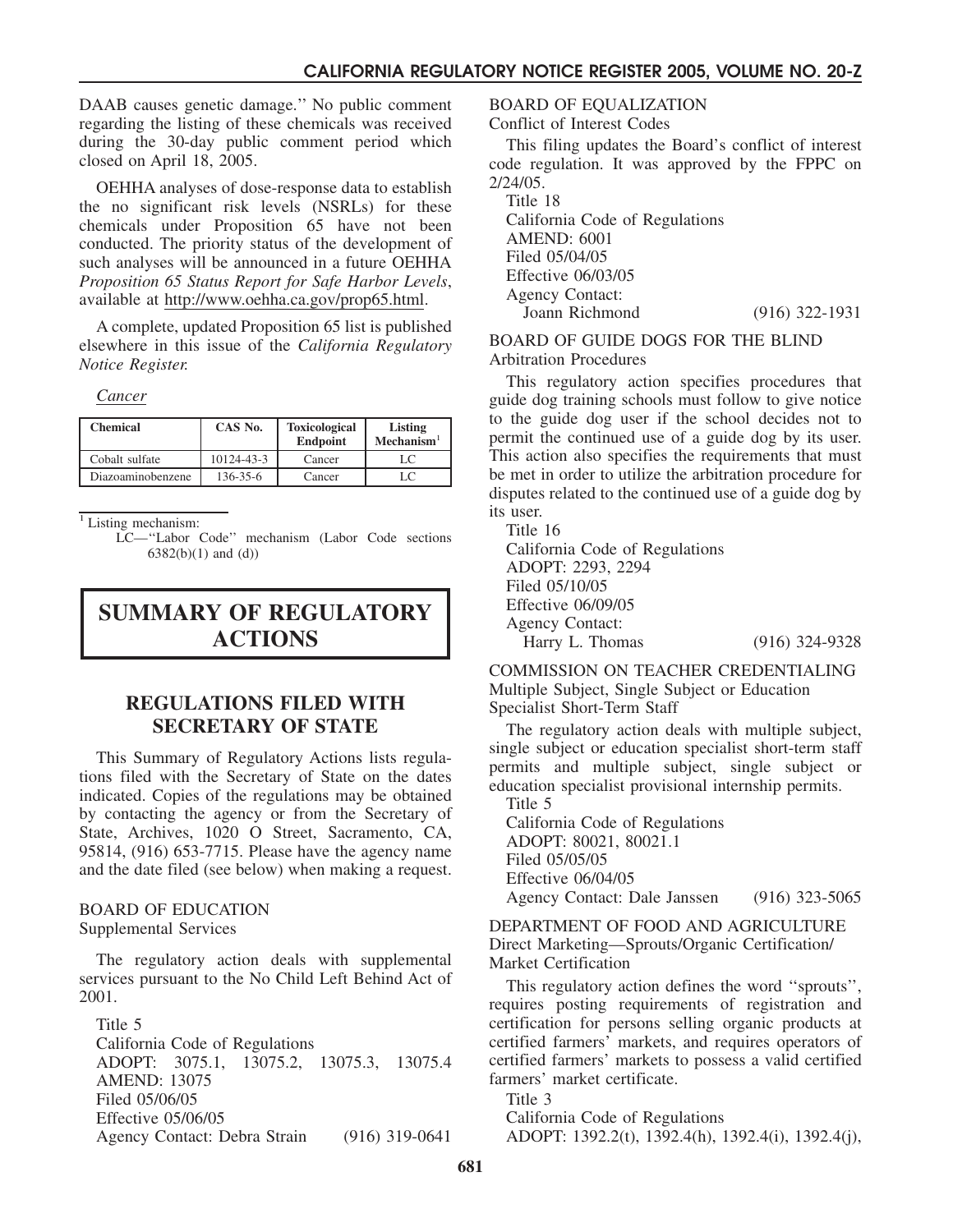1392.9(c), 1392.9(d), Filed 05/09/05 Effective 06/08/05 Agency Contact: Janice L. Price (916) 654-0919

DEPARTMENT OF JUSTICE

(Dept. of Real Estate) Prepaid Rental Listing Service Bond

This is a surety bond form of the Department of Real Estate concerning Prepaid Rental Listing Service Bond. The action is submitted for filing with the Secretary of State and printing only.

Title 11 California Code of Regulations ADOPT: 61.8 Filed 05/04/05 Effective 05/04/05 Agency Contact: Anne M. Burr (415) 703-1403

#### DEPARTMENT OF JUSTICE

(DMV) Vehicle Verifier Surety Bond

This is a surety bond form of the Department of Motor Vehicles concerning Vehicle Verifier Surety Bond. This is submitted for filing with the Secretary of State and printing only.

Title 11 California Code of Regulations AMEND: 51.2 Filed 05/04/05 Effective 05/04/05 Agency Contact: Anne M. Burr (415) 703-1403

#### DEPARTMENT OF JUSTICE (DMV) Dealer Surety Bond

This is a Department of Motor Vehicle surety bond form concerning dealer surety bond. This is submitted for filing with the Secretary of State and printing only.

Title 11 California Code of Regulations AMEND: 51.7 Filed 05/04/05 Effective 05/04/05 Agency Contact: Anne M. Burr (415) 703-1403

#### DEPARTMENT OF JUSTICE

Driving School Owner, Etc Principal Surety Bond

This is a surety bond form of the Department of Motor Vehicles for driving school owner or all-terrain vehicle safety training organization. This action is submitted for filing with the Secretary of State and printing only.

Title 11 California Code of Regulations ADOPT: 51.25

Filed 05/04/05 Effective 05/04/05 Agency Contact: Anne M. Burr (415) 703-1403

## DEPARTMENT OF JUSTICE

Charitable Trusts

The Department of Justice is adopting section 28.4, title 11, California Code of Regulations (Registry of Charitable Trusts Surety Bond Form).

Title 11 California Code of Regulations ADOPT: 28.4 Filed 05/09/05 Effective 05/09/05 Agency Contact: Anne M. Burr (415) 703-1403

#### DEPARTMENT OF JUSTICE

Bond for Completion of Common Facilities

The Department of Justice is submitting this Bond for Completion of Common Facilities for the Department of Real Estate. This is submitted for printing only.

Title 11 California Code of Regulations ADOPT: 61.9 Filed 05/11/05 Effective 05/11/05 Agency Contact: Anne M. Burr (415) 703-1403

DEPARTMENT OF JUSTICE

(DMV) Motor Vehicle Ownership Surety Bond

This is a surety bond form of the Department of Motor Vehicles concerning Motor Vehicle Ownership Surety Bond. This is submitted for filing with the Secretary of State and printing only.

Title 11 California Code of Regulations ADOPT: 51.23 Filed 05/04/05 Effective 05/04/05 Agency Contact: Anne M. Burr (415) 703-1403

## DEPARTMENT OF REAL ESTATE

Time-share Regulation

This regulatory action is to repeal, amend and adopt the listed sections of Title 10, Chapter 6 in order to implement the Vacation Ownership and Time-share Act of 2004. The Vacation Ownership and Time-share Act of 2004 (Chapter 697 of the Statutes of 2004) enacted a new statutory approach to the qualifications and registration of time-share sales programs in California. In addition, the Act repealed existing statutes relating to time-shares. All of the current regulations relating to time-shares no longer have any statutory authority. The purpose of these new regulations is to implement the new components of the Vacation Ownership and Time-share Act of 2004.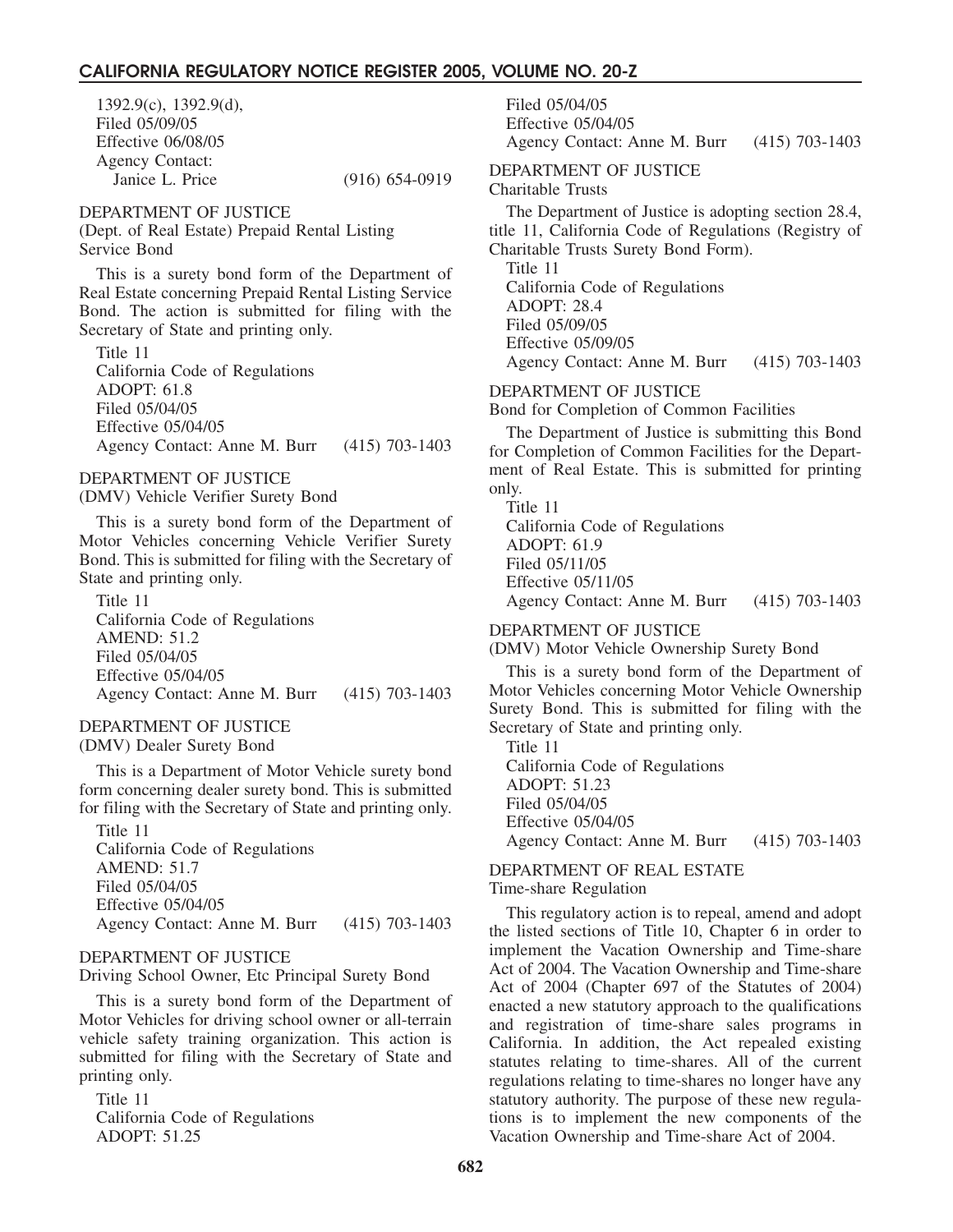Title 10

California Code of Regulations

ADOPT: 2805, 2805.5, 2805.9, 2805.11, 2806, 2807, 2807.1, 2807.2, 2807.3, 2807.4, 2808, 2809, 2809.1, 2809.2, 2809.3, 2809.5, 2810, 2810.5, 2811 AMEND: 2814 REPEAL: 2805, 2805.1, 2805.1.5, 2806, 2806.5, 2810, 2810.1, 2810.2, 2810.3, 2810.4, 2810.6, 28 Filed 05/05/05 Effective 07/01/05 Agency Contact: David B. Seals (916) 227-0789

#### DEPARTMENT OF SOCIAL SERVICES

Records Reproduction/Removal in Licensed CCL Facilities

This regulatory action adopts procedures for the inspection and copying of various records maintained by licensees.

Title 22, MPP California Code of Regulations AMEND: 80044, 80045, 80066, 80070, 84063, 87344, 87345, 87566, 87570, 87571, 87725, 87725.12, 87844, 87866, 87870, 88069.7, 88070, 89119, 89182, 89244, 89245, 89370, 89566, 101200, 101201, 101217, 101221, 102391, 102392 Filed 05/09/05 Effective 06/08/05 Agency Contact: Alison Garcia (916) 657-2586

#### EDUCATION AUDIT APPEALS PANEL

Audits of K–12 Local Education Agencies FY 05–06

This emergency action adopts the FY 05/06 audit guide for the annual audit of local education agencies (LEA) pursuant to the mandate of Education Code section 41020.

Title 5 California Code of Regulations ADOPT: 19850, 19851, 19852, 19853, 19854 AMEND: 19813, 19814, 19814.1 Filed 05/06/05 Effective 05/06/05 Agency Contact: Carolyn Pirillo (916) 445-7745

## FISH AND GAME COMMISSION

Private Land Wildlife Habitat Enhancement and Management Area License

This nonsubstantive filing increased specified fees for Private Lands Wildlife Habitat Enhancement and Management Area (''PLM'') licenses and tags pursuant to Fish and Game Code section 713. Nonsubstantive changes were also made to three incorporated by reference forms in order to have the fee amounts in the forms match the fee amounts in the regulation. A spelling correction of ''anterless'' to ''antlerless'' in the regulation was also made in this filing.

Title 14 California Code of Regulations AMEND: 601 Filed 05/11/05 Effective 06/10/05 Agency Contact: Jon Snellstrom (916) 653-4899

#### FISH AND GAME COMMISSION Exchanging of Sport-Caught Fish

This nonsubstantive filing increases the fee for the exchanging of sport-caught fish from \$50 to \$50.75 pursuant to Fish and Game Code section 713.

Title 14 California Code of Regulations AMEND: 231 Filed 05/11/05 Effective 06/10/05 Agency Contact: Jon Snellstrom (916) 653-4899

#### FISH AND GAME COMMISSION

Control Dates for Other Nearshore Species; Permits to Commercially

This regulatory action updates the Deeper Water Nearshore Species Fishery Permit fees. These fees are based on the Implicit Price Deflator as required by statute and are a change without regulatory effect.

Title 14 California Code of Regulations AMEND: 150.02 Filed 05/10/05 Effective 06/09/05 Agency Contact: Jon Snellstrom (916) 653-4899

#### FISH AND GAME COMMISSION

Nearshore Fishery Gear Endorsement Program

This amendment is a change without regulatory effect by the Commission pursuant to section 713 of the Fish and Game Code. The amendment increases the annual Nearshore Fishery Permit gear endorsement fee from \$75 to \$76.25 based on the Implicit Price Deflator (IPD) for State and Local Government Purchases of Goods and Services as required by Fish and Game Code section 713.

Title 14 California Code of Regulations AMEND: 150.03 Filed 05/11/05 Effective 06/10/05 Agency Contact: Jon Snellstrom (916) 653-4899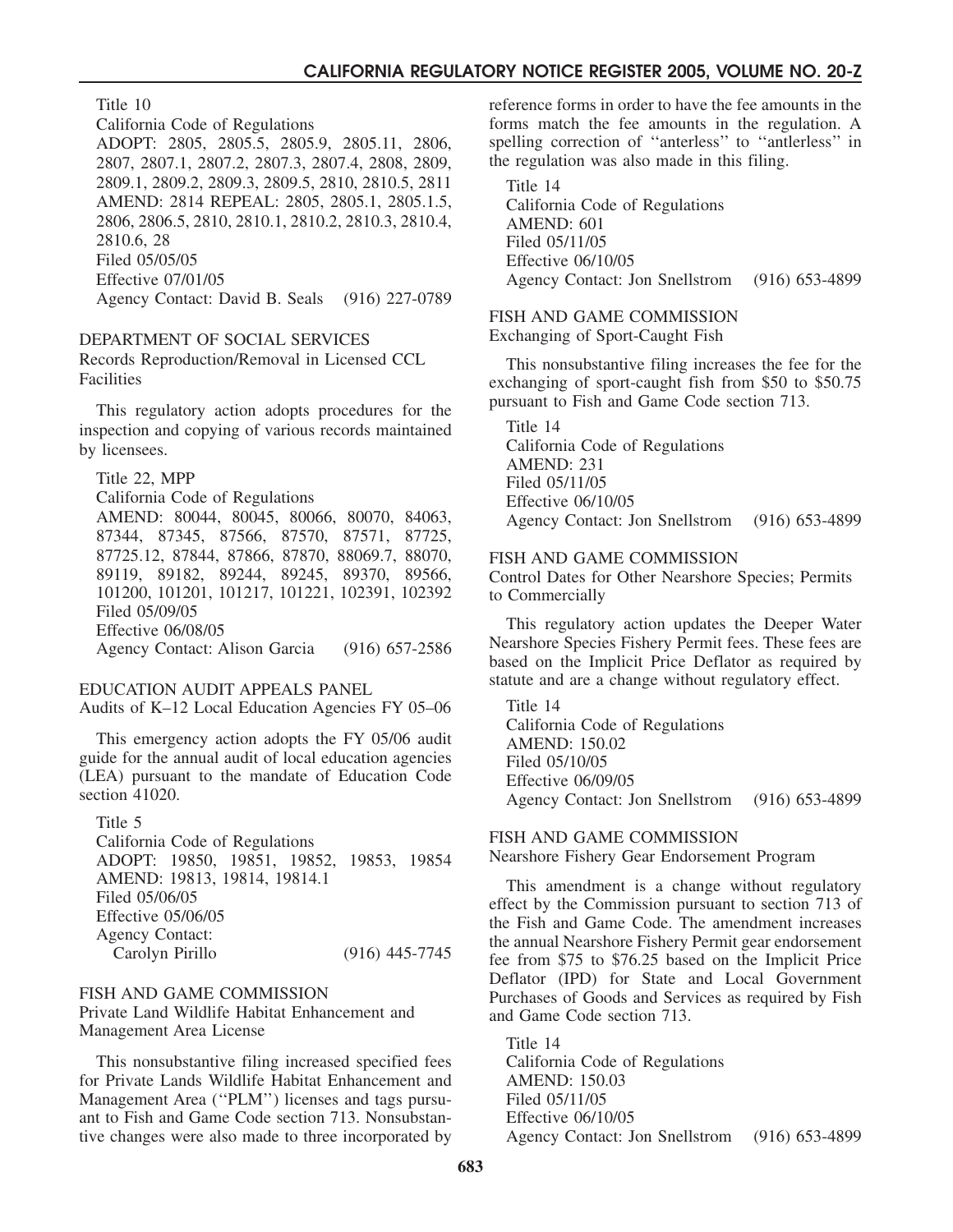FISH AND GAME COMMISSION Nearshore Fishery Bycatch Permit Program

This amendment is a change without regulatory effect by the Commission pursuant to section 713 of the Fish and Game Code. The amendment increases the annual Nearshore Fishery Bycatch Permit annual fee from \$200 to \$203, based on the Implicit Price Deflator (IPD) for State and Local Government Purchases of Goods and Services as required by Fish and Game Code section 713.

Title 14 California Code of Regulations AMEND: 150.05 Filed 05/11/05 Effective 06/10/05 Agency Contact: Jon Snellstrom (916) 653-4899

#### FISH AND GAME COMMISSION

Harvesting of Kelp and other Aquatic Plants

This action deletes mention of the amount of the commercial kelp harvesting license fee from section 165 of the Commission's regulations, replacing it with a reference to Section 6651 of the Fish and Game Code, which specifies the amount of the license fee.

Title 14 California Code of Regulations AMEND: 165 Filed 05/05/05 Effective 05/05/05 Agency Contact: Jon Snellstrom (916) 653-4899

# FISH AND GAME COMMISSION

Coonstripe Shrimp (Pandalus Danae) Fishing

This filing submitted under section 100 of title 1 of the California Code of Regulations revises the fee for a commercial Coonstripe shrimp vessel trap permit from \$75.00 to \$76.25 pursuant to section 713 of the Fish and Game Code.

Title 14 California Code of Regulations AMEND: 180.15 Filed 05/11/05 Effective 06/10/05 Agency Contact: Jon Snellstrom (916) 653-4899

#### FISH AND GAME COMMISSION

Hunting, Firearms, and Archery Equipment Use and Permit Requirements

In this ''changes without regulatory effect'' filing, the Fish and Game Commission revises fees in its regulation pertaining to ''Hunting, Firearms, and Archery Equipment Use and Permit Requirements on State and Federal Areas'' in accordance with Fish and Game Code section 713.

Title 14 California Code of Regulations AMEND: 551 Filed 05/10/05 Effective 06/09/05 Agency Contact: Jon Snellstrom (916) 653-4899

#### FISH AND GAME COMMISSION

Nearshore Fishery Restricted Access Program

This regulatory action updates the Permit and Endorsement fees for the Nearshore Fishery Restricted Access Program. These fees are based on the Implicit Price Deflator as required by statute and are a change without regulatory effect.

Title 14 California Code of Regulations AMEND: 150 Filed 05/10/05 Effective 06/09/05 Agency Contact: Jon Snellstrom (916) 653-4899

#### FRANCHISE TAX BOARD

Joint Return After Filing Separate Return

This action without regulatory effect deletes the requirement that before a taxpayer could file an amended return to change his or her filing status from separate to joint, the tax on the separate returns must first be paid, to conform to the Taxpayers' Rights Conformity Legislation (Stats. 97, Ch. 600)

Title 18 California Code of Regulations AMEND: 18522, 18526, 18523, 18530 Filed 05/05/05 Effective 06/04/05 Agency Contact: Colleen Berwick (916) 845-3306

## OFFICE OF STATEWIDE HEALTH PLANNING AND DEVELOPMENT

Emergency Department and Ambulatory Surgery Data Reporting

This resubmittal filing updates reporting requirements for Hospital Discharge Data reports and adopts reporting requirements for Emergency Care Data reports and Ambulatory Surgery Data reports. This filing is the resubmittal of previously withdrawn OAL file number 04-1221-03S.

Title 22

California Code of Regulations

ADOPT: 97251, 97252, 97253, 97254, 97255, 97256, 97257, 97258, 97259, 97260, 97261, 97262, 97263, 97264, 97265 AMEND: 97210, 97211, 97212, 97213, 97215, 97216, 97218, 97219, 97220, 97221, 97222, 97223, 97224, 97225, 97226, 97227,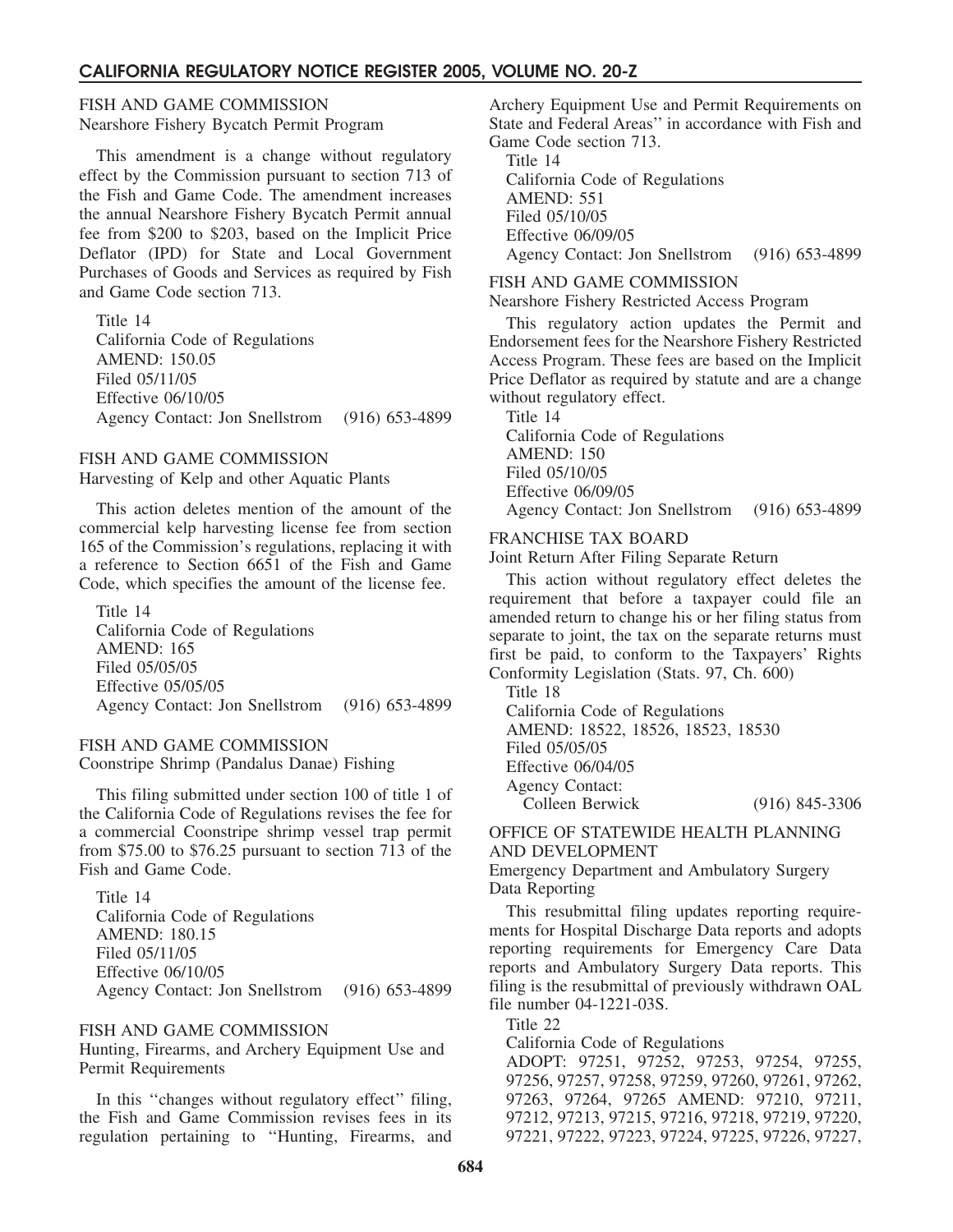97228, 97229, 97230, 97 Filed 05/05/05 Effective 05/05/05 Agency Contact: Candace L. Diamond (916) 324-2712

SUPERINTENDENT OF PUBLIC INSTRUCTION CDD Child Protective Services and At Risk Children

This regulatory action is to implement and make specific the amendments to Education Code § 8263 as a result of Senate Bill 1104, Chapter 229, Statutes of 2004. The regulations are necessary to clarify requirements regarding eligibility and payment of fees for child care and development services. The regulations also provide clarity regarding the fee exemption determination.

Title 5 California Code of Regulations ADOPT: 18092.5 AMEND: 18066, 18069, 18078, 18081, 18083, 18084, 18092, 18103, 18106, 18109, 18110 Filed 05/06/05 Effective 05/06/05 Agency Contact: Debra Strain

#### SUPERINTENDENT OF PUBLIC INSTRUCTION CDD—Programs—Alternative Payment Program

Assembly Bill (AB) 72 (Statutes of 2004, Chapter 358) effective January 1, 2005 amends section 8212 and 8226 of the Education Code to require Resource and Referral (R&R) programs within two business days of being notified by the California Department of Social Services that a facility's license has been temporarily suspended, revoked, or placed on probation to (1) notify Alternative Payment Programs (APPs) and County Welfare Departments (CWDs) providing child care and development services for recipients of CalWORKS within their jurisdiction of the temporary suspension, revocation, or probation and (2) remove the facility from its referral list and provide notification to the facility of this action. Within two days of being notified of a suspension or revocation, AB 72 requires the APPs and CWDs to terminate payment to the facility and notify parents served by the facility that payment has been terminated and why. This emergency regulatory action amends and adds to existing regulations to implement these statutory changes.

Title 5

California Code of Regulations ADOPT: 18220.2, 18224.2, 18224.4, 1840.5, 18249 AMEND: 18220, 18240, 18248 Filed 05/06/05 Effective 05/06/05 Agency Contact: Debra Strain

# **CCR CHANGES FILED WITH THE SECRETARY OF STATE WITHIN DECEMBER 22, 2004 TO MAY 11, 2005**

All regulatory actions filed by OAL during this period are listed below by California Code of Regulation's titles, then by date filed with the Secretary of State, with the Manual of Policies and Procedures changes adopted by the Department of Social Services listed last. For further information on a particular file, contact the person listed in the Summary of Regulatory Actions section of the Notice Register published on the first Friday more than nine days after the date filed.

## **Title 2**

- 05/03/05 ADOPT: 20800.1, 20800.2, 20800.3, 20800.4, 20800.5 20800.6, 20800.7, 20800.8, 20800.9, 20801.1, 20801.2, 20801.3 AMEND: 20800, 20801, 20802 05/02/05 ADOPT: 18640 AMEND: 18941.1, 18946, 18946.1, 18946.2, 18946.4 04/26/05 AMEND: 1859.2, 1859.42 04/19/05 AMEND: 172.4, 172.5, 172.6, 172.7, 172.8, 172.9, 172.10 03/21/05 AMEND: 549.70, 549.71, 549.72, 549.74 03/02/05 AMEND: 1859.73.2, 1859.145.1 02/28/05 AMEND: 1859.2 02/28/05 AMEND: 1859.2 02/28/05 AMEND: 1859.71.3, 1859.78.5 02/24/05 AMEND: 211 02/23/05 ADOPT: 1859.90.1 AMEND: 1859.2 02/15/05 AMEND: 1859.81 02/03/05 AMEND: 1859.106 02/03/05 ADOPT: 1859.78.8 AMEND: 1859.2, 1859.60, 1859.61, 1859.78.6 01/31/05 AMEND: 1859.2, 1589.33, 1859.35, 1859.77.3, 1859.82, 1859.83 01/26/05 ADOPT: 20107 01/04/05 AMEND: 18703.4, 18730, 18940.2, 18942.1, 18943 01/03/05 ADOPT: Division 8, Chapter 108, Section 59530. 12/31/04 ADOPT: 18229 12/31/04 AMEND: 18545 **Title 3** 05/09/05 ADOPT: 1392.2(t), 1392.4(h), 1392.4(i), 1392.4(j), 1392.9(c), 1392.9(d), 04/15/05 AMEND: 1446.9(c), 1454.16(c)
	- 04/04/05 AMEND: 6400
	- 03/07/05 ADOPT: 1392.8.1.(2) 1392.8.1(3) AMEND:
	- 03/01/05 ADOPT: 796, 796.1, 796.2, 796.3, 796.4, 796.5, 796.6, 796.7, 796.8, 796.9 AMEND: Article 8 heading REPEAL: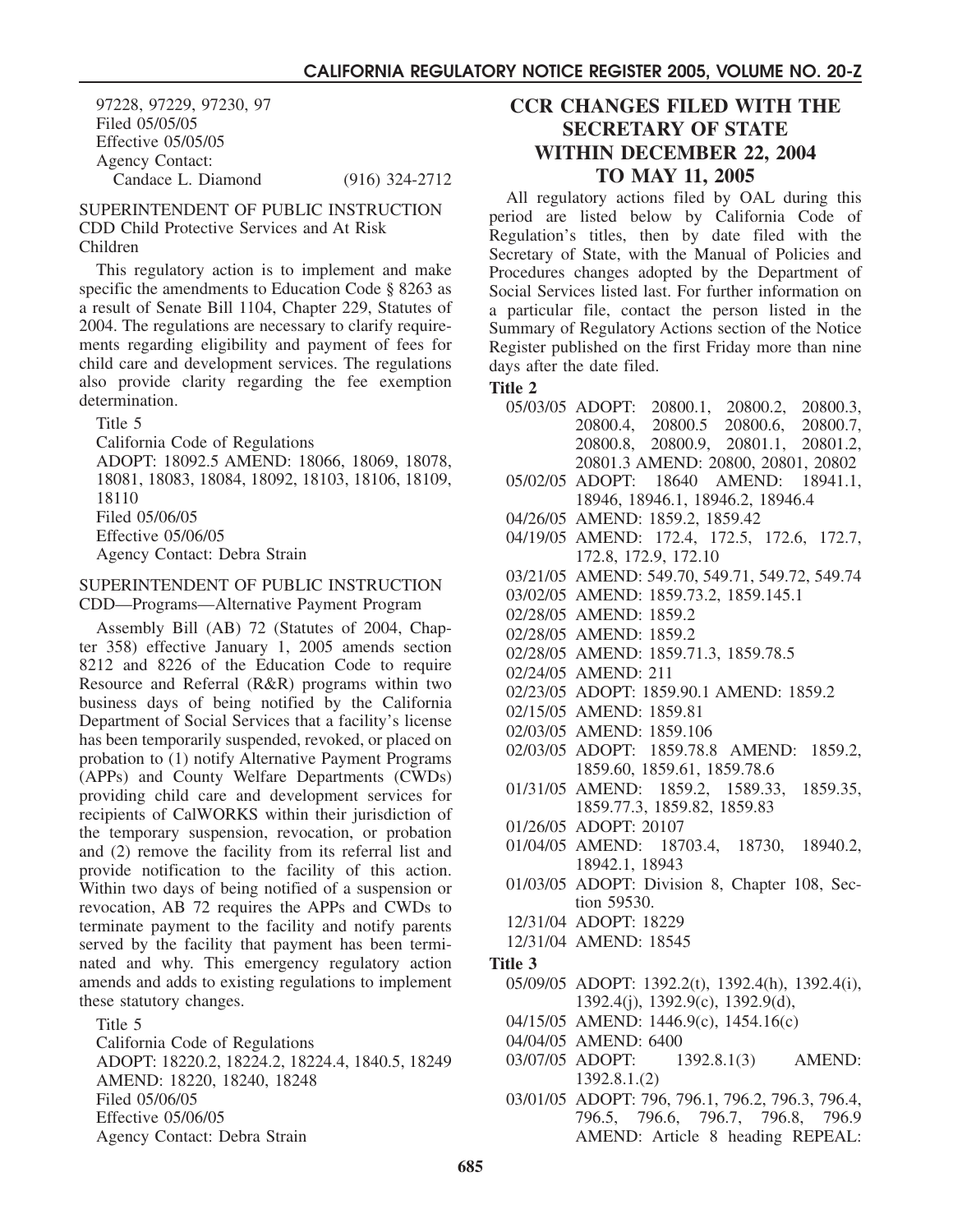795.10, 795.13, 795.14, 795.16, 795.17, 795.19, 795.30, 795.32, 795.33, 795.50 02/28/05 AMEND: 3430(b) 02/24/05 AMEND: 1280.2 02/23/05 AMEND: 3423(b) 02/15/05 ADOPT: 4603(g) 02/02/05 AMEND: 3430(b) 01/21/05 ADOPT: 3700 01/21/05 AMEND: 3700 (b)(c) 01/14/05 AMEND: 3700(c) 01/13/05 AMEND: 3962(a) **Title 4** 04/27/05 AMEND: 1844, 1845 04/04/05 ADOPT: 10300, 10302, 10305, 10310, 10315, 10317, 10320, 10322, 10325, 10326, 10327, 10328, 10330, 10335, 10337 03/22/05 AMEND: 12250, 12270, 12271, 12272 02/28/05 AMEND: 2424 02/11/05 ADOPT: 7030, 7031, 7032, 7033, 7034, 7035, 7036, 7037, 7038, 7039, 7040, 7041, 7042, 7043, 7044, 7045, 7046, 7047, 7048, 7049, 7050 02/04/05 AMEND: 1371 01/28/05 ADOPT: 12270, 12271, 12272 12/23/04 ADOPT: 10163, 10164 AMEND: 10152, 10153, 10154, 10155, 10156, 10157, 10158, 10159, 10160, 10161, 10162 **Title 5** 05/06/05 ADOPT: 3075.1, 13075.2, 13075.3, 13075.4 AMEND: 13075 05/06/05 ADOPT: 19850, 19851, 19852, 19853, 19854 AMEND: 19813, 19814, 19814.1 05/06/05 ADOPT: 18092.5 AMEND: 18066, 18069, 18078, 18081, 18083, 18084, 18092, 18103, 18106, 18109, 18110 05/06/05 ADOPT: 18220.2, 18224.2, 18224.4, 1840.5, 18249 AMEND: 18220, 18240, 18248 05/05/05 ADOPT: 80021, 80021.1 04/14/05 AMEND: 19836 03/24/05 ADOPT: 80307 AMEND: 80300, 80303, 80310, 80412 REPEAL: 80307 03/21/05 AMEND: 19828.1 03/02/05 AMEND: 55607, 59509 REPEAL: 55310 02/10/05 ADOPT: 19817.1, 19826.1, 19828.1, 19837 AMEND: 19814, 19814.1, 19817, 19826, 19828 02/09/05 REPEAL: 9540, 9541, 9542, 9543, 9544, 9545, 9546, 9547, 9548, 9549, 9550 01/31/05 AMEND: 80048.3, 80457, 80523.1 RE-PEAL: 80413.1 01/19/05 ADOPT: 19814.1, 19832, 19833, 19834, 19835, 19836 REPEAL: 19814 01/10/05 ADOPT: 3088.1, 3088.2

#### **Title 8**

- 04/29/05 AMEND: 3456
- 04/28/05 AMEND: 1637
- 04/19/05 REPEAL: 16003
- 04/14/05 AMEND: 8354, 8397.10, 8397.11, 8397.12, 8397.13.
- 04/06/05 ADOPT: 9792.6, 9792.7, 9792.8, 9792.9, 9792.10, 9792.11 REPEAL: 9792.6
- 04/06/05 AMEND: 230.2
- 03/16/05 AMEND: 344.30
- 03/08/05 AMEND: 15220, 15220.1, 15220.3, 15220.4
- 03/07/05 AMEND: 5144
- 02/28/05 ADOPT: 9767.1, 9767.2, 9767.3, 9767.4, 9767.5, 9767.6, 9767.7, 9767.8, 9767.9, 9767.10, 9767.11, 9767.12, 9767.13, 9767.14
- 02/04/05 AMEND: 5146
- 01/26/05 AMEND: 3456
- 01/26/05 AMEND: 5144
- 01/24/05 AMEND: 3427
- 12/31/04 ADOPT: 9785.4, AMEND: 9725, 9726, 9727, 9785, 9785.2, 9785.3, 9805, 10150, 10152, 10156, 10158, 10160, 10163, 10165.5 REPEAL: 10151, 10154
- 12/31/04 ADOPT: 9768.1, 9768.2, 9768.3, 9768.4, 9768.5, 9768.6, 9768.7, 9768.8, 9768.9, 9768.10, 9768.11, 9768.12, 9768.13, 9768.14, 9768.15, 9768.16, 9768.17
- 12/30/04 AMEND: 3380(d)
- 12/27/04 ADOPT: 32032, 32033, 32034, 32035, 81000, 81005, 81010, 81020, 81030, 81040, 81050, 81055, 81060, 81065, 81070, 81075, 81080, 81090, 81100, 81105, 81110, 81115, 81120, 81125, 81130, 81135, 81140, 81145, 81150, 81155, 81160, 81165, 81170, 81175, 81180,

#### **Title 9**

03/25/05 ADOPT: 13000, 13005, 13010, 13015, 13020, 13025, 13030, 13035, 13040, 13045, 13050, 13055, 13060, 13065, 13070, 13075 AMEND: 9846, 10125, 10564

01/25/05 AMEND: 9525

- **Title 10**
	- 05/05/05 ADOPT: 2805, 2805.5, 2805.9, 2805.11, 2806, 2807, 2807.1, 2807.2, 2807.3, 2807.4, 2808, 2809, 2809.1, 2809.2, 2809.3, 2809.5, 2810, 2810.5, 2811 AMEND: 2814 REPEAL: 2805, 2805.1, 2805.1.5, 2806, 2806.5, 2810, 2810.1, 2810.2, 2810.3, 2810.4, 2810.6,
	- 04/29/05 AMEND: 2698.30, 2698.31, 2698.32, 2698.33, 2698.34, 2698.35, 2698.36, 2698.37, 2698.38, 2698.39, 2698.40,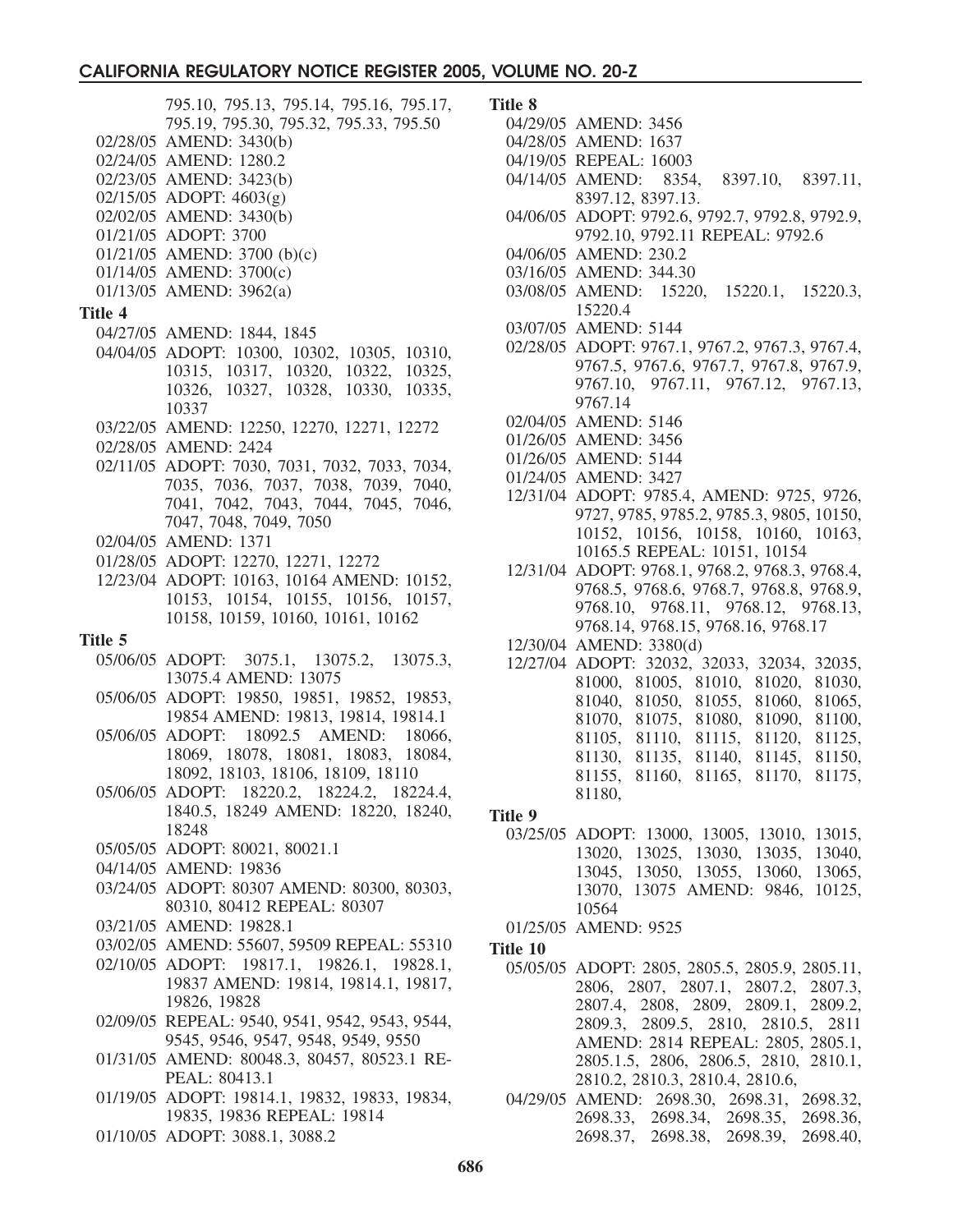2698.41 REPEAL: 2698.40, 2698.41, 2698.42, 2698.43, 2698.44, 2698.45 04/01/05 AMEND: 260.140.72, 260.140.72.1, 260.140.72.5 04/01/05 ADOPT: 2218.60, 2218.61, 2218.62, 2218.63 03/25/05 AMEND: 1556 03/17/05 ADOPT: 2712 AMEND: 2835, 2840, 2840.1, 2851, 2930 03/02/05 AMEND: 2318.6, 2353.1, 2354 02/09/05 AMEND: 260.165 01/14/05 AMEND: 2498.6 01/07/05 ADOPT: 2699.6608 AMEND: 2699.100, 2699.200, 2699.201, 2699.205, 2699.209, 2699.400, 2699.401, 2699.6500, 2699.6600, 2699.6606, 2699.6607, 2699.6611, 2699.6613, 2699.6617, 2699.6619, 2699.6625, 2699.6631, 2699.6705, 2699.6715, 2699.6717, 2699.6725, 2699. 12/28/04 AMEND: 2698.30, 2698.31, 2698.32, 2698.33, 2698.34, 2698.35, 2698.36, 2698.37, 2698.38, 2698.39, 2698.40, 2698.41 REPEAL: 2698.42, 2698.43, 2698.44, 2698.45 12/27/04 AMEND: 4010, 4011, 4013, 4016, 4018, 4019, 5000, 5001, 5002, 5003, 5005, 5006, 5007, 5008, 509, 5010, 5013, 5020, 5050, 5051, 5060, 5061, 5070, 5101, 5110, 5111, 5112, 5113, 5114, 5115, 5116, 5117, 5118, 5119, 5260, 5261, 5262, 5263, 5264, 5266, 5267, 5 12/27/04 AMEND: 2580.1, 2580.2, 2580.3, 2580.4, 2580.5, 2580.6, 2580.7, 2580.8, 2580.9 12/22/04 AMEND: 2498.5 12/22/04 AMEND: 2498.4.9, 2498.5 **Title 11** 05/11/05 ADOPT: 61.9 05/09/05 ADOPT: 28.4 05/04/05 ADOPT: 51.23 05/04/05 ADOPT: 51.25 05/04/05 ADOPT: 61.8 05/04/05 AMEND: 51.2 05/04/05 AMEND: 51.7 05/03/05 AMEND: 51.14 05/03/05 AMEND: 51.12 05/03/05 AMEND: 51.24 05/03/05 AMEND: 51.15 03/30/05 AMEND: 970, 970.1, 971., 972, 972.1, 972.2, 972.4, 972.5, 972.6, 972.7, 972.9, 973, 973.1, 974, 974.1, 975, 975.1, 975.2, 975.3, 975.4, 975.5, 975.6, 976, 976.1, 976.2, 976.3, 976.4 REPEAL: 975.1 03/30/05 ADOPT: 2037, 2038 AMEND: 2010, 2037, 2038, 2050

03/15/05 ADOPT: 996 02/18/05 AMEND: 63.5 02/16/05 AMEND: 995.5 01/26/05 AMEND: 1080 01/19/05 ADOPT: 968.97, 968.99 AMEND: 968.20, 968.35, 968.44, 968.60 01/05/05 ADOPT: 51.22 01/03/05 AMEND: 51.17 01/03/05 AMEND: 26.4 **Title 12** 02/16/05 AMEND: 503(f) **Title 13** 05/03/05 ADOPT: 159.10 03/30/05 AMEND: 25.15, 25.18, 25.19, 25.22 03/21/05 ADOPT: 2011 AMEND: 2180.1, 2181, 2184, 2185, 2186, 2192, 2194 03/10/05 AMEND: 2260, 2262, 2262.4, 2262.5, 2262.6, 2262.9, 2263, 2265, 2266.5 02/22/05 AMEND: 220.04, 220.12, 221.12 02/08/05 AMEND: 330.32 02/02/05 AMEND: 124.92, 124.93 01/31/05 AMEND: 1956.1, 1956.2, 1956.3, 1956.4 01/27/05 ADOPT: 2485 01/26/05 ADOPT: 15.07 01/07/05 AMEND: 1969 01/04/05 AMEND: 553.70 12/28/04 AMEND: 1 12/27/04 ADOPT: 1971 12/27/04 ADOPT: 150.06 12/23/04 AMEND: 1151.1, 1151.2, 1151.3, 1151.4, 1151.5, 1151.5.6, 1151.7, 1151.8, 1151.8.4, 1151.9, 1151.9.1, 1151.10, 1152.2, 1152.3, 1152.4, 1152.4.1, 1152.6, 1152.7, 1152.7.1, 1152.8 12/22/04 ADOPT: 151.00 **Title 14** 05/11/05 AMEND: 601 05/11/05 AMEND: 150.05 05/11/05 AMEND: 231 05/11/05 AMEND: 150.03 05/11/05 AMEND: 180.15 05/10/05 AMEND: 150.02 05/10/05 AMEND: 150 05/10/05 AMEND: 551 05/05/05 AMEND: 165 04/25/05 ADOPT: 1038(i) AMEND: 1038(e) 04/25/05 AMEND: 851.23 04/25/05 ADOPT: 18456.2.1, 18460.2.1 AMEND: 18449, 18450, 18451, 18456, 18459, 18459.1, 18459.2.1, 18459.3, 18461, 18462 04/22/05 AMEND: 149.1 04/19/05 AMEND: 670.2 04/13/05 AMEND: 2030, 2305, 2310, 2505, 2960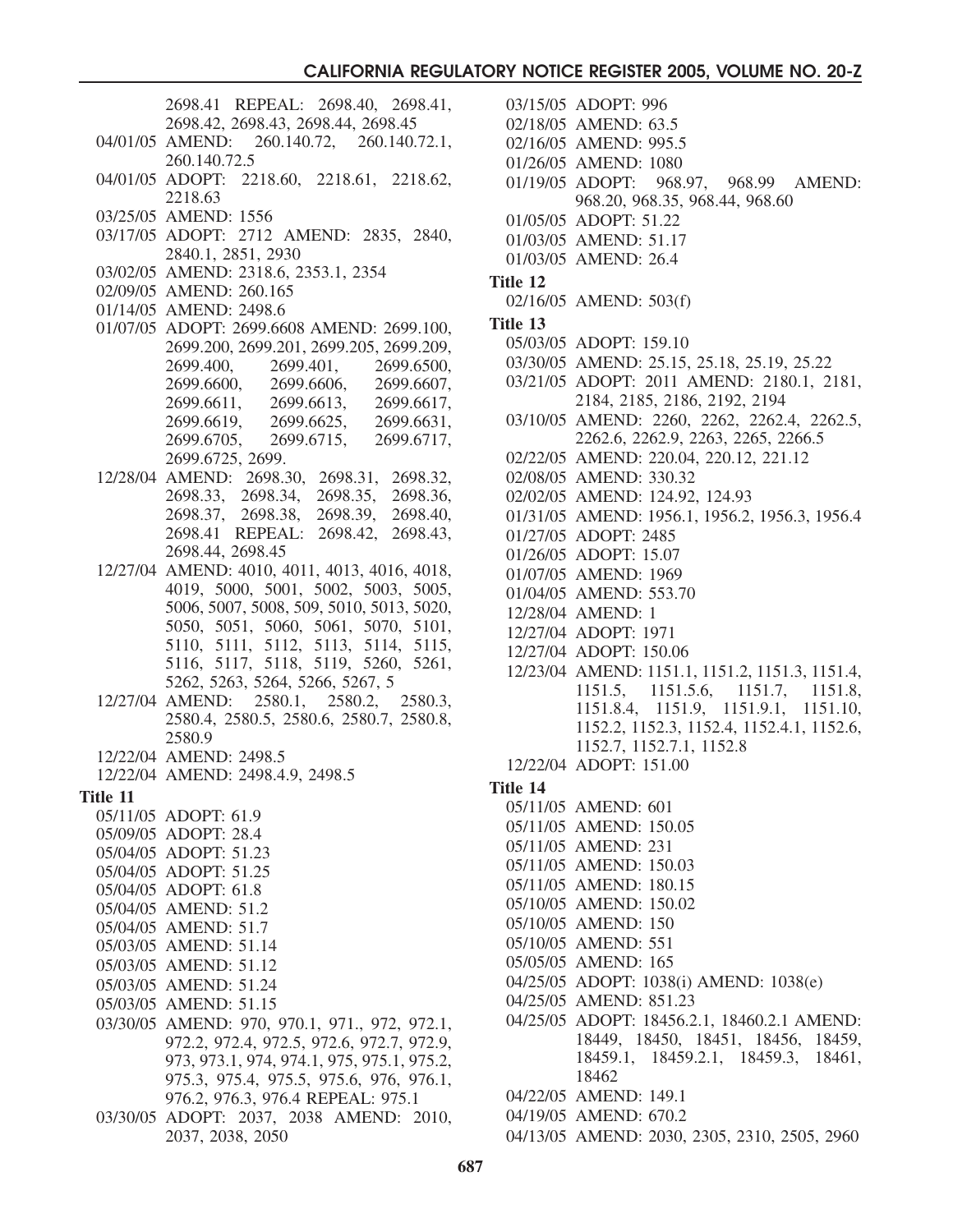- 04/11/05 ADOPT: 4970.02, 4970.03, 4970.04, 4970.05, 4970.06, 4970.07, 4970.08, 4970.09, 4970.10, 4970.11, 4970.12, 4970.13, 4970.14, 4970.15, 4970.16, 4970.17, 4970.18, 4970.19, 4970.20, 4970.21 AMEND: 4970.00, 4970.01 RE-PEAL: 4970.02, 4970.03, 4970.04, 4970.05
- 04/07/05 ADOPT: 1.71 AMEND: 2.09, 2.10, 5.00
- 04/04/05 AMEND: 119900
- 03/30/05 AMEND: 825.03, 825.05, 826.01, 826.03, 829.04, 829.05, 827.02
- 03/30/05 AMEND: 852, 852.2, 852.3
- 03/28/05 ADOPT: 53.00, 53.01, 53.02, 53.03, 149.1, 149.3 AMEND: 149
- 03/25/05 ADOPT: 745.5 AMEND: 746
- 03/14/05 AMEND: 150
- 03/08/05 AMEND: 29.05, 29.40, 30.00, 120.7, 122, 123, 149, 165, 180, 630, 632, 747 REPEAL: 27.20, 27.25, 27.30, 27.35, 27.40, 27.42, 27.45, 27.50, 27.51, 630.5
- 03/01/05 AMEND: 52.10, 150.16
- 02/28/05 ADOPT: 125
- 02/28/05 AMEND: 670.5
- 02/22/05 ADOPT: 1052.4 AMEND: 895.1, 1052, 1052.1
- 01/31/05 AMEND: 17943, 17944
- 01/28/05 ADOPT: 3806.3, 3806.5
- 01/11/05 ADOPT: 25201
- 01/10/05 ADOPT: 800.6 AMEND: 800, 800.5, 801, 802
- 01/07/05 ADOPT: 1038(i) AMEND: 1038(e)
- 12/27/04 AMEND: 1.91, 27.60, 27.65, 27.82, 27.83, 28.26, 28.27, 28.28, 28.29, 28.54, 28.55, 28.56, 28.58, 28.90
- 12/27/04 ADOPT: 10280, 10281, 10282, 10283, 10284, 10285, 10286, 10287, 10288, 10289 REPEAL: 11325
- 12/22/04 ADOPT: 18456.2.1, 18460.2.1 AMEND: 18449, 18450, 18451, 18456, 18459, 18459.1, 18459.2.1, 18459.3, 18461, 18462

#### **Title 15**

- 03/01/05 ADOPT: 3999.1.8, 3999.1.9, 3999.1.10, 3999.1.11
- 01/31/05 ADOPT: 4141, 4141.1
- 01/31/05 ADOPT: 3436
- 01/25/05 ADOPT: 4750, 4750.1 AMEND: 4751
- 01/06/05 AMEND: 2000, 2400, 2403
- 12/30/04 AMEND: 3097
- 12/29/04 ADOPT: 3000 AMEND: 3005, 3044, 3062, 3313, 3314, 3315, 3323, 3376 REPEAL: 3045.1
- 12/27/04 ADOPT: 2251.5 AMEND: 2041, 2072, 2073, 2074 REPEAL: 2050, 2051, 2052, 2054, 2055, 2056, 2701
- **Title 16**
	- 05/10/05 ADOPT: 2293, 2294
	- 04/28/05 ADOPT: 1070.3
	- 04/25/05 AMEND: 1805.1, 1807, 1807.2, 1811, 1816, 1816.1, 1816.4, 1833, 1833.1, 1833.2, 1846, 1846.1, 1850.7, 1874, 1886, 1887.4, 1887.9, 1889, 1889.1, 1889.2, 1889.3
	- 04/21/05 AMEND: 1398.38
	- 04/21/05 AMEND: 1399.155
	- 04/14/05 AMEND: 1398.30
	- 04/14/05 AMEND: 54.1, 54.2
	- 04/14/05 AMEND: 1071, 1083
	- 03/28/05 AMEND: 1399.688
	- 03/17/05 ADOPT: 869.1, 869.2, 869.3, 869.4, 869.5
	- 03/16/05 ADOPT: 4160, 4161, 4162, 4163
	- 03/08/05 ADOPT: 2624.1 AMEND: 2604, 2615, 2624
	- 03/08/05 ADOPT: 4200, 4202, 4204, 4206, 4208, 4210, 4212, 4216, 4218, 4220, 4222, 4224, 4226, 4230, 4232, 4234, 4236, 4240, 4242, 4244, 4246, 4248, 4250, 4252, 4254, 4256, 4258, 4260, 4262, 4264, 4266, 4268
	- 03/07/05 ADOPT: 1358.1
	- 03/07/05 ADOPT: 2755 AMEND: 2756
	- 03/03/05 AMEND: 1399.500, 1399.501, 1399.502, 1399.506, 1399.512, 1399.521, 1399.530, 1399.543, 1399.546 REPEAL: 1399.519, 1399.522, 1399.553, 1399.554, 1399.555
	- 03/01/05 AMEND: 1005
	- 01/31/05 AMEND: 1319, 1319.4, 1321, 1322, 1326, 1328, 1329, 1351
	- 01/24/05 AMEND: 1379.20
	- 01/20/05 AMEND: 3008, 3031, 3041, 3042, 3062.1
	- 01/13/05 AMEND: 1588
	- 01/12/05 ADOPT: 1355.35
	- 01/06/05 ADOPT: 1042, 1042.1, 1042.2, 1042.3, 1042.3, 1042.4, 1042.5, 1042.6
	- 12/29/04 AMEND: 2526, 2529, 2532, 2533, 2534, 2581, 2584, 2586, 2587, 2588, 2588.1
	- 12/22/04 AMEND: 1536
- **Title 17**
	- 05/02/05 ADOPT: 50243, 50245, 50247, 50249, 50251, 50253, 50255, 50257, 50259, 50261, 50262, 50263, 50265, 50267
	- 04/26/05 AMEND: 3030
	- 04/04/05 AMEND: 93115
	- 03/30/05 ADOPT: 54351, 58800, 58811, 58812, AMEND: 54302, 54310, 54320, 54370
	- 03/24/05 AMEND: 94011
	- 03/03/05 ADOPT: 90805, 90806 AMEND: 90800.8, 90803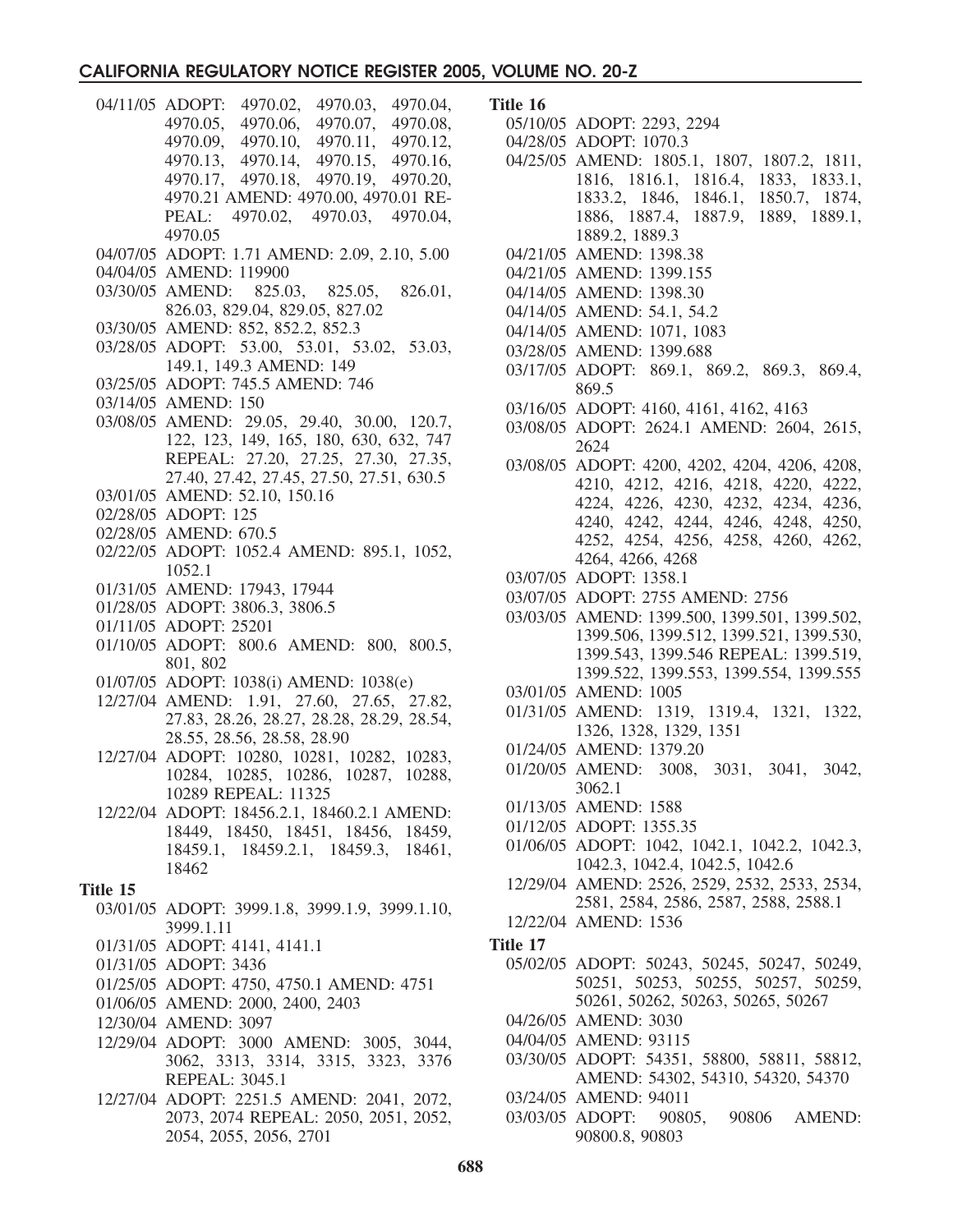|          | 02/09/05 ADOPT: 93116, 93116.1, 93116.2,                                                |
|----------|-----------------------------------------------------------------------------------------|
|          | 93116.3, 93116.4, 93116.5                                                               |
|          | 01/13/05 ADOPT: 1029.117, 1029.134, 1031.8,                                             |
|          | 1031.9, 1032.5, 1035.3, 1035.4                                                          |
|          | 01/06/05 AMEND: 94011                                                                   |
|          | 12/31/04 ADOPT: 50243, 50245, 50247, 50249,                                             |
|          | 50251, 50253, 50255, 50257, 50259,                                                      |
|          | 50261, 50262, 50263, 50265                                                              |
|          | 12/31/04 AMEND: 6508                                                                    |
|          | 12/22/04 AMEND: 50604, 50604, 54302, 54310,                                             |
|          | 54320, 54320, 54326, 54332, 54355,                                                      |
|          | 58533                                                                                   |
| Title 18 |                                                                                         |
|          | 05/05/05 AMEND: 18522, 18526, 18523, 18530                                              |
|          | 05/04/05 AMEND: 6001                                                                    |
|          | 04/29/05 ADOPT: 4056.1                                                                  |
|          | 04/07/05 AMEND: 1703                                                                    |
|          | 03/30/05 AMEND: 5041, 5073, 5076, 5082.2                                                |
|          | 03/18/05 AMEND: 27                                                                      |
|          | 03/18/05 AMEND: 1566                                                                    |
|          | 03/15/05 ADOPT: 20501, 20502, 20503, 20504,                                             |
|          | 20505                                                                                   |
|          | 03/08/05 AMEND: 1610                                                                    |
|          | 03/03/05 AMEND: 1620                                                                    |
|          | 02/18/05 AMEND: 305.3                                                                   |
|          | 02/17/05 AMEND: 1045                                                                    |
|          | 02/16/05 AMEND: 1525.2                                                                  |
|          | 02/15/05 AMEND: 1525.3                                                                  |
|          | 02/08/05 AMEND: 1802                                                                    |
|          | 01/28/05 AMEND: 25130, 25137                                                            |
|          | 01/13/05 AMEND: 1825                                                                    |
|          | 01/13/05 AMEND: 1589                                                                    |
|          | 01/12/05 AMEND: 1805                                                                    |
|          | 01/11/05 AMEND: 1630                                                                    |
|          | 01/07/05 AMEND: 18001-1                                                                 |
|          | 01/06/05 AMEND: 1603                                                                    |
|          | 01/06/05 AMEND: 1619                                                                    |
|          | 01/04/05 AMEND: 5060, 5061, 5062, 5063, 5064                                            |
|          | 12/27/04 ADOPT: 4056.1                                                                  |
| Title 19 |                                                                                         |
|          | 03/01/05 AMEND: 2703(d), 2705(b), 2705 (Emer-                                           |
|          | gency Release Follow-Up Notice Report-                                                  |
|          | ing Form Instructions)                                                                  |
| Title 20 |                                                                                         |
|          | 03/16/05 AMEND: 1601, 1602, 1603, 1605.1,                                               |
|          | 1605.2, 1605.3, 1606, 1607, 1608                                                        |
|          | 03/07/05 ADOPT: 2.3.1 AMEND: 8.2                                                        |
|          |                                                                                         |
|          | 02/22/05 ADOPT: 2.3.1 AMEND: 1.1, 2.2, 2.3,<br>8.2, 14.5, 15, 17.1, 30, 31, 45, 47, 48, |
|          | 51.1, 75, 77.2, 82, 86.2, 88                                                            |
|          | 01/31/05 AMEND: 1345, 1347, 1348                                                        |
|          |                                                                                         |
| Title 22 |                                                                                         |
|          | 05/05/05 ADOPT: 97251, 97252, 97253, 97254,                                             |
|          | 97255, 97256, 97257, 97258, 97259,                                                      |

97260, 97261, 97262, 97263, 97264,

|        | 97265 AMEND: 97210, 97211, 97212,  |  |  |
|--------|------------------------------------|--|--|
|        | 97213, 97215, 97216, 97218, 97219, |  |  |
|        | 97220, 97221, 97222, 97223, 97224, |  |  |
|        | 97225, 97226, 97227, 97228, 97229, |  |  |
| 97230. |                                    |  |  |

- 04/21/05 AMEND: Appendix
- 04/11/05 AMEND: 111430
- 04/11/05 AMEND: 66260.201
- 03/24/05 AMEND: 70577, 70717, 71203, 71517, 71545
- 03/23/05 ADOPT: 96000, 96005, 96010, 96015, 96020, 96025
- 03/23/05 ADOPT: 50960.2, 50960.4, 50960.9, 50960.12, 50960.15, 50960.21, 50960.23, 50960.26, 50960.29, 50960.32, 50960.36, 50961, 50965 AMEND: 50962, 50963, 50964 REPEAL: 50960, 50961
- 03/14/05 AMEND: 926.3, 926.4, 926.5
- 03/10/05 AMEND: 70217
- 03/03/05 REPEAL: 12901
- 01/27/05 ADOPT: 51000.10.1, 51000.15.1, 51000.20.9, 51000.31, 51000.51, 51000.52, 51000.53, 51000.60 AMEND: 51000.1, 51000.1.1, 51000.3, 51000.4, 51000.6, 51000.7, 51000.16, 51000.30, 51000.35, 51000.40, 51000.45, 51000.50, 51000.55, 51051, 51451
- 01/13/05 AMEND: 66262.34, 66264.145, 66266.103, 66268.7, 66268.34, 66270.60, 66271.33, 67391.1
- 01/03/05 AMEND: 50960, 50961
- 12/27/04 AMEND: 66260.201, Appendix X to chapter 11
- 12/27/04 AMEND: 4402.2
- 12/27/04 AMEND: 12000
- 12/23/04 AMEND: 12705, 12805
- **Title 22, MPP**
	- 05/09/05 AMEND: 80044, 80045, 80066, 80070, 84063, 87344, 87345, 87566, 87570, 87571, 87725, 87725.12, 87844, 87866, 87870, 88069.7, 88070, 89119, 89182, 89244, 89245, 89370, 89566, 101200, 101201, 101217, 101221, 102391, 102392

#### **Title 23**

03/28/05 AMEND: 2611 03/11/05 ADOPT: 3944.1

- 02/08/05 ADOPT: 3939.12
- 01/21/05 ADOPT: 3965
- 01/05/05 ADOPT: 3939.12
- 12/23/04 AMEND: 3978

#### **Title 25**

04/25/05 AMEND: 7056, 7060, 7062.1, 7064, 7066, 7078.4